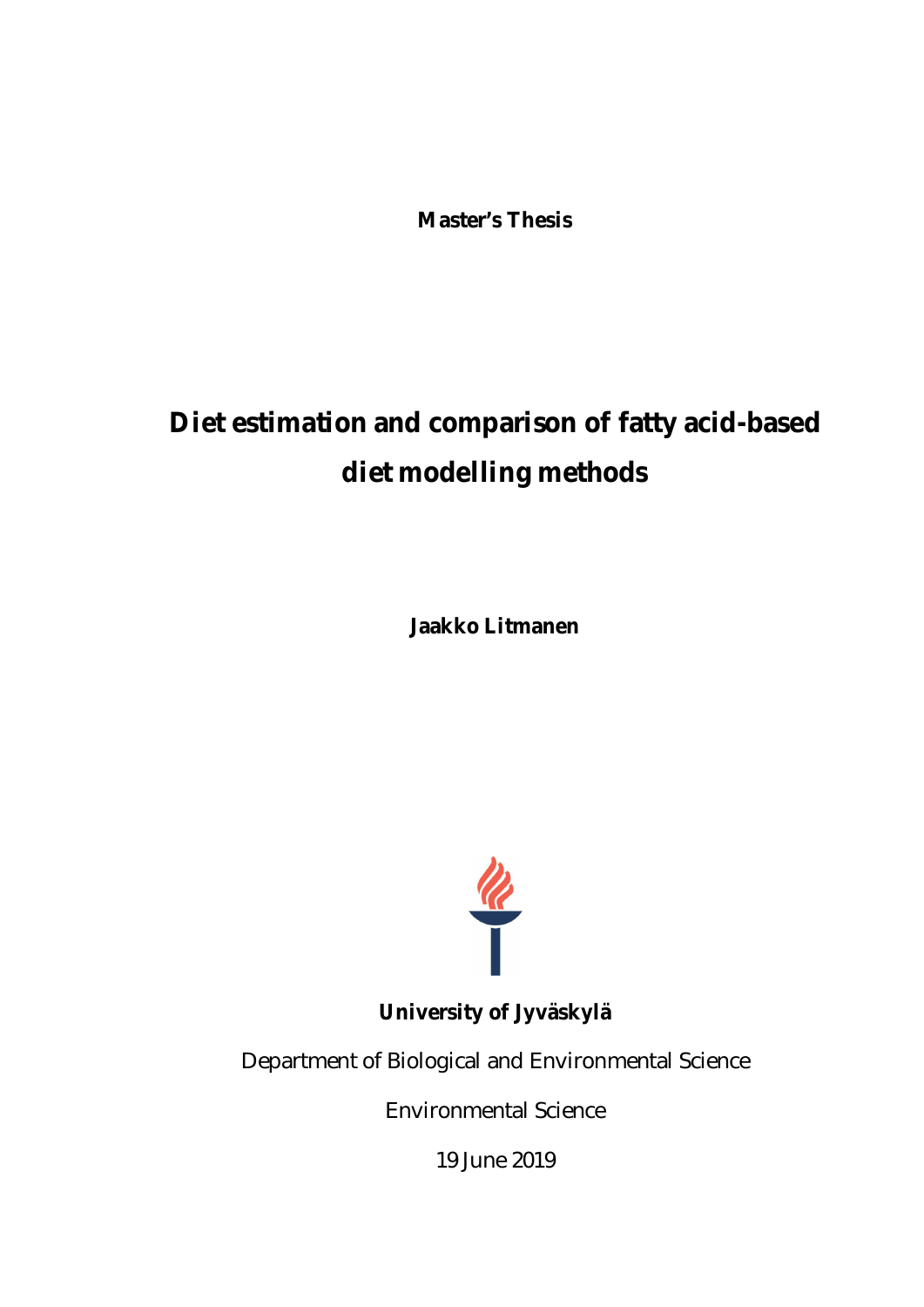### UNIVERSITY OF JYVÄSKYLÄ, Faculty of Mathematics and Science Department of Biological and Environmental Science Environmental Science

| Jaakko Litmanen: | Diet estimation and comparison of fatty acid-based diet<br>modelling methods |
|------------------|------------------------------------------------------------------------------|
|                  |                                                                              |
| MSc thesis:      | 48 p., 3 appendices (9 p.)                                                   |
| Supervisors:     | Docent Sami Taipale and PhD Tommi Perälä                                     |
| Reviewers:       | Docent Silva Uusi-Heikkilä and Docent Sami Taipale                           |
| June 2019        |                                                                              |

Keywords: biological tracers, *Daphnia*, FASTAR, food web, MixSIR, QFASA, SIAR, zooplankton

Trophic interactions have been a popular research subject among ecologists for decades because understanding the structure of food webs is essential in understanding consumer-resource interactions and complex ecosystems. Consumer diet estimation with biological tracer-based mixing models is an important and recently rapidly developing tool for deciphering aquatic food webs. Bayesian frameworks have been introduced to estimate diets accurately with stable isotope proportions. The low quantity of different stable isotope tracers, however, limits greatly the diet estimation accuracy of complex consumer diets. Therefore, fatty acids have been used as biological tracers to multiply the quantity of tracers in the Bayesian mixing models. Aquatic consumer diet estimation has also been conducted with a numerical optimization method. *Daphnia* is an important herbivorous zooplankton genus and thus a popular model species to research aquatic food webs. In this thesis I identified the most reliable fatty acid-based diet estimation method by comparing Bayesian methods MixSIR and SIAR conducted with FASTAR, and a numerical method QFASA conducted with QFASAR in R statistical software. These methods were compared with systematic and extensive simulations using an extended version of a previously published *Daphnia* resource library. MixSIR was the most reliable method. However, the structure of resource library significantly affected the diet estimations, and an upgraded error structure fixing modelling method MixSIAR was published after the testing phase of this thesis. Therefore, I recommend precise construction of the resource library, and the usage of MixSIAR instead of any of the modelling models tested in this thesis.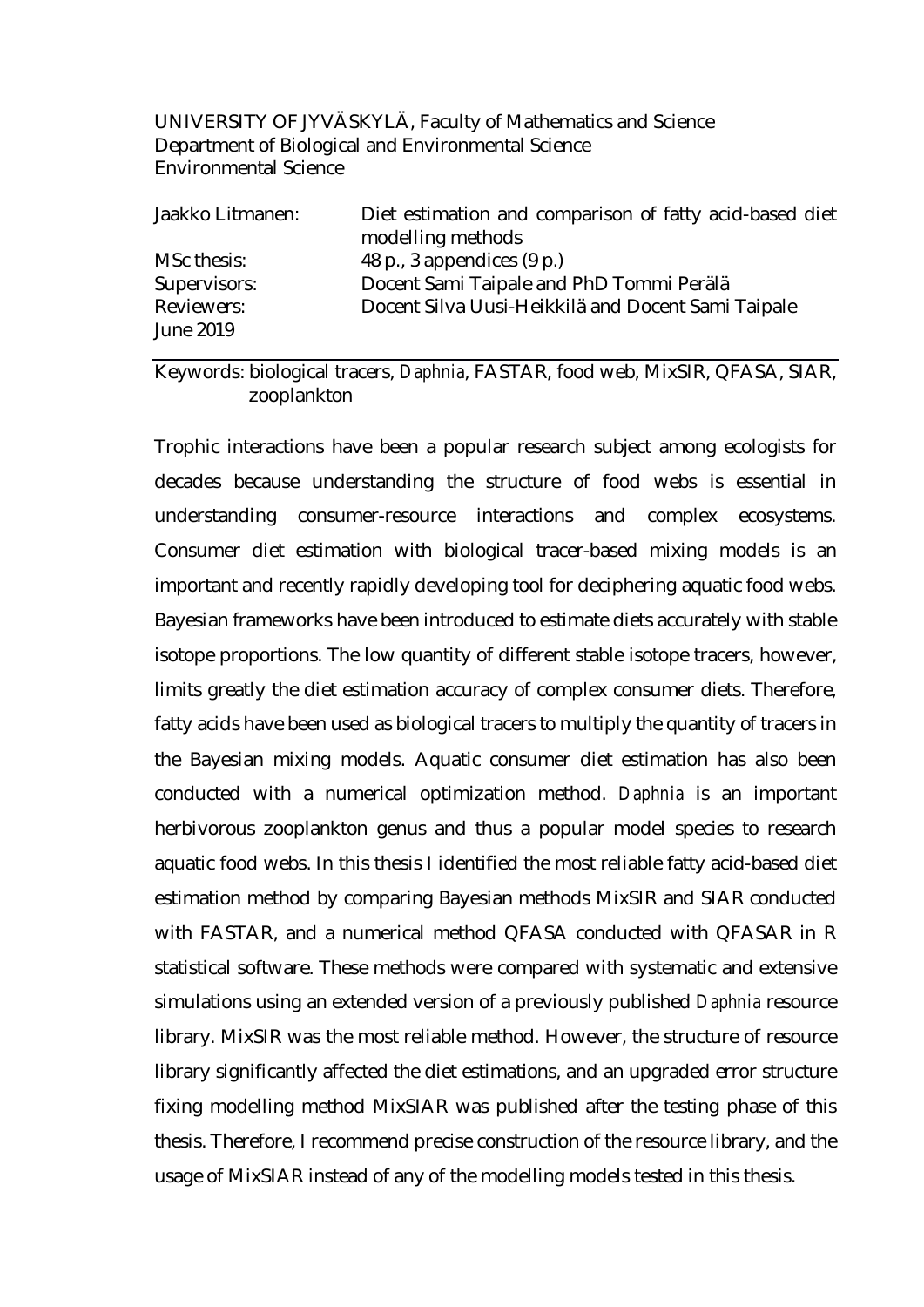# JYVÄSKYLÄN YLIOPISTO, Matemaattis-luonnontieteellinen tiedekunta Bio- ja ympäristötieteiden laitos Ympäristötiede

| Jaakko Litmanen:       |                                          |  | Ruokavalion arviointi ja rasvahappoperustaisten       |
|------------------------|------------------------------------------|--|-------------------------------------------------------|
|                        | ruokavaliomallinnusmetodien vertailu     |  |                                                       |
| Pro gradu - tutkielma: | 48 s., 3 liitettä (9 s.)                 |  |                                                       |
| Työn ohjaajat:         | Dosentti Sami Taipale ja FT Tommi Perälä |  |                                                       |
| Tarkastajat:           |                                          |  | Dosentti Silva Uusi-Heikkilä ja Dosentti Sami Taipale |
| Kesäkuu 2019           |                                          |  |                                                       |

Hakusanat: biomarkkerit, eläinplankton, *Daphnia*, FASTAR, MixSIR, QFASA, ravintoverkko, SIAR

Trofiatasojen välisten vuorovaikutusten tutkiminen on ollut suosittu aihe ekologien keskuudessa jo vuosikymmeniä, koska ravintoverkkojen ymmärtäminen on oleellista kuluttaja-ruokavalio-suhteiden ja monimutkaisten ekosysteemien tarkastelussa. Kuluttajan ruokavalion arviointi biomarkkereihin perustuvilla sekamalleilla on vesiekosysteemien ravintoverkkojen tärkein ja nopeimmin kehittyvä työkalu. Pysyville isotoopeille on sovellettu Bayesiläisiä metodeja tarkkojen ruokavalioarvioiden selvittämiseksi. Erilaisten pysyvien isotooppien vähäinen määrä on hankaloittanut monimutkaisten ruokavalioiden selvittämistä, joten rasvahappoja on käytetty korvaamaan pysyviä isotooppeja Bayesiläisissä sekamalleissa. Vedessä elävien kuluttajien ruokavalion arviointiin on myös kehitetty numeerinen optimointimetodi. *Daphnia* on ekologisesti tärkeä ja siten malliorganismina suosittu kasvinsyöjäeläinplanktonsuku. Tässä tutkielmassa selvitin luotettavimman rasvahappopohjaisen ruokavalion mallinnusmetodin vertaamalla FASTAR:lla suoritettuja Bayesiläisiä metodeja, MixSIR:ä ja SIAR:a, sekä QFASAR:lla suoritettua numeerista metodia, QFASA:a, tilasto-ohjelma R:ssä. Vertailussa käytettiin aiemmin julkaistua *Daphnia* ruokavaliokirjastoa, jota laajensin lisätiedolla, ja jonka avulla loin laajat systemaattiset testit. Testien perusteella MixSIR oli luotettavin mallinnusmetodi, mutta kirjaston rakenne vaikutti merkittävästi testien tuloksiin. Lisäksi uusi, Bayesiläisten mallinnusmetodien virherakenteen korjaava metodi, MixSIAR, julkaistiin tutkielman testivaiheen jälkeen. Tästä syystä suosittelen erityistä huolellisuutta kirjastoa laadittaessa, sekä MixSIAR:n käyttöä tässä tutkielmassa esitettyjen metodien sijaan.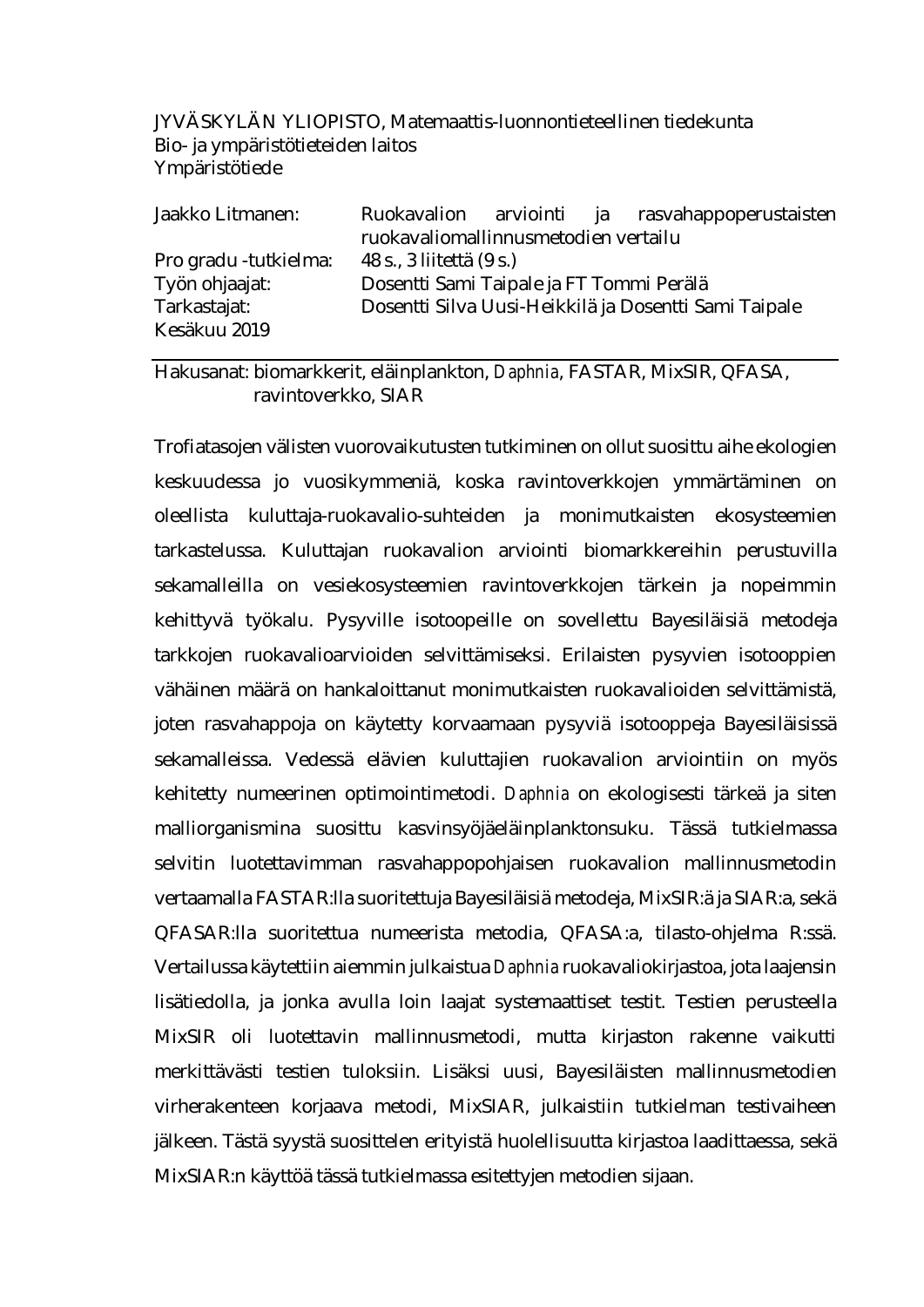# TABLE OF CONTENTS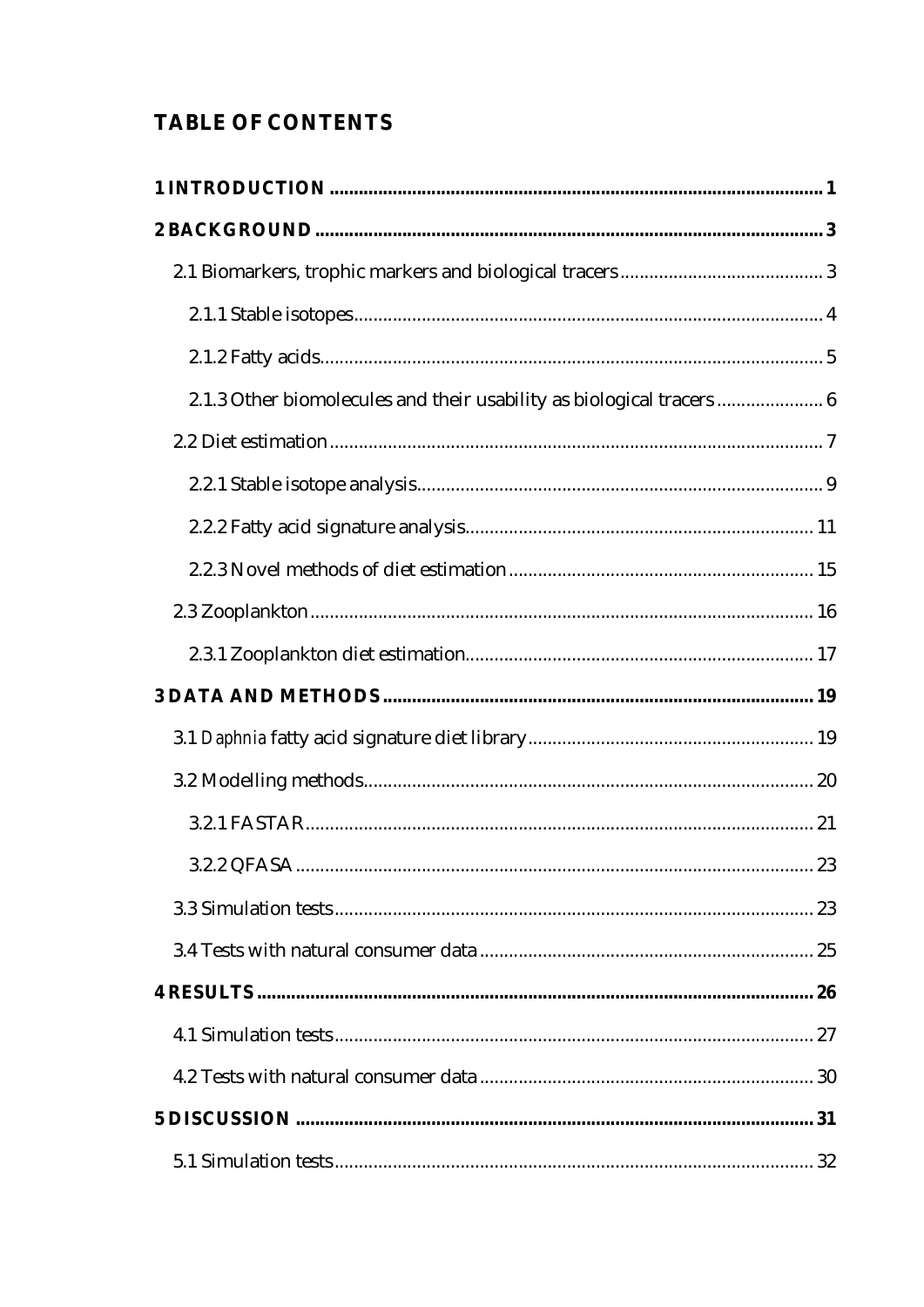| APPENDIX 3. Diet specific estimation density plots of natural data  54 |
|------------------------------------------------------------------------|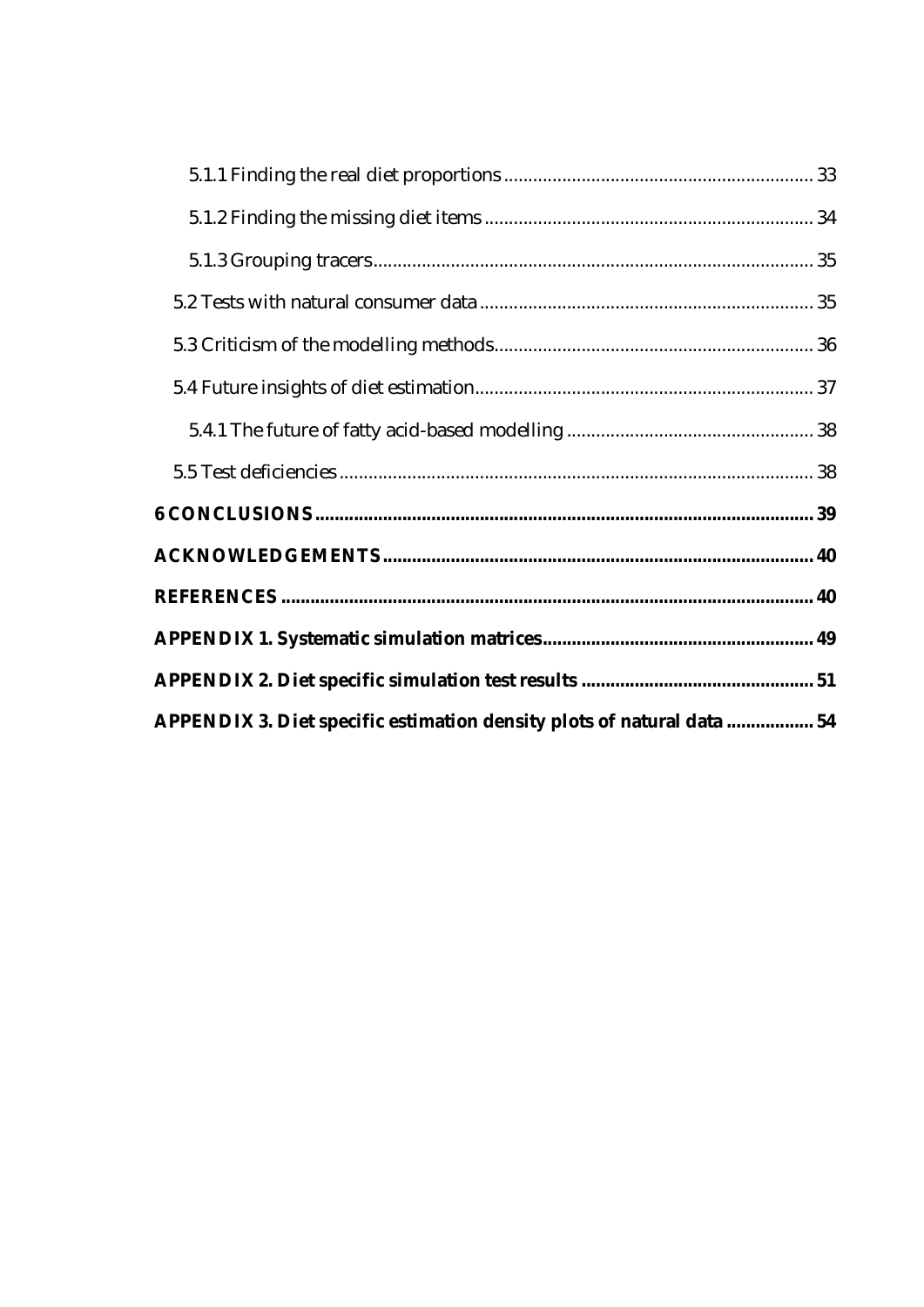# **ABBREVIATIONS**

| <b>ALA</b>    | Alpha-linoleic acid (18:3ω3)                        |
|---------------|-----------------------------------------------------|
| <b>CSIA</b>   | Compound-specific Stable Isotope Analysis           |
| <b>EFA</b>    | Essential fatty acid                                |
| EPA           | Eicosapentaenoic acid $(20:5\omega3)$               |
| <b>FASTAR</b> | Fatty Acid Source-Tracing Algorithm in R            |
| <b>JAGS</b>   | Just another Gibbs sampler                          |
| <b>MCMC</b>   | Markov chain Monte Carlo                            |
| <b>MDI</b>    | Missing diet item                                   |
| <b>MixSIR</b> | Mixing model utilizing Sample Importance Resampling |
| <b>PUFA</b>   | Poly-unsaturated fatty acid                         |
| <b>QFASA</b>  | Quantitative Fatty Acid Signature Analysis          |
| <b>QFASAR</b> | Quantitative Fatty Acid Signature Analysis in R     |
| <b>SIAR</b>   | Stable Isotope Analysis in R                        |
| t-POM         | Terrestrial particulate organic matter              |
| t-POMb        | t-POM assimilated by bacteria                       |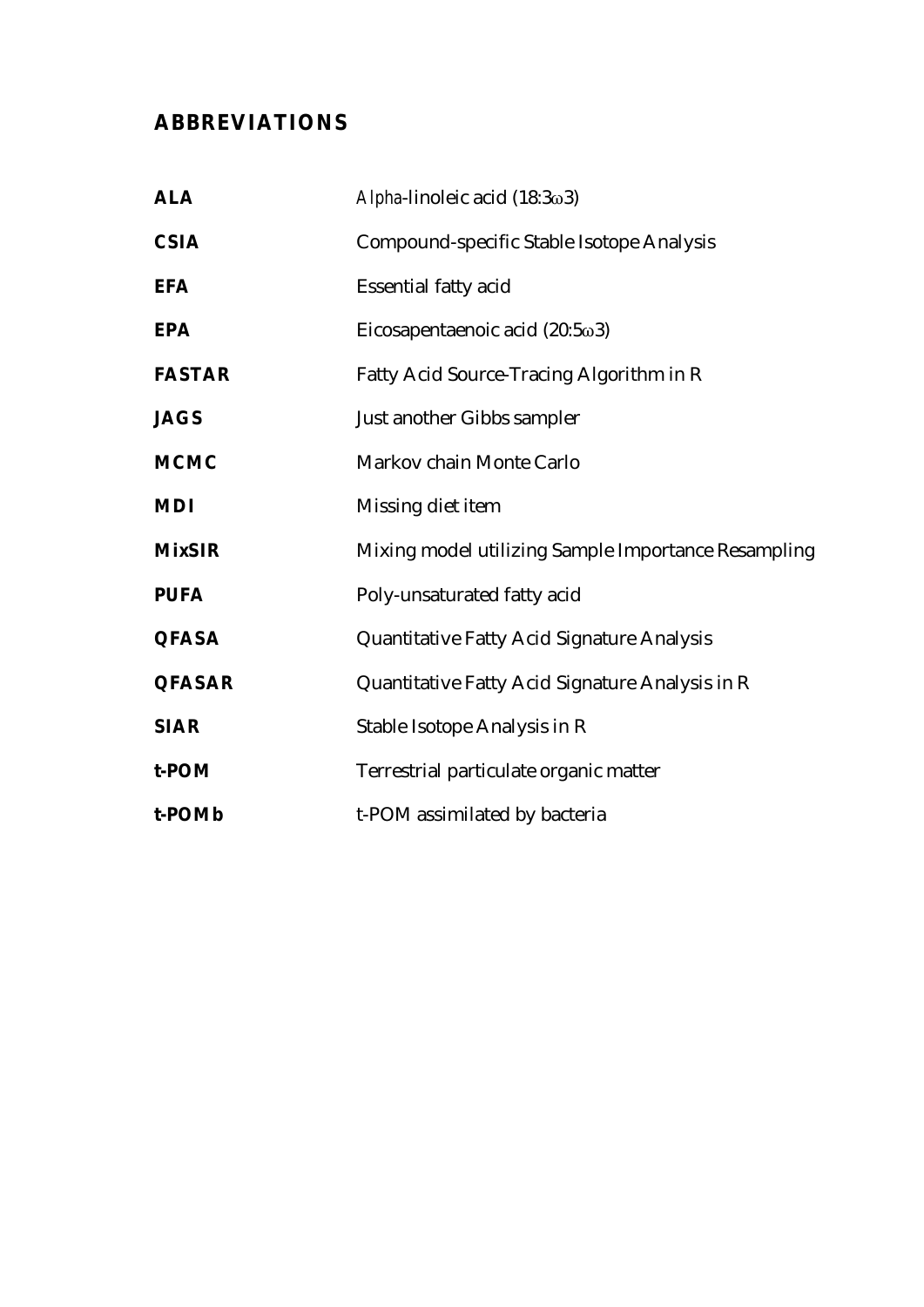# <span id="page-6-0"></span>**1 INTRODUCTION**

Trophic interactions have been a subject of interest since the 19th century as they explain the transfer of energy and biochemicals in food webs (Müller‐Navarra 2008). Understanding the trophic interactions is important because they decipher the interactions and structure of ecological communities and estimate energy, carbon and nutrient flow from primary producers and detritus to higher trophic levels through consumer-resource interactions (Cole et al. 2011, Nielsen et al. 2018). Trophic interactions are also a key element in understanding and predicting the ecological changes of climate change (Harrington et al. 1999, Winder and Schindler 2004).

Estimating consumer diets is an integral part of studying trophic interactions, and multiple different estimation approaches have been used over the past few decades (Nielsen et al. 2018). Visual analysis of stomach content or faecal matter are the most conventional way of analysing diets (e.g. McAtee 1912, Hynes 1950, Katona and Altbäcker 2002) but they don't consider the easily digested parts of the resource (Jobling and Breiby 1986). These unassimilated samples can also be analysed with high throughput DNA sequencing to achieve highly accurate results (Bohmann et al. 2014). The unassimilated samples, however, only show the last few hours or days of the consumers' diet, and therefore analyses based on assimilated biological tracers have been developed to estimate long term diets (Hayden et al. 2014). Observing the stable isotope ratios of carbon or nitrogen in consumer tissues (Boecklen et al. 2011) and observing the fatty acid signature profiles of consumers (Dalsgaard et al. 2003) are currently the most utilized forms of biological tracer analyses (Brett et al. 2016). These studies based on assimilated tracers are based on the "you are what you eat" principle. The small amount of tracers in stable isotope analysis – usually just one or two isotope ratios – makes estimating complex diets biased and potentially unreliable, because potential diet items exceeds the amount of tracers in models (Fry 2013, Brett 2014, Galloway et al. 2015). Bayesian mixing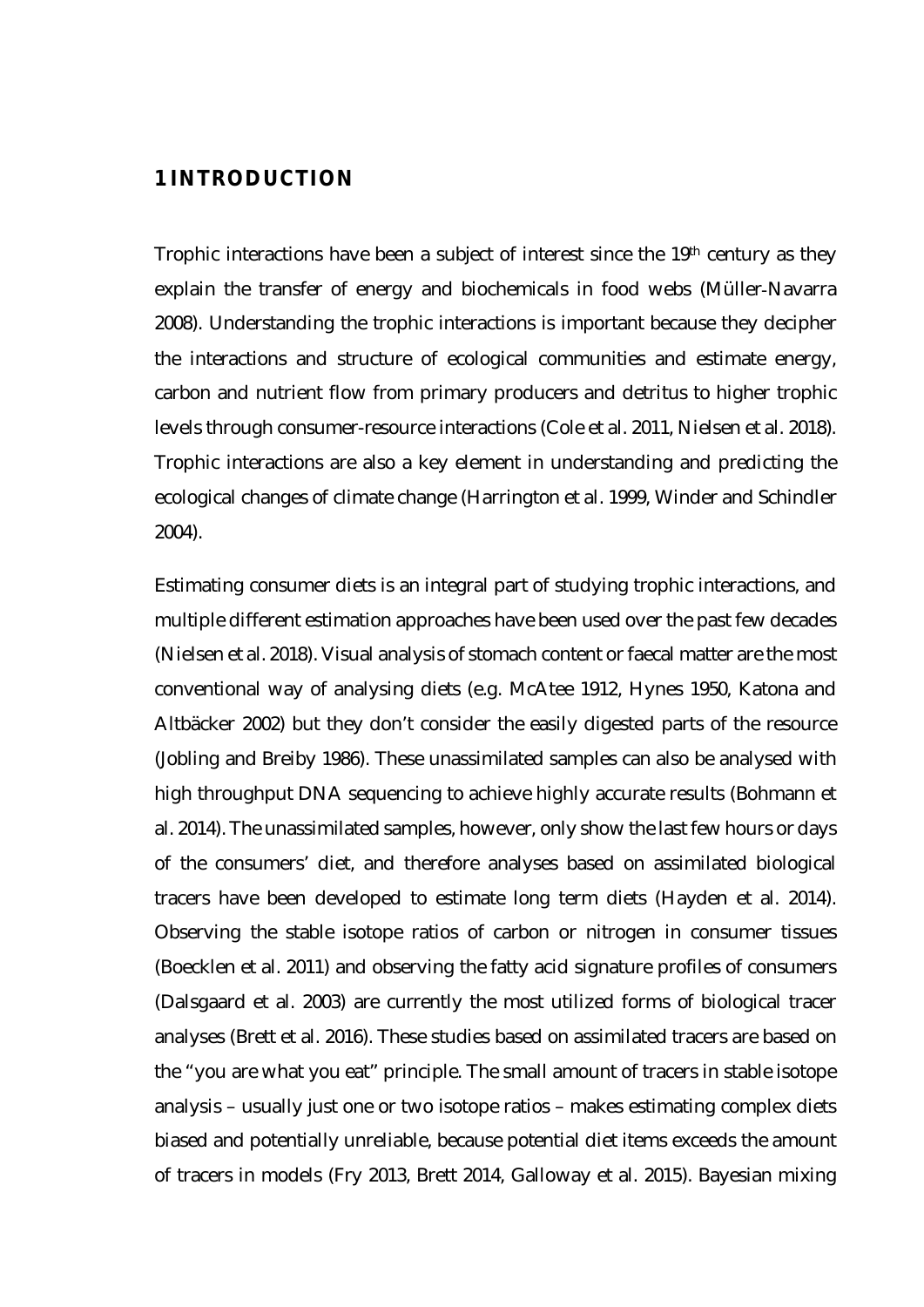models have been implemented to accommodate for this issue (e.g. Stock et al. 2018) but another solution is to add more tracers (Fry 2013, Brett 2014). Fatty acid signatures offer tens of markers instead of the few stable isotope ratios, increasing the resolution greatly (Galloway et al. 2015). Fatty acid signature-based diet estimation modelling has been implemented with different statistical approaches (Iverson et al. 2004, Galloway et al. 2015). The analysis of stable isotope ratios of certain biomolecules such as fatty acids or amino acids has also been experimented with recently, but these techniques are so far expensive and do not distinguish between different diets adequately (McMahon et al. 2013, Twining et al. 2016).

Zooplankton are important heterotrophs in aquatic ecosystems linking primary producers and higher trophic level organisms, as they consume microalgae and aquatic bacteria (Galloway et al. 2014a). Zooplankton can also be supported by allochthonous carbon which is synthesized in the catchment area, thus bringing external carbon to the aquatic ecosystem (Cole et al. 2011, Taipale et al. 2016a). *Daphnia* is an ecologically important and well-studied herbivorous zooplankton genus, well suited for diet estimation studies in aquatic ecosystems (Brett et al. 2006).

Here, I review the concepts of trophic markers and biological tracers, the most common diet estimation techniques in aquatic context, and the role of zooplankton in aquatic food webs. I then compare the performance of the most common fatty acid-based diet estimation methods currently used – two Bayesian methods, MixSIR and SIAR, and one method based on numerical optimization, QFASA – with systematic and extensive simulations to evaluate the most reliable diet estimation method. The simulations are constructed with a published *Daphnia* fatty acid signature resource library (Galloway et al. 2014a) supplemented with unpublished data to add data points and new diet items. Lastly, I will discuss the possible challenges and unreliabilities of these modelling methods, and the future possibilities of diet estimation and diet modelling.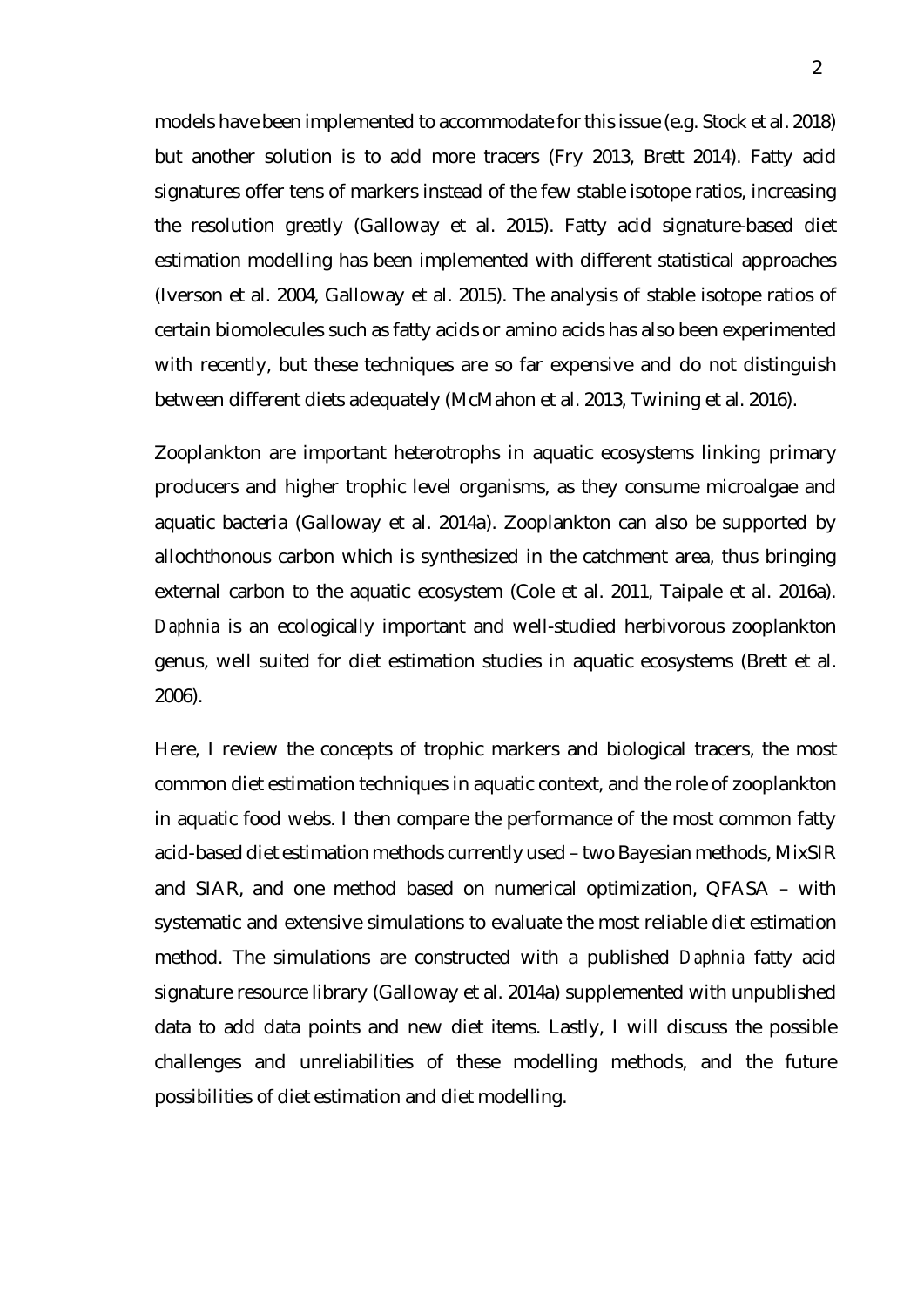# <span id="page-8-0"></span>**2 BACKGROUND**

Medium to long term diet analysis is mainly conducted by analysing biological tracers, and choosing the right tracers and analysis methods are an important part of the diet estimation studies (Nielsen et al. 2018). Herbivorous zooplankton are an important microscopic part of the aquatic ecosystem with diets consisting of phytoplankton, bacteria and terrestrial matter (Galloway et al. 2014a). Estimating complex zooplankton diets is unsolvable with stable isotope analysis as there are more diet items than biological tracers, but fatty acid signature analysis with significantly more tracers can yield accurate diet estimates (Galloway et al. 2015).

#### <span id="page-8-1"></span>**2.1 Biomarkers, trophic markers and biological tracers**

Biomolecules such as lipids, proteins and DNA are essential carbon-based molecules for life. Some of these biomolecules can be used as biological markers, or biomarkers, for the observation of biological changes and states. Good biomarkers are biomolecules that are unique, easily identified, inert, non-harmful to organisms, selectively processed during food uptake and incorporation, metabolically stable, and transferred in the food web (Dalsgaard et al. 2003). Biomarkers can also work as trophic markers to observe carbon, energy and nutrient fluxes throughout trophic levels (Dalsgaard et al. 2003).

While not biomolecules, stable isotopes have been used as biological tracers in ecological studies for decades (Peterson and Fry 1987). They have been used to observe spatial and temporal changes in ecosystems (Altabet and McCarthy 1985) and in diet estimation (Fry 1988, Parnell et al. 2010).

Fatty acids have been observed as robust assimilable biomarkers and trophic markers, as they are essential in all organisms, metabolically stable and transfer between trophic levels (Dalsgaard et al. 2003). Several different other important assimilable biomolecules have been studied such as sterols (Martin-Creuzburg and von Elert 2004, Müller‐Navarra 2008, Hiltunen et al. 2017), amino acids (Müller‐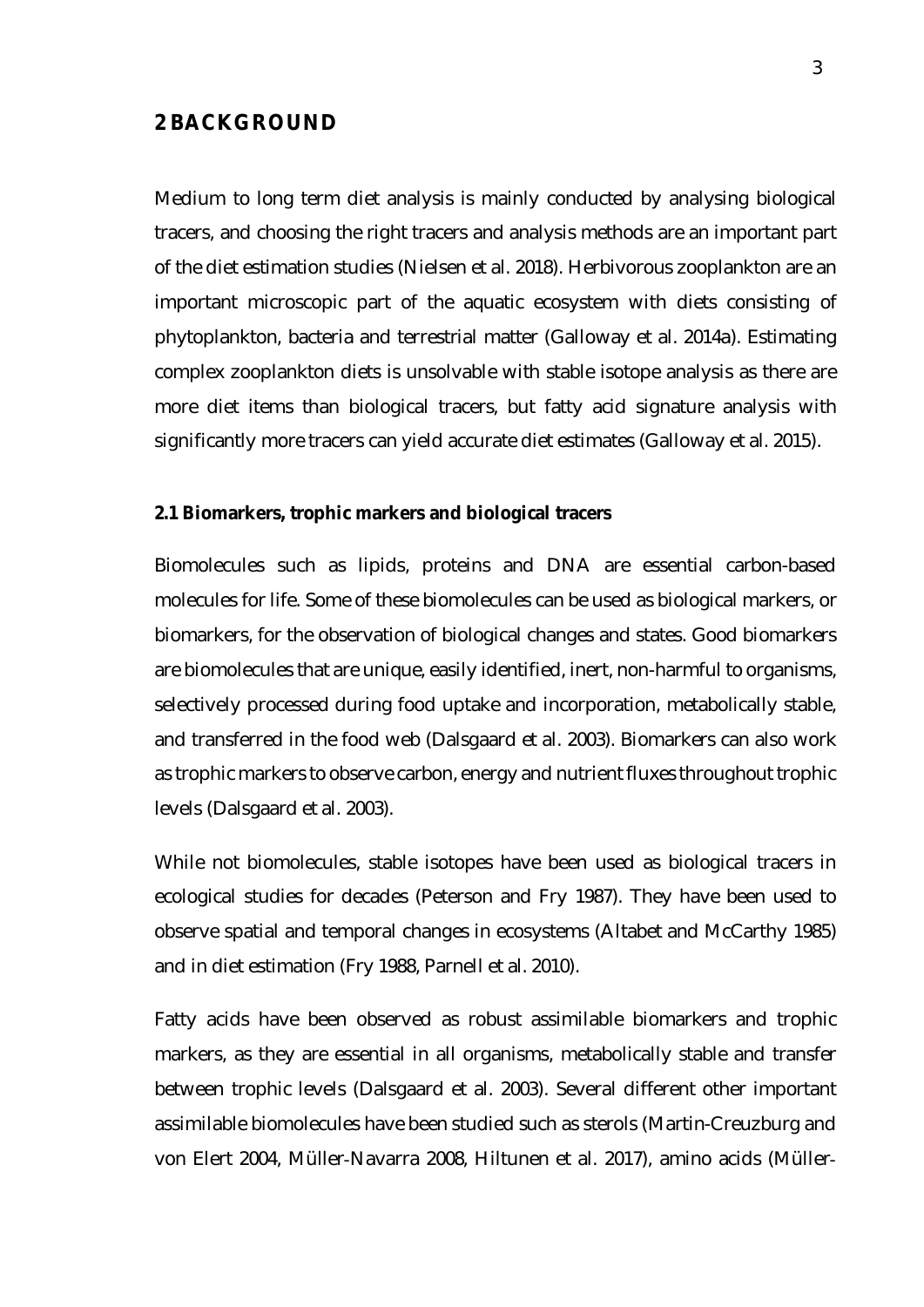Navarra 2008) and pigments (Oechsler-Christensen et al. 2011) but none of them are as good general trophic markers as fatty acids (Galloway et al. 2015). DNA are highly accurate and durable biomolecules, but they are not assimilated, which reduces their usability as a long term biological tracer (Nielsen et al. 2018).

Otoliths, exoskeletons and other unassimilable bodily structures have been used as dietary biomarkers as they are found on digestive tracts and faeces (Jobling and Breiby 1986). While precise, their usage is limited to larger organisms such as fish and mammals, and constrained by the digestion of the structures (Jobling and Breiby 1986).

#### <span id="page-9-0"></span>2.1.1 Stable isotopes

Stable isotopes are stable variants of elements with differing amounts of neutrons in the atoms core. For example, a hydrogen atom normally has no neutrons and only one proton in its core, but there are heavier hydrogen isotopes found in the nature that have a neutron and a proton, called deuterium. Hydrogen also has a third isotope with two neutrons and a proton, called tritium which, however, is not stable, but radioactive. Several other elements such as carbon and nitrogen have stable isotopes. The ratio of these isotopes differs in the nature and this phenomenon is called fractionation (Jobling and Breiby 1986).

The usage of isotopes in natural sciences was discovered in 1930's (Gilfillan 1934). Stable isotopes can be used in ecological science as biological tracers. Most commonly observed isotopes are carbon isotopes, but nitrogen, sulphur, hydrogen and oxygen are used in biological studies as well. All these elements have more than one stable isotope and the ratio of isotopes can be observed with mass spectrometry (Peterson and Fry 1987). Measuring the fractionation of stable isotopes has been utilised since 1950's in geosciences (Dansgaard 1964). The potential of stable isotopes in ecological studies was realized in the 1970's and stable isotopes have been the main empirical method of diet estimation studies since the 1980's (Peterson and Fry 1987).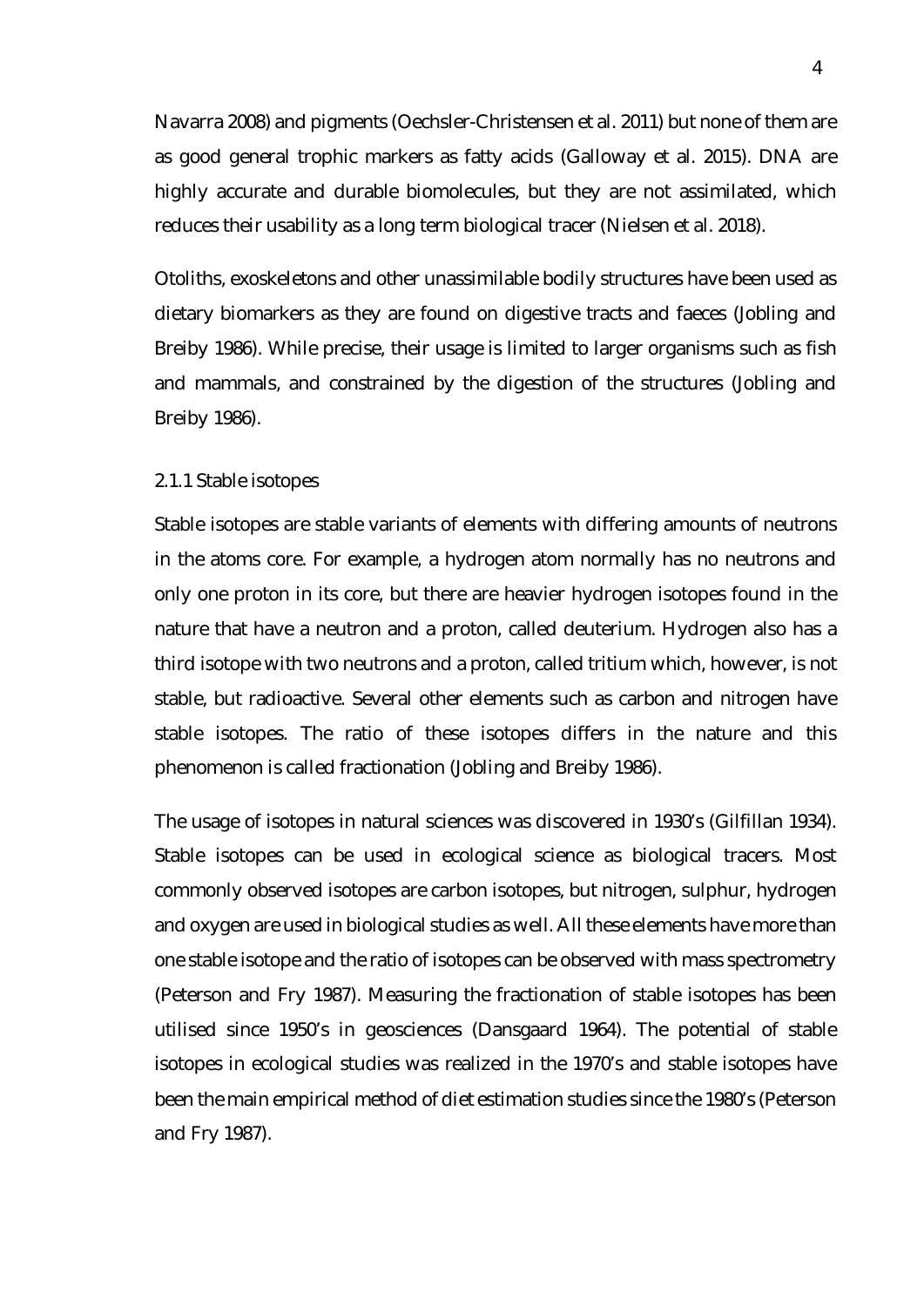As carbon and other elements flow through the ecosystems, the isotopes make their way into the tissues of organisms. Because there are notable differences in fractionation in the nature, certain kinds of observed stable isotope ratio profiles can be linked to a certain resource species in a certain part of the aquatic ecosystem (Peterson and Fry 1987). When a consumer consumes an organism with a certain stable isotope ratio it will change the stable isotope ratio of the consumer's tissues (Peterson and Fry 1987). Stable isotopes can be isolated from a number of tissues and studied in bulk (Peterson and Fry 1987) or they can be isolated from certain biomolecules such as fatty acids (Bec et al. 2011) or amino acids (Fantle et al. 1999, McMahon et al. 2010).

#### <span id="page-10-0"></span>2.1.2 Fatty acids

Fatty acids are carboxylic acids that have 4 to 28 carbon atoms, and they can be saturated, unsaturated or branched. Fatty acids are usually incorporated into triglycerides, phospholipids or cholesterol esters, all of which are important dietary sources of energy and structural components for cells.

Fatty acids were discovered in the 19th century (Viénot 2002) and the conservative transfer of fatty acids in aquatic food webs was discovered in the 1930's (Lovern 1935). Like stable isotopes, different resource species have different fatty acid profiles and these profiles carry out to the tissues of the consumer. Since the 1970's, fatty acid signatures have been used as qualitative or semi-quantitative trophic markers and they have since been used to identify some of the key processes in major aquatic ecosystem dynamics (Graeve et al. 1994, Dalsgaard et al. 2003). Since 2004, fatty acid signatures have been used quantitatively in aquatic diet estimation research with different kind of statistical approaches to using the signature data (Iverson et al. 2004, Galloway et al. 2015).

Some poly-unsaturated fatty acids (PUFA) are essential for growth and health in most organisms, and heterotrophs cannot synthesize these essential fatty acids (EFA) themselves (Sargent et al. 1995). By a conservative definition, only omega-6 (ω-6) fatty acid linoleic acid (LIN, 18:2ω-6) and omega-3 (ω-3) fatty acid *alpha*-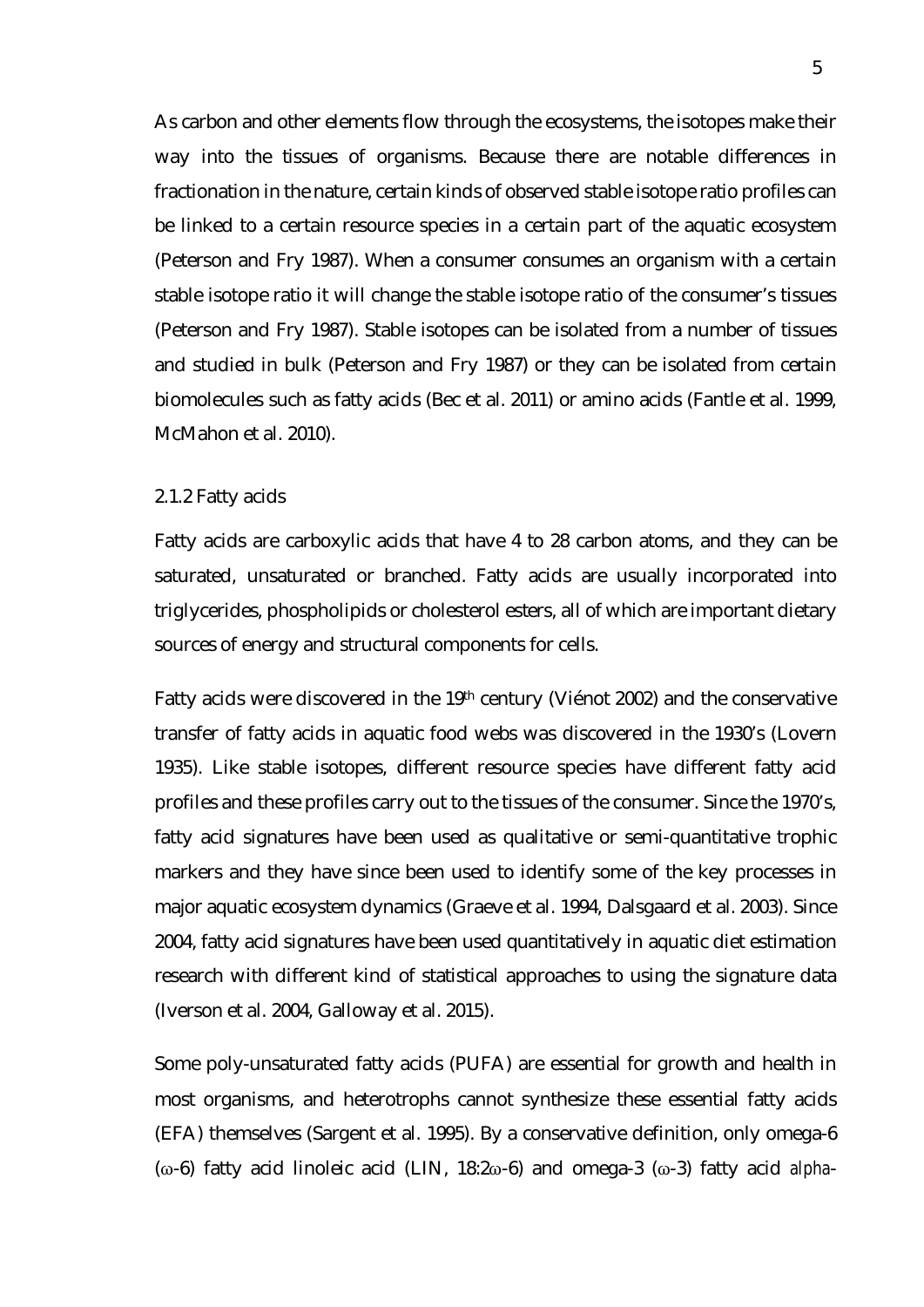linoleic acid (ALA, 18:3ω-3) (formatted as: (number of carbons):(number of double bonds)ω-(placement of the first double bond)) are essential fatty acids (Parrish 2009). By a more open definition, arachidonic acid (ARA, 20:4ω-6), Eicosapentaenoic acid (EPA, 20:5ω-3) and Docosahexaenoic acid (DHA, 22:6ω-3) are EFA (Parrish 2009, Taipale et al. 2018). The distinction is that ARA, EPA and DHA (essential metabolites) can be theoretically converted from LIN and ALA (essential nutrients) (e.g. EPA can be converted in small quantities from ALA) (Sargent et al. 1995, Parrish 2009, Taipale et al. 2011, Taipale et al. 2018). EFA are synthetized by primary producers and animals must assimilate them from their diet. The imperfect transferring of fatty acids and *de novo* synthesis of fatty acids must be taken into account when considering fatty acids as biomarkers (Taipale et al. 2011).

There are also essential fatty acids for humans (Das 2006) and the aspect of deficiencies of EFA in human diet and their societal effect brings additional interest into the study of fatty acids (Arts et al. 2001, Lands 2009).

#### <span id="page-11-0"></span>2.1.3 Other biomolecules and their usability as biological tracers

Sterols, or steroid alcohols, are steroids that are synthesized in plants, animals, fungi (eukaryotes) and even some bacteria (prokaryotes) (Wei et al. 2016). For eukaryotes, sterols are an important part of cell membrane construction. Therefore, dietary sterols are important for zooplankton growth (Martin-Creuzburg and von Elert 2004, Hiltunen et al. 2017). Sterol profiles can be used to identify algae (Taipale et al. 2016b). However, plant originated phytosterols do not form such strong unique signatures as fatty acids do in algae (Volkman et al. 1998). Sterols can be selfsynthesized, and their weaker signatures make their use as biological tracers species-specific.

Amino acids are the building blocks of proteins and some of the amino acids are essential for animals. These amino acids are synthesized by plants or microorganisms and shift through the food web. Amino acid compositions of tissues are, however, controlled by RNA, thus undermining their usability as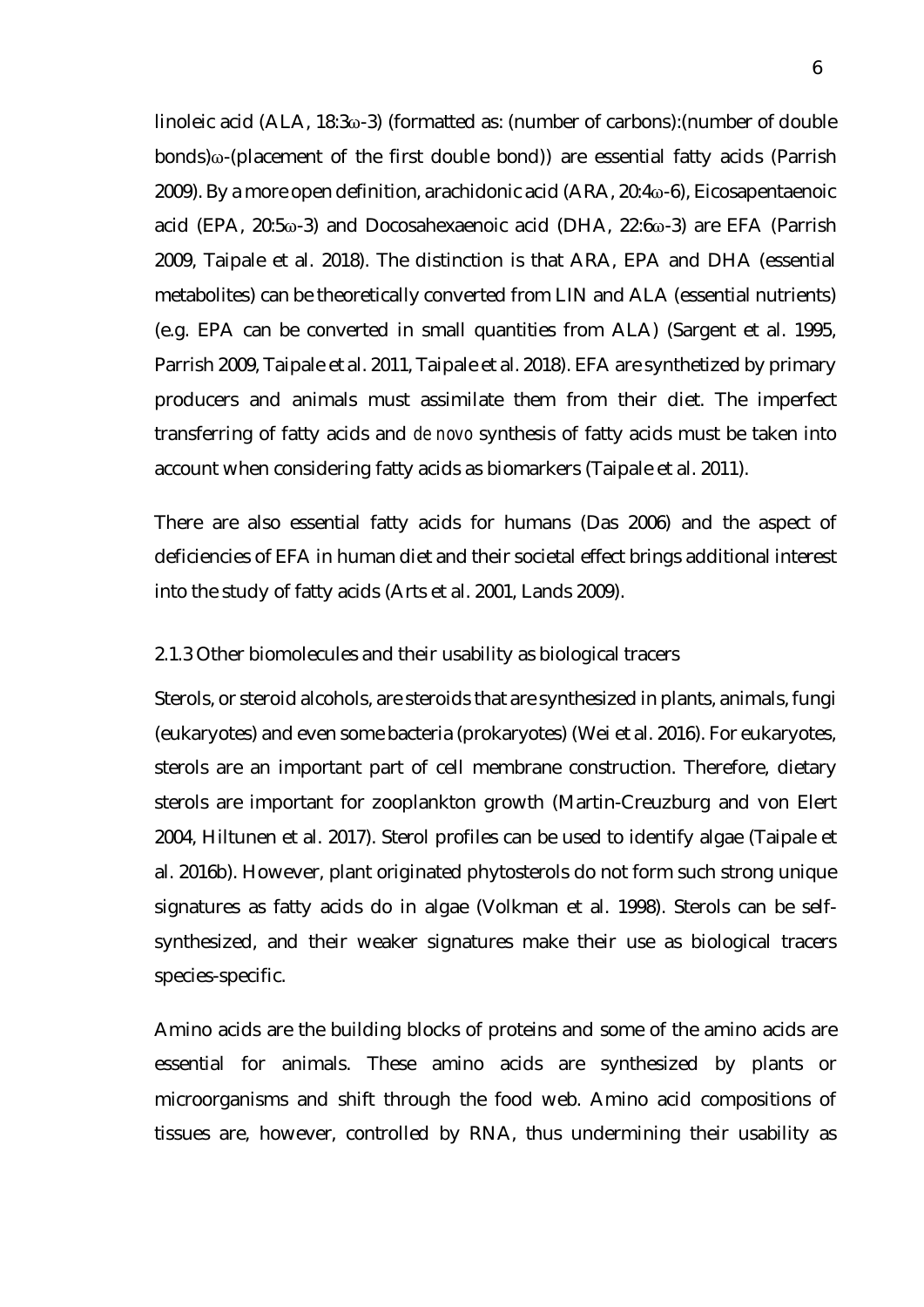biological tracers, as only a deficiency in certain amino acids could be observed (Sargent et al. 1993).

Pigment composition that determines the colouring of an algae can be speciesspecific, but most pigments degrade rapidly (Kleppel 1988). The highly specific usecases and poor durability make pigments mostly obsolete as biological tracers.

DNA is a fundamental building block of the life as we know it. As an important biomolecule, DNA can be used as a highly accurate biological tracer through high throughput sequencing techniques on matter obtained from faeces, stomach content or the environment (Piñol et al. 2014, Bohmann et al. 2014, Nielsen et al. 2018). However, as DNA is not assimilated, its' usability as a long-term biological tracer is weak.

#### <span id="page-12-0"></span>**2.2 Diet estimation**

Diet estimation has been conducted for decades as trophic interactions have been a topic of interest since the end of 19th century (Müller-Navarra 2008).

Visual analyses or foraging patterns can be useful for larger mammals or birds (Pineda-Munoz and Alroy 2014), and to some extent, harder to observe animals can be analysed with the help of a camera attached to the research subject (Marshall 1998, Iverson et al. 2004).

Visual analysis of stomach or gut content, or faecal matter or scat content are the most intuitive, and for centuries the only method to observe diets (e.g. McAtee 1912, Hynes 1950, Katona and Altbäcker 2002). Although being the most common method, diet analyses based on ingested matter do not consider the easily digested parts of the resource and the estimation is likely biased because of the error caused by digestion (Jobling and Breiby 1986, Baker et al. 2014). These analyses also only show the diet of the last few hours or days (Jobling and Breiby 1986, Hayden et al. 2014). High throughput DNA sequencing can be used to more accurately assess the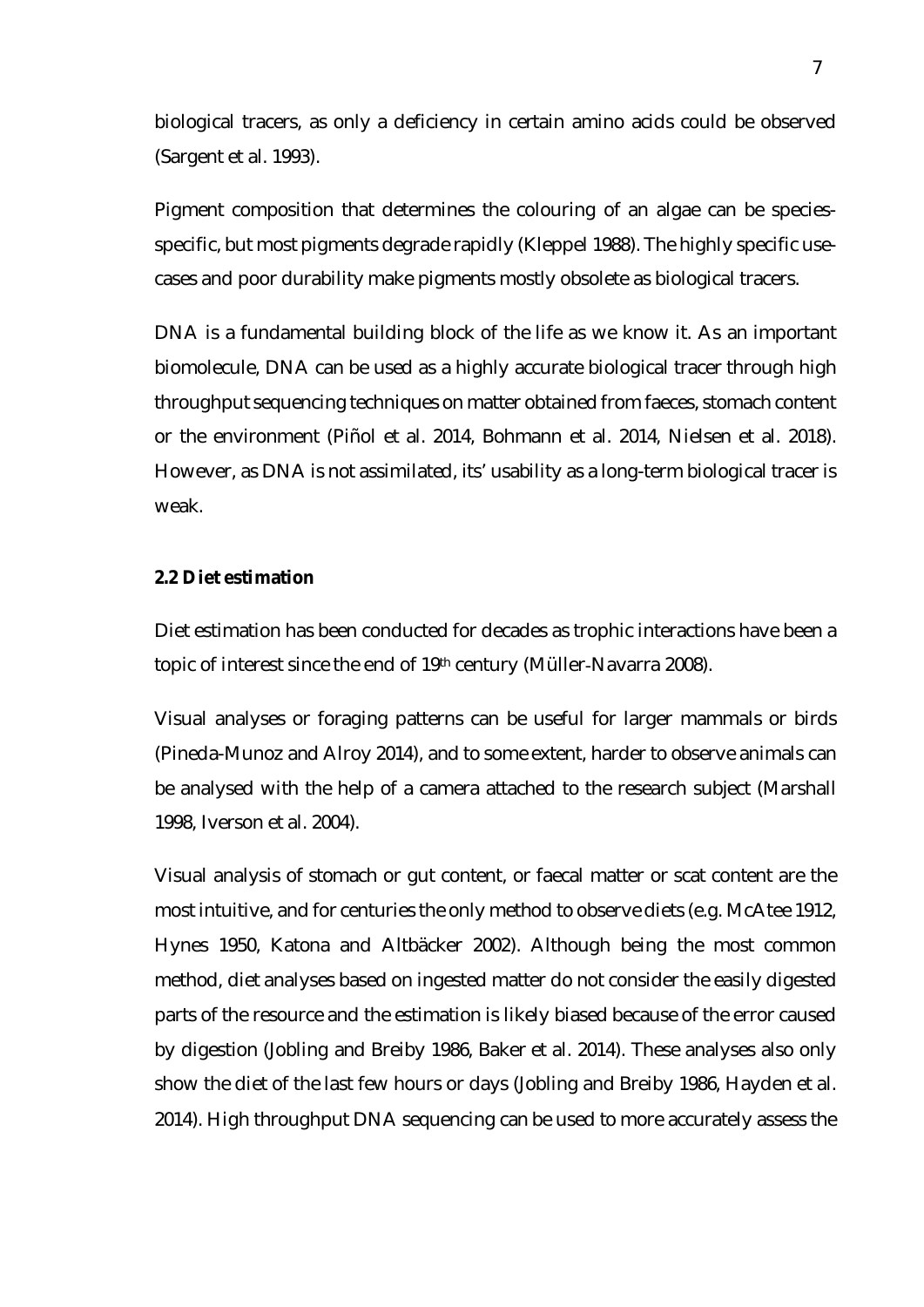contents of these samples, although these samples are still only a short snapshot into the consumer diet (Bohmann et al. 2014).

To achieve more accurate long-term results, diet estimation has shifted to biological tracers such as stable isotopes and fatty acids over the last decades (Nielsen et al. 2018). These methods have at first been used qualitatively but nowadays the increasing computational power has enabled statistical methods to be utilised with relative ease in quantitative diet modelling (e.g. Phillips and Gregg 2003, Iverson et al. 2004, Stock et al. 2018). These methods are based on creating groups of diet items – e.g. one species of fish, or one genus of algae, or terrestrial sources – depending on the used tracer and the species under study.

The basic concept of diet estimation with biological tracers follows the "you are what you eat" principle inversely. In this simple problem the "what you are" can be deduced from "what you eat", but the challenge of the inverse problem in diet estimation is deducing the "what you eat" from "what you are". In a simple example a consumer diet consisting of 80% diet item 1, 10% diet item 2 and 10% diet item 3, results in the consumer tracer profile being a weighed combination of these diet items (Figure 1). In diet estimation the tracer profile of a consumer is known as well as the tracer profiles of the diet items, but the proportions of the diet items are unknown. This moderately simple inverse problem becomes complex when metabolic changes and other biological phenomena affect the transfer of diet item tracers to the consumer tracer profile.

To obtain the most accurate diet estimates, combining different types of biological tracers has been strongly advised (Boschker and Middelburg 2002, Bowen and Iverson 2013, Neubauer and Jensen 2015, Brett et al. 2016, Nielsen et al. 2018).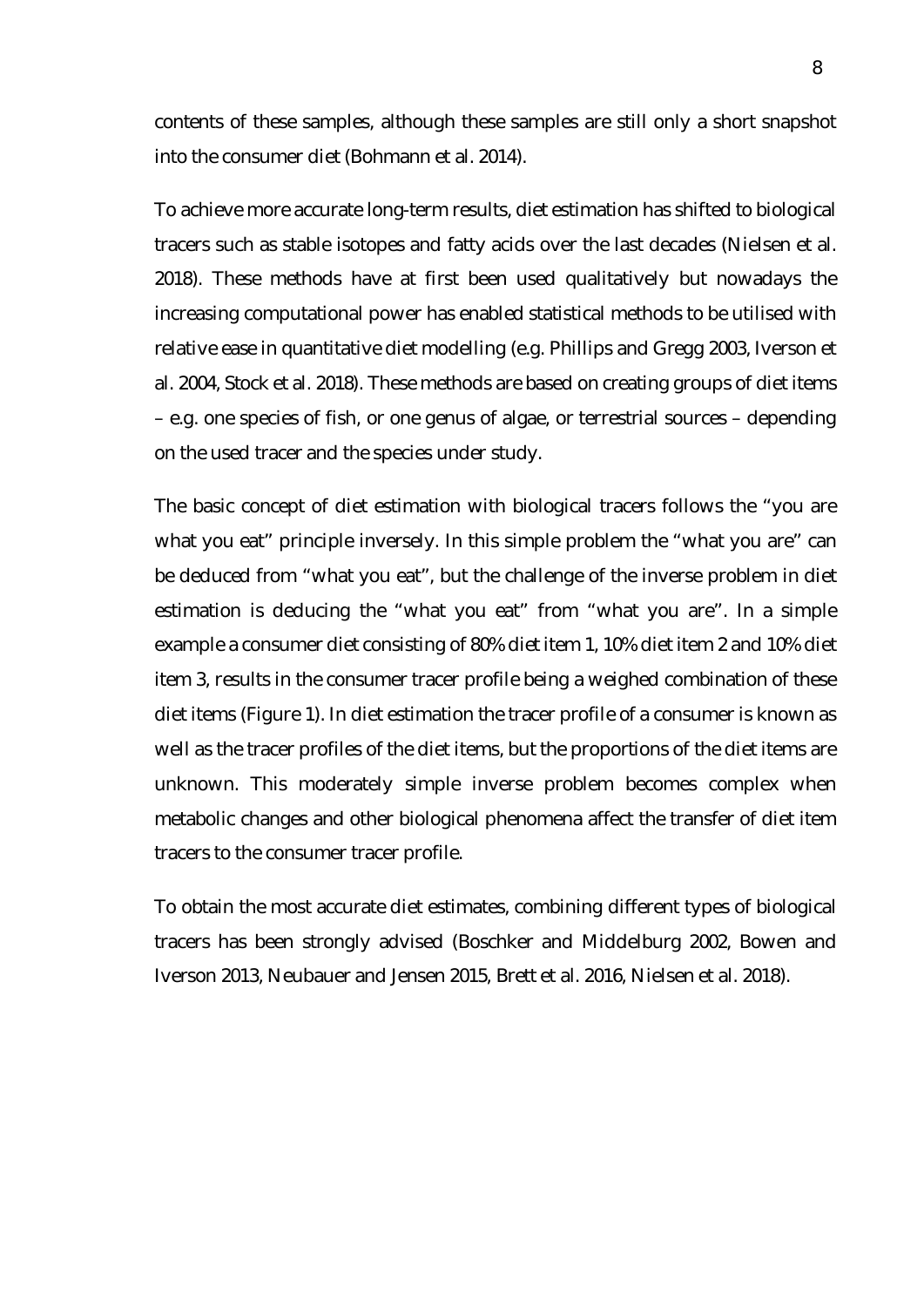

Figure 1. An example of three hypothetical diet item tracer profiles where different amounts of the diet items are consumed and the tracer profile of a consumer. In this example any biological changes to the consumer profile are not accounted for, which makes the consumer profile a weighted average of the diet items.

# <span id="page-14-0"></span>2.2.1 Stable isotope analysis

Observing the changes in stable isotope fractionations of carbon, nitrogen and sulphur has been the main empirical method of biological tracer-based diet estimation studies since the 1980's (Peterson and Fry 1987). However, most studies nowadays only use carbon and nitrogen isotopes (Boecklen et al. 2011). Although the usage of sulphur, hydrogen or oxygen isotopes can make the estimation more accurate, they are not always useful. Sulphur is practical only for determining some differences, such as detecting the source of the diet item between pelagic and benthic zones or marine and freshwater systems (Connolly et al. 2004, Michener and Kaufman 2007). Supplementing diet estimation data with hydrogen or oxygen isotope analysis data is not very applicable. These isotopes come from both the food and the water the organisms live in, making them less usable dietary tracers, as differentiating between isotopes from the food and the water can be impossible (Vander Zanden et al. 2016).

A mixing model approach for stable isotopes was introduced by Phillips and Gregg (2003) in the form of a program called IsoSource, that was built on top of a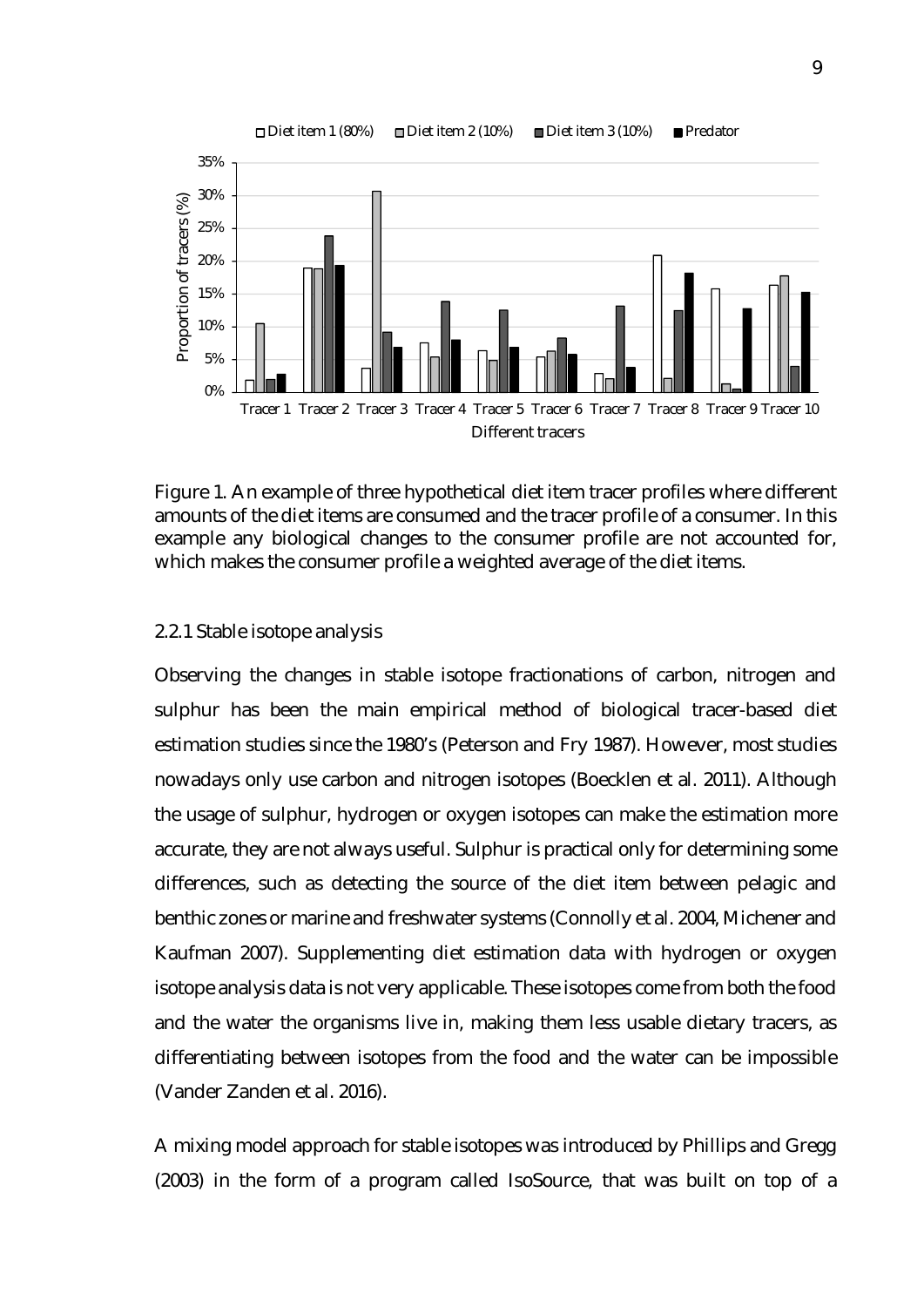spreadsheet known as IsoError created by Phillips and Gregg (2001). IsoSource, however, had a problem, because with only two or three stable isotope tracers the number of reliable diet estimation is restricted to three to four diet items (Phillips and Gregg 2003). Moore and Semmens (2008) introduced a more advanced Bayesian stable isotope mixing model called MixSIR, which can be utilised in numericalanalysis softwares. MixSIR is an implementation of sample importance resampling (SIR) technique, and it tried to solve the problem with too many diet items in IsoSource by including the possibility of adding prior information (Moore and Semmens 2008). MixSIR does not include a residual error value to account for unknow sources of error. Parnell et al. (2010) introduced an R package called Stable Isotope Analysis in R (SIAR) to add the residual error value to the model. SIAR utilises Markov chain Monte Carlo (MCMC) sampling technique instead of the SIR. SIAR is also the first Bayesian analysis tool to be implemented in the free R Statistical Software (R Core Team 2018).

MixSIR and SIAR, however, have flawed error structures (Stock and Semmens 2016). These flaws are addressed in an R package called MixSIAR, introduced by Stock et al. (2018), which includes several methods to incorporate variance and error to the model. This R-based Bayesian method utilises MCMC algorithm called the Gibbs sampler, and the code is executed with JAGS (Just Another Gibbs Sampler) software (Plummer 2003). The small number of tracers is still, however, a problem that requires meticulous preparation and understanding of the Bayesian method and its assumptions (Stock et al. 2018).

There is also a lesser known Bayesian stable isotope diet estimation software presented by Fernandes et al. (2014) called FRUITS (Food Reconstruction Using Isotopic Transferred Signals). It considers macronutrient dietary routing which has been observed to affect stable isotope dietary estimation (Fernandes et al. 2012) and utilises the Gibbs sampler executed with openBUGS (Bayesian inference Using Gibbs Sampling) (Lunn et al. 2000) instead of the more recent JAGS. FRUITS has not gathered interest after it was published.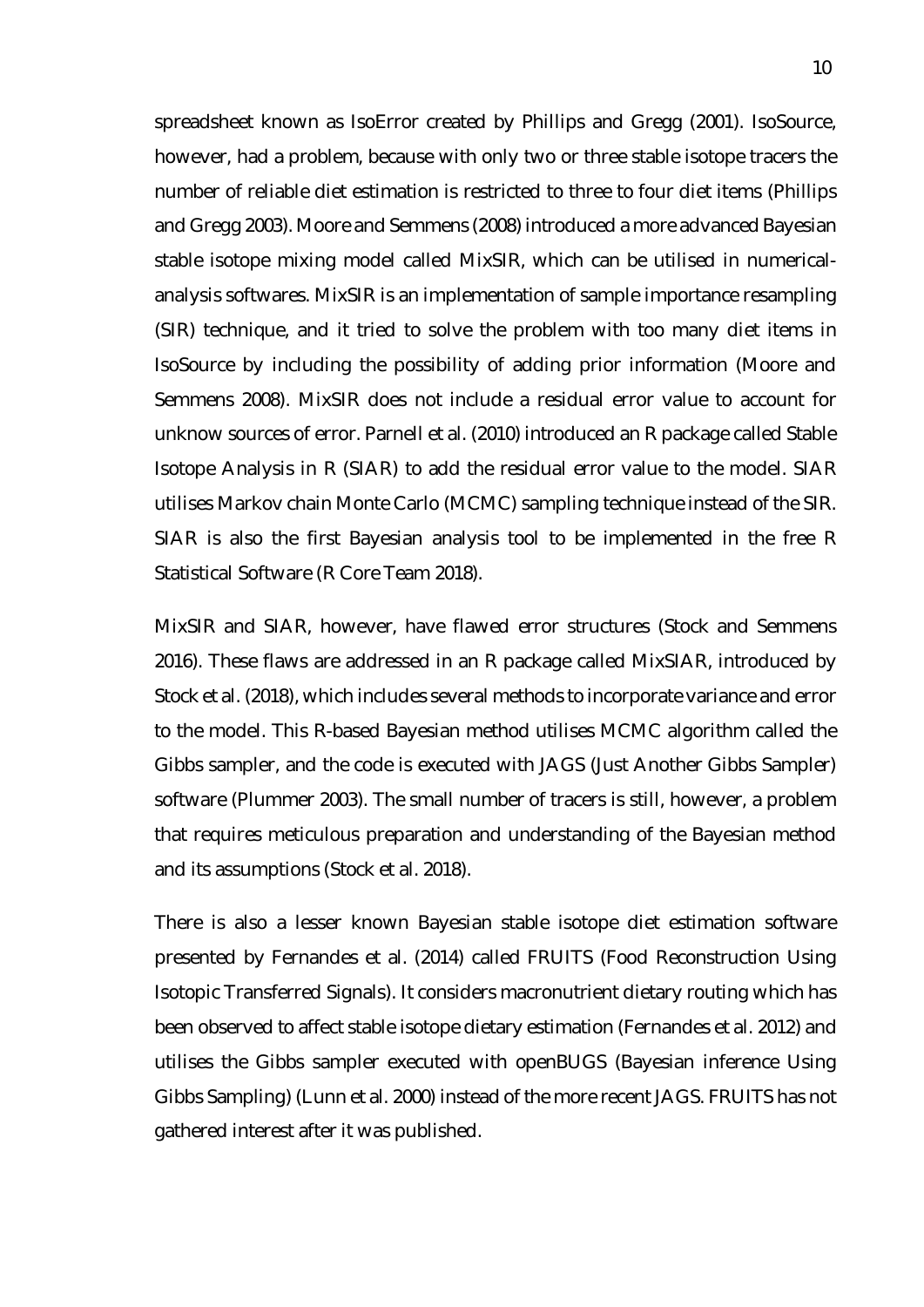Estimating diets with stable isotopes can be highly inaccurate depending on the studied ecosystem, species, trophic level, the occasionally large variances of stable isotope values (Boecklen et al. 2011, Taipale et al. 2011, Brett 2014, Galloway et al. 2015, Brett et al. 2018). The problem of too few tracers is also still present (Fry 2013, Stock et al. 2018). Stable isotope analysis, however, has uses in determining the properties of consumer and resource organisms, the properties of environment, as well as analytical properties, such as acidification (as reviewed by Boecklen et al. 2011).

#### <span id="page-16-0"></span>2.2.2 Fatty acid signature analysis

Diet estimation based on fatty acid analysis is grounded on the resource species leaving their signature profile in to the consumers' fatty acid profile (Dalsgaard et al. 2003), and this profile can be utilised qualitatively (Lovern 1935) or quantitatively (Iverson et al. 2004, Galloway et al. 2015) in diet estimation. The profiles are used like stable isotope ratio profiles, but the possible number of tracers is between 20 and 60 compared to a maximum of five elements and their stable isotopes in stable isotope analysis. This removes the constraint of only few possible diet items, thus making estimating a realistic diet more viable (Galloway et al. 2015). The fatty acid turnover time, a time in which the change in fatty acid profile as a reaction to diet normalises (Graeve et al. 2005), must be considered when conducting fatty acid signature analysis as the change of fatty acid compositions in tissues varies between species (Brett et al. 2009a).

Fatty acid diet modelling took a different approach compared to stable isotopes. The quantitative fatty acid signature analysis (QFASA), a statistical diet estimation method, was first introduced by Iverson et al. (2004). It is "a statistical model that provides quantitative estimates of the proportions of prey species in the diets of individual predators using fatty acid signatures". It is originally based on minimising the Kullback-Leibler divergence measure, which is a measure of how one probability distribution is different from a reference probability distribution, between the observed and predicted fatty acid profiles.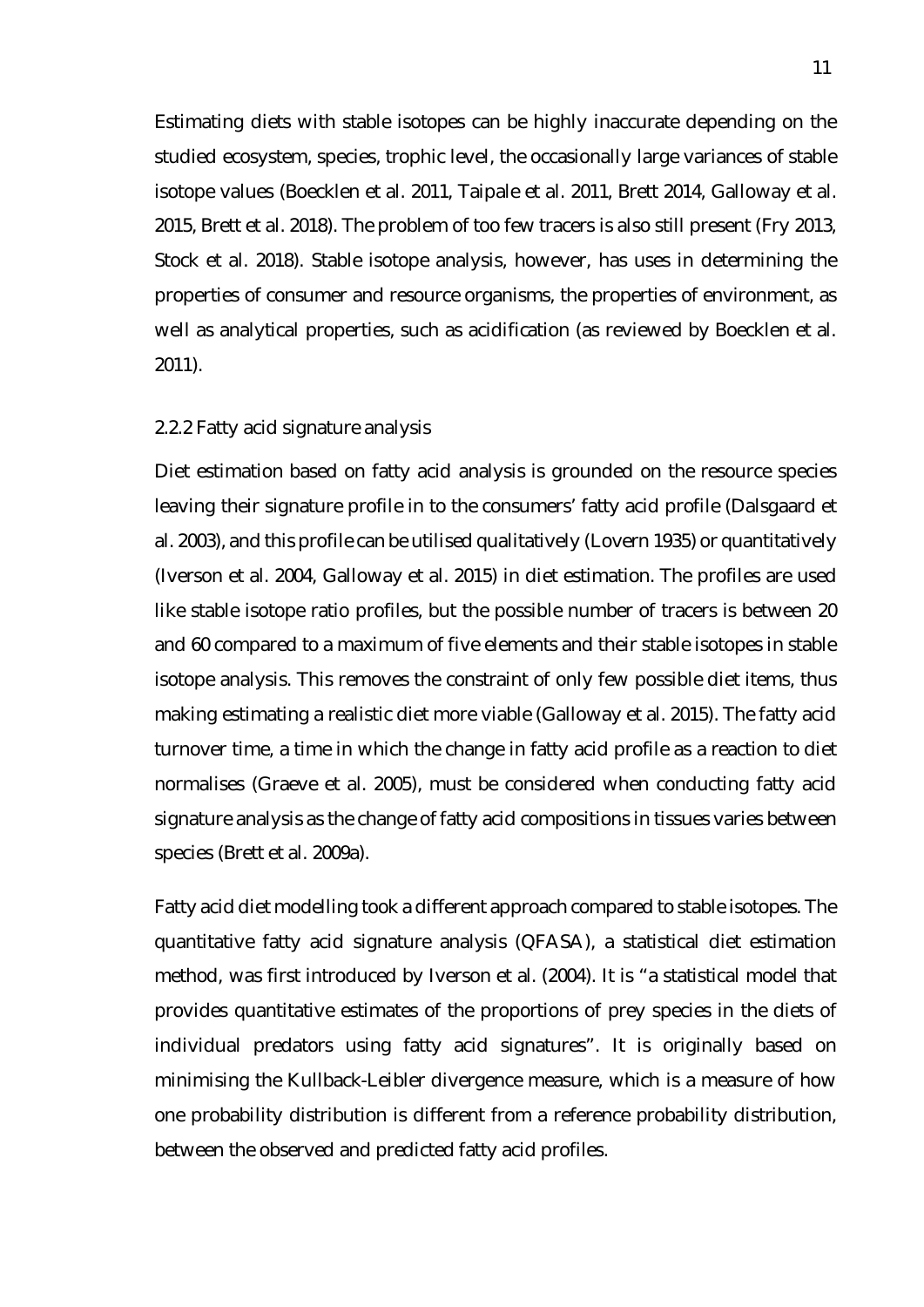The QFASA model was initially created for marine mammal predators whose diet consist of different fish. A feeding study was carried out in which individuals were fed a homogenous diet of fish for 20 days to ensure fatty acid turnover. The fatty acid composition of the predator was then measured, and the fatty acid composition of the predator represents the fatty acid metabolism for a certain diet. The fatty acid composition of the fish was known as well. The model uses calibration coefficients to account for the predator lipid metabolism calculated from the difference between the prey and predator fatty acid profiles. These calibration coefficients are calculated individually for every fatty acid based on the feeding experiments and then incorporated into the model. The calibration coefficients attempt to capture the fatty acid metabolism by constituting a linear mapping from prey to predator. It is therefore possible to estimate the diet based only on the predator fatty acid analysis and the known prey item fatty acid profiles.

Creating a consumer-resource library is a required step for modelling (Iverson et al. 2004) and if no calibration coefficients are used, the library is constructed of feeding study results with homogenous diet (Happel et al. 2016a). There might be problems with these kind of feeding studies when the consumer cannot sustain itself with certain homogenous diets because of the poor quality of the food (Taipale et al. 2012, Hiltunen et al. 2017). These kinds of diets need a small amount of high-quality supplementary food to keep the consumers alive during the experiments (Taipale et al. 2012). Construction of the resource signature library requires knowledge of all the possible resource items in the habitat of the consumer. The effects of library without the full possible foods has not been studied. If the library is missing resource items, the models are likely to give invalid results because current models cannot estimate unknown diet items but instead fill the void with the ones in the library (Iverson et al. 2004). Sometimes different resource items can be grouped if their fatty acid profiles are close to each other (Galloway et al. 2014a). The differences between these resource items could then be later determined with other biological tracers or prior knowledge of the habitat or consumer-resource interactions. Grouping certain fatty acids can save computing time without affecting the model performance (Neubauer and Jensen 2015, Brett et al. 2016). The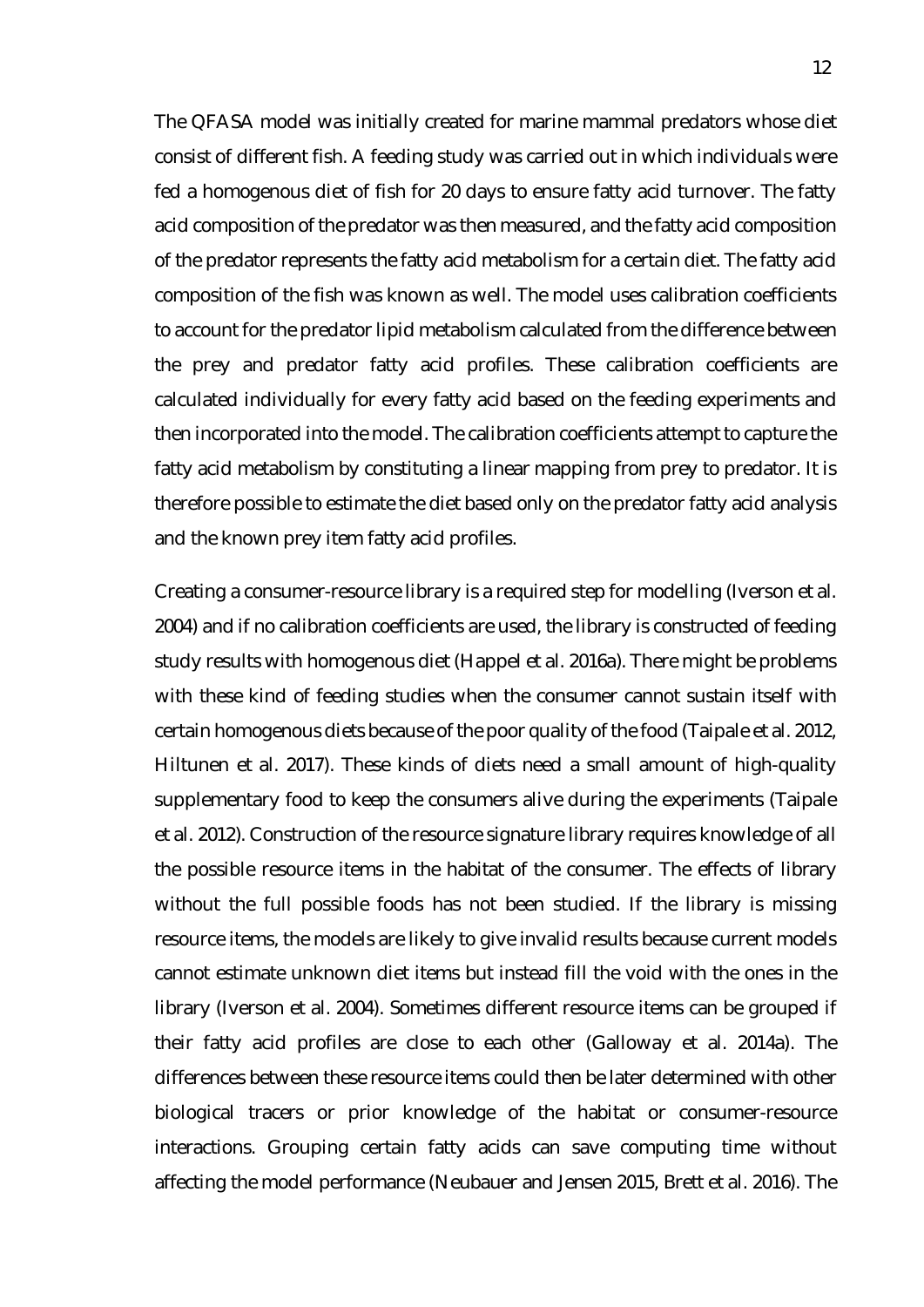removal of trace amount fatty acids from a library has been tested and debated because of the potential for error (Iverson et al. 2004, Wang et al. 2010, Budge et al. 2012, Neubauer and Jensen 2015) but not removing data points is believed to be the better choice for increased accuracy (Happel et al. 2016a).

In the recent article by Happel et al. (2016a), the calibration coefficients were calculated in various ways to explore the potential problems calculating of these coefficients. First, conventional calculations were conducted with one predatorprey interaction and using those coefficients for all diets. This yielded poor results for anything other than the prey species that the coefficients were based on. Second, the coefficients were calculated for all possible prey items based on individual feeding studies, and the mean of these coefficients was used. This method produced accurate results for all prey items. Third, the coefficients were not calculated at all but the fatty acid signatures of feeding study predators were used as the prey item entries in the library (as in Galloway et al. 2015). This yielded the most accurate results and using this method is advocated, should the time and money budgeted allow it. Considering these aspects, the calibration coefficients have been shown to be highly consumer species dependent (Rosen and Tollit 2012, Happel et al. 2016b). The resource libraries should also not be used interchangeably between different aquatic ecosystems even with similar subject species, as the libraries are highly likely to be ecosystem-specific (Dethier et al. 2013).

An upgraded QFASA-model was introduced by Bromaghin et al. (2017). This new model does not require the estimation of calibration coefficients and thus avoids the need for conducting the potentially expensive and cumbersome controlled feeding studies, as it can calculate the coefficients itself (Bromaghin et al. 2017). This has resulted in more accurate results (Bromaghin et al. 2017). QFASA has also been made into an easy to use R-package QFASAR (Bromaghin 2017) but it does not include the upgraded model for now. QFASAR uses a different scoring method because Bromaghin et al. (2015) found that Aitchison's distance measure gives more accurate results compared to the originally used Kullback-Leibler's divergence measure.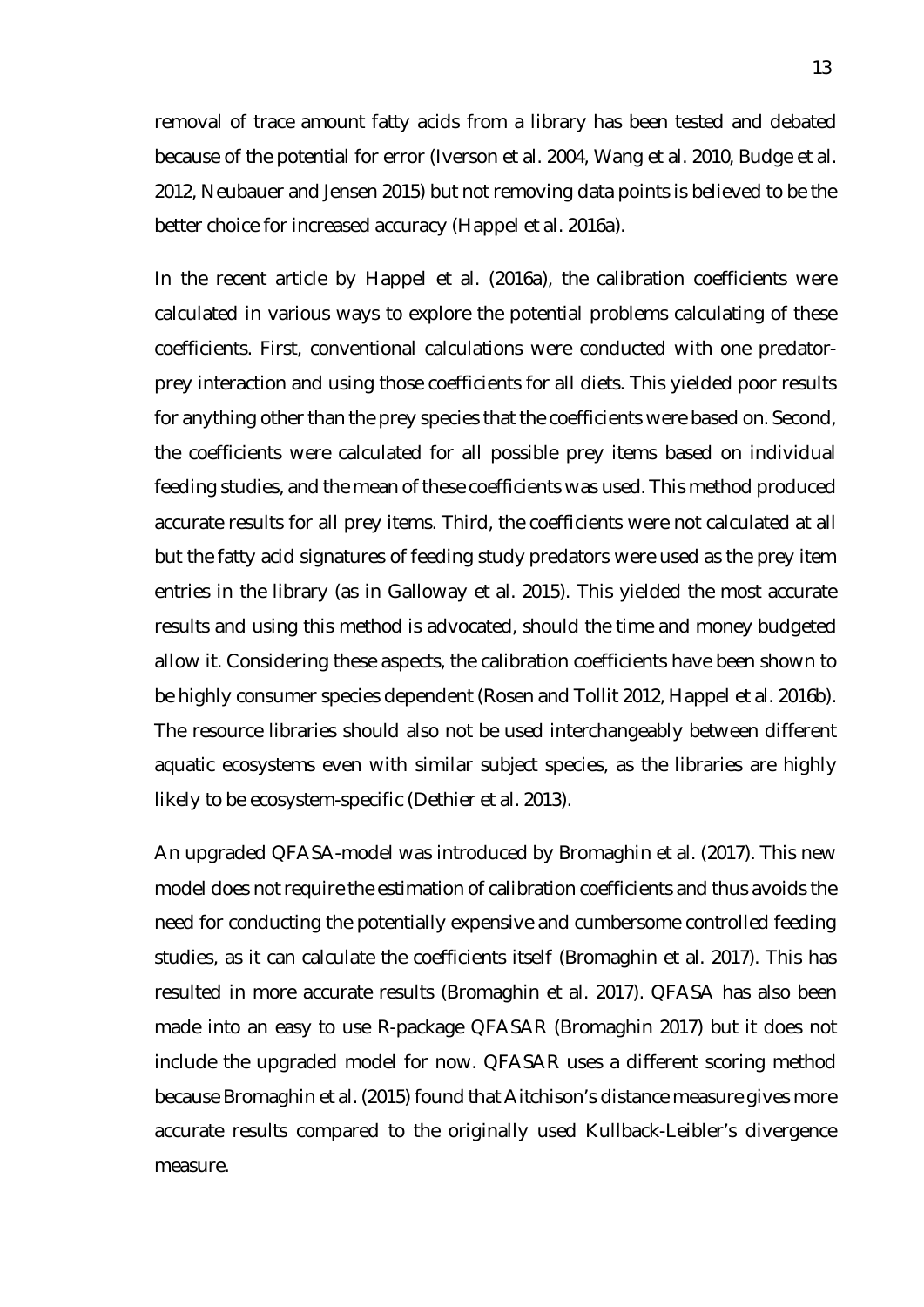A more recent method to analyse fatty acid signature data is an R-script called FASTAR (Fatty Acid Source-Tracing Algorithm in R ), a modelling script introduced by Galloway et al. (2014a). FASTAR uses MixSIR (Moore and Semmens 2008) or SIAR (Parnell et al. 2010), Bayesian mixing models where the posterior distributions for the diet proportions are solved using MCMC Gibbs sampling method implemented in JAGS software (Galloway et al. 2015). Unlike the original MixSIR technique, in FASTAR the SIR technique is replaced with Gibbs sampling (Galloway et al. 2015). Both modelling methods are denounced defective as discussed in previous chapter, but the stable isotope mixing modelling algorithm, MixSIAR (Stock et al. 2018), is not yet been implemented in the context of fatty acid analysis. Unlike QFASA, FASTAR is not designed to incorporate calibration coefficients but instead it requires a library of consumer fatty acid signatures created with the results from homogenous diet feeding tests. The Bayesian modelling methods essentially require all the possible resource species to be analysed in a homogenous diet feeding study, which might be too cumbersome for more complex food webs (Happel et al. 2016a).

Another Bayesian estimation R-package called fastinR is purposely built for fatty acids unlike FASTAR (Neubauer and Jensen 2015). The package allows using fatty acids and stable isotopes at the same time and it is also using JAGS. The fastinR package has, however, gathered little attention.

The fundamental difference between QFASA and FASTAR is in diet estimate structure. The diet estimates of QFASA are just singular values with a standard error derived from a variance matrix. Contrarily the Bayesian diet estimates are posterior probability density distributions of which a point estimate (median in the case of FASTAR) can be calculated. The diet uncertainty should, however, be considered. Therefore, credible intervals should be used in reporting FASTAR diet estimates (Phillips and Gregg 2003).

Studying the fatty acid metabolism of each fatty acid for every consumer species is cumbersome (De Troch et al. 2012). The FASTAR method does not try to estimate metabolism at all (Galloway et al. 2015) but the calibration coefficients of QFASA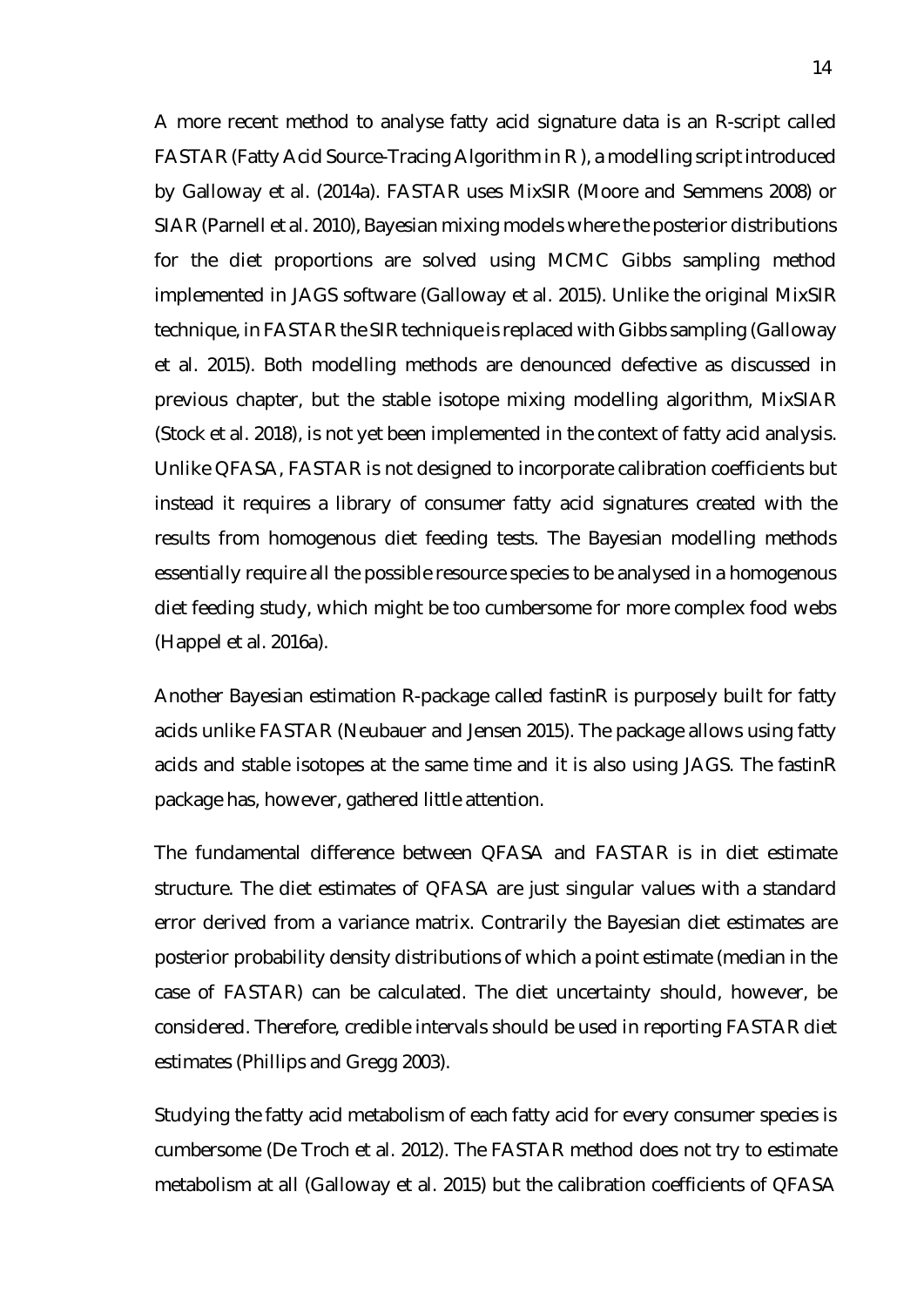are estimated to simulate the metabolism (Iverson et al. 2004). These estimates are, however, just good guesses and only a simple number attempting to describe the complex fatty acid metabolism and biotransformation (Happel et al. 2016a) because of the linear mapping. To add biological realism, existing knowledge of metabolism and biotransformation could be incorporated with a simple non-linear model fitted to the data.

Studies have been conducted with QFASA on a wide variety of vertebrates like mammals (e.g. Iverson et al. 2004, Rosen and Tollit 2012), fishes (Happel et al. 2016a) and birds (Wang et al. 2010). FASTAR has so far been used on studies with zooplankton (Galloway et al. 2014a, Taipale et al. 2016a), isopods (Galloway et al. 2014b) and algae (Strandberg et al. 2015).

#### <span id="page-20-0"></span>2.2.3 Novel methods of diet estimation

Compound-specific stable isotope analysis (CSIA) has been experimented with lately to increase accuracy in stable isotope analysis (Boecklen et al. 2011). Fatty acid -specific stable isotope analysis of carbon has been tested to get more information of fatty acid metabolism and to differentiate between the sources of the fatty acids with studying the stable isotopes of PUFAs (Bec et al. 2011, De Troch et al. 2012, Taipale et al. 2015) and branched fatty acids (Bec et al. 2011, Taipale et al. 2015). CSIA is, however, more expensive and significantly less available compared to bulk stable isotope and fatty acid analyses (Twining et al. 2016). Amino acid-specific carbon and nitrogen isotope analysis has also been experimented with to increase the resolution of stable isotope analysis and to get more information about amino acid metabolism (Fantle et al. 1999, McMahon et al. 2013). Even though these CSIA methods could be used to improve the accuracy of future food web studies, there are problems with them. Only carbon, nitrogen and hydrogen techniques are verifiably reliable, whereas sulphur and oxygen stable isotopes have been problematic. The precision of these measurements varies highly between compounds and instruments, and the derivatization of the compounds makes corrections of the results required, adding more measurement error (Boecklen et al. 2011).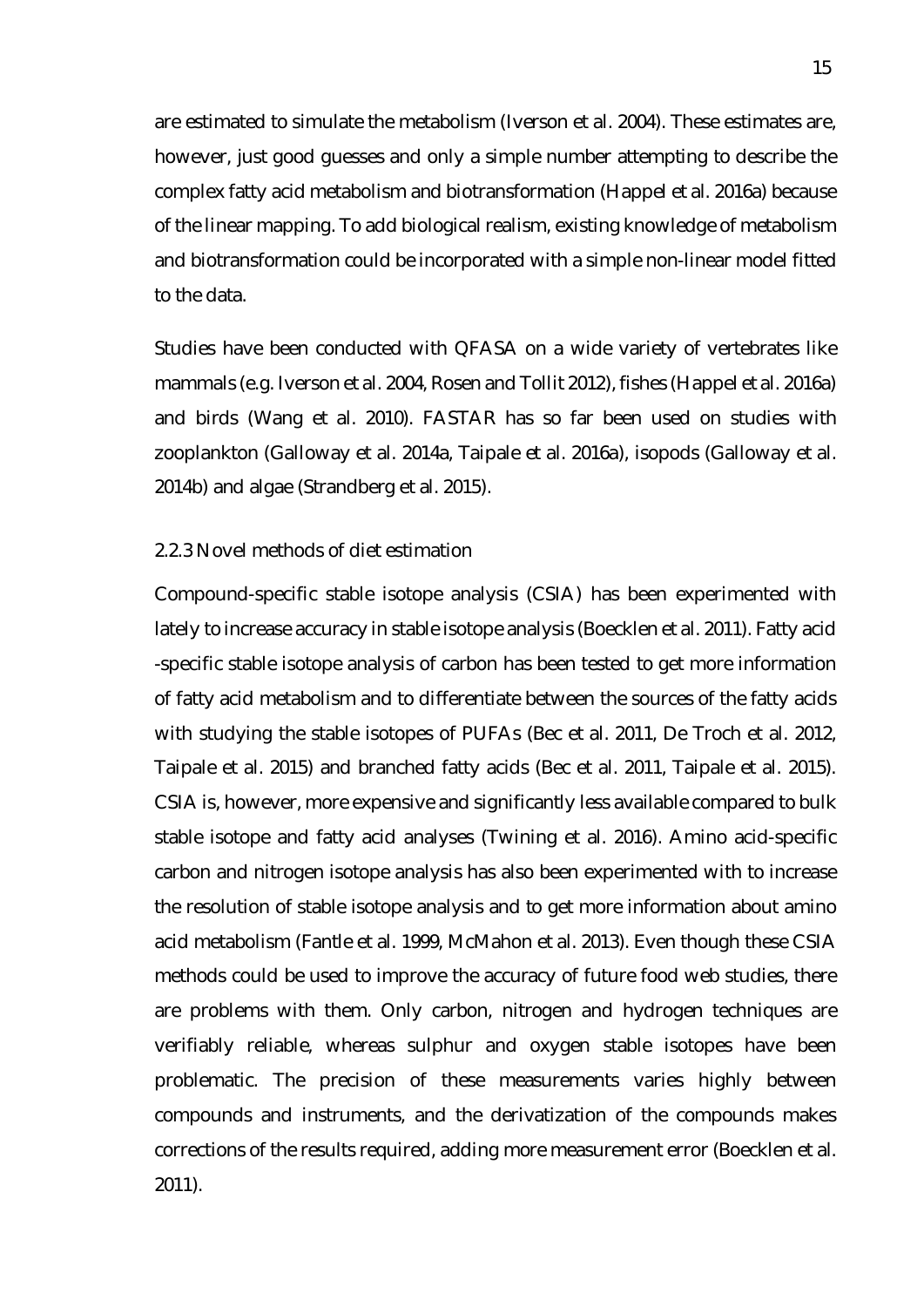DNA sequencing could be a next step in increasing the accuracy of diet estimation as high throughput sequencing techniques are getting better and less expensive. However, DNA shows only a snapshot of the consumers' diet as DNA does not assimilate and must be collected from stomach, faeces or the environment (Bohmann et al. 2014). For certain species, the DNA tests could find such resource species that are never assimilated into the consumer and thus only disrupt the resource library, thus potentially causing biased results.

#### <span id="page-21-0"></span>**2.3 Zooplankton**

Zooplankton are a heterogenous group of heterotrophic plankton encountered drifting, floating or slowly swimming freely in almost every aquatic habitat excluding streams and rivers. Jellyfish are among the largest zooplankton but mostly zooplankton are microscopic. Some organisms spend only their infancy as zooplankton (mesoplankton), but most zooplankton are permanent (holoplankton). Some of the important zooplankton in freshwater systems are rotifers, copepods and cladocerans. These herbivorous zooplankton transfer energy and essential biomolecules up in the trophic pyramid of aquatic systems. The role of zooplankton in aquatic food webs has been studied since the beginning of the  $20<sup>th</sup>$  century (Müller‐Navarra 2008).

Zooplankton are an important link between primary production and zooplanktivorous organisms such as fish (Brett and Müller‐Navarra 1997). As heterotrophs, zooplankton must obtain essential fatty acids from algae that biosynthesize these fatty acids themselves (Harwood and Guschina 2009, Cagliari et al. 2011). Different consumer organisms, such as zooplankton, can synthesize a limited amount of essential metabolite fatty acids from essential nutrient fatty acids at very low rates but getting these fatty acids from food is required for sustainable growth (Parrish 2009, Taipale et al. 2011).

Cladocerans are a group of small grazing herbivore crustaceans. One of the most common cladocerans are *Daphnia*, commonly called water fleas. They are an integral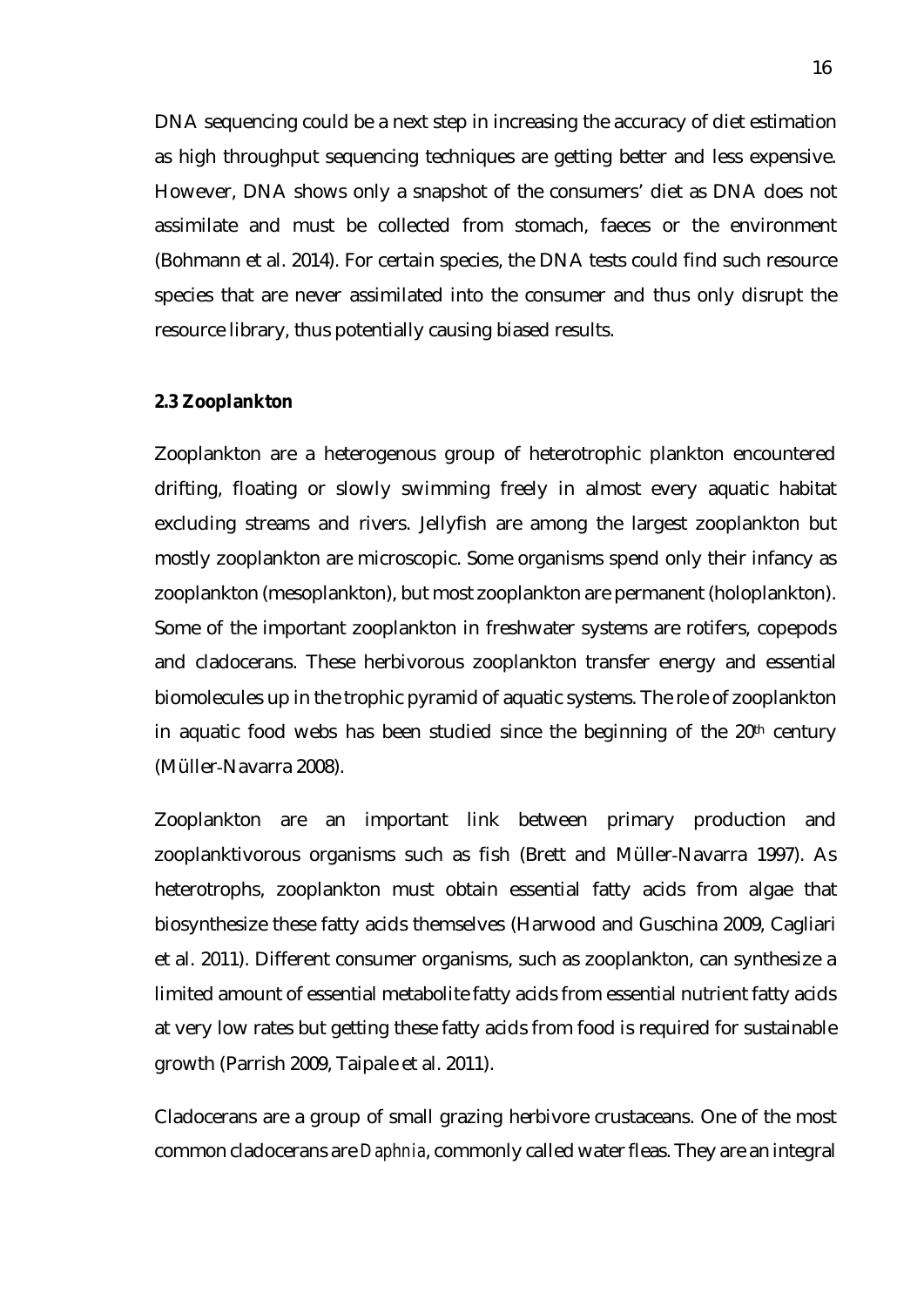part of practically every standing water aquatic food web as they are an abundant zooplankton genus, thus making them a common study species in aquatic ecosystems. *Daphnia* has been observed to be selective in its feeding (Hartmann and Kunkel 1991). The fatty acid turnover time has been observed to be six days, thus making *Daphnia* an excellent model organism (Taipale et al. 2011).

Copepods are another abundant zooplankton subclass. They are a group of small crustaceans of which some are planktonic, and some are benthic. Planktonic copepods are selective feeders (Meunier et al. 2016) and can contain seasonally high amount of lipids due to their overwintering strategies (Kattner and Hagen 2009).

The diet of *Daphnia* and copepods consists mostly of phytoplankton, but also bacteria and allochthonous sources like terrestrial particulate organic matter (t-POM) or terrestrial dissolved organic matter (t-DOC) (Galloway et al. 2014a). The fatty acid signatures of zooplankton diet items are distinct enough to differentiate between resources on class level (Taipale et al. 2013). Allochthonous carbon can also enter the food web via zooplankters eating bacteria that has consumed terrestrial matter (Hiltunen et al. 2015, Hiltunen et al. 2017).

#### <span id="page-22-0"></span>2.3.1 Zooplankton diet estimation

The importance of allochthonous carbon in aquatic food webs is debated as there is evidence that t-POM is a poor quality resource compared to phytoplankton and it should not therefore support zooplankton communities (Brett et al. 2009b). There is, however, evidence that t-POM would support zooplankton communities based on studies conducted with stable isotopes (Jones et al. 1999, Pace et al. 2004, Doucett et al. 2007, Cole et al. 2011), fatty acids (Masclaux et al. 2013, Taipale et al. 2016a, Hiltunen et al. 2017), and sterols (Hiltunen et al. 2017). Mass carbon flux calculations show that terrestrial inputs are likely overstated (Brett et al. 2012). Additionally, using stable isotopes of hydrogen is observed to provide overstated results of the importance of t-POM (Brett et al. 2018). There is also evidence that when high quality resources, such as phytoplankton, are present zooplankton do not assimilate terrestrial carbon (Galloway et al. 2014a, Taipale et al. 2016a, Hiltunen et al. 2017).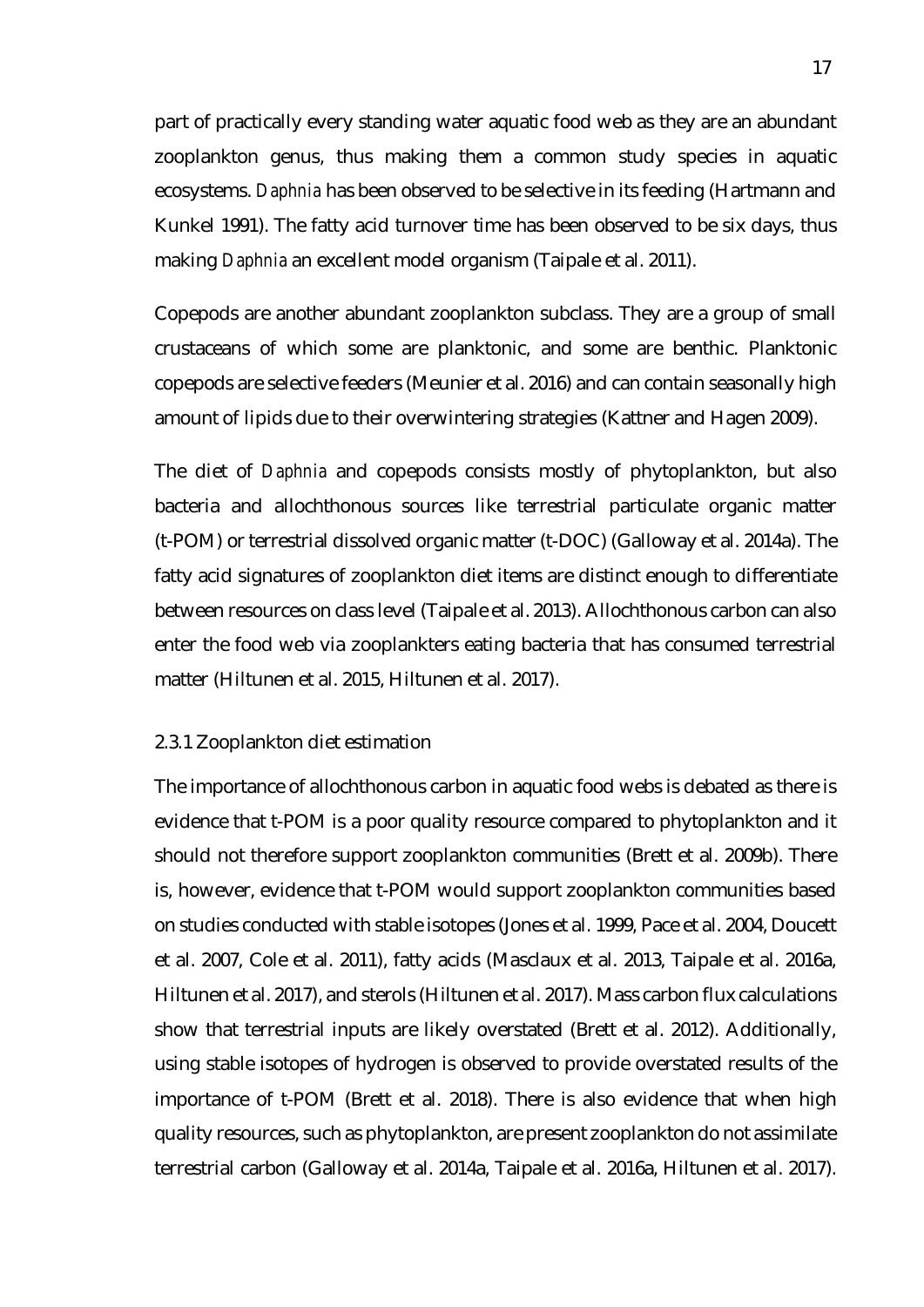It is highly likely that terrestrial carbon is an important part of the food web in certain instances, but it is believed that the stable isotope studies overestimate the importance of terrestrial carbon in aquatic food webs (Brett et al. 2017).

The quality of zooplankton food can be specified by the availability of certain sterols, and  $\omega$ -3 and  $\omega$ -6 PUFA in the diet, as deficiencies in these biomolecules have been linked to poor growth (Brett and Müller‐Navarra 1997, Taipale et al. 2014, Hiltunen et al. 2017). *Daphnia* can convert some EPA from short chain ω-3 PUFA (ALA) at trace levels (<1%), but only with high presence of energy (Goulden and Place 1990, von Elert 2002, Taipale et al. 2011). Deficiency in dietary phosphorous has been observed to restrain growth and egg production (Becker and Boersma 2005). The quality of food has been considered in at least one study by adding quality data as prior information to the FASTAR model (Galloway et al. 2014a).

Temperature and starvation has been found to affect the results of zooplankton fatty acid studies as the copepod fatty acid composition adaptation to cold temperatures has been established over the past decades (Brett et al. 2009a). A study showed that a starved *Daphnia pulex* can adjust and retain its PUFA to survive colder temperatures (11 °C) and that the mortality was considerably higher at a higher temperature (22 °C) (Schlechtriem et al. 2006). Few of notable observations were concluded in a recent study feeding study focusing on the effects of temperature on *Eudiaptomus gracilis*, the most common calanoid copepod species in European lakes (Koussoroplis et al. 2014). Copepods can lose half of their body mass when starved and use their PUFA reserves unevenly during that time. If these copepods are fed after starving, they partially recovered only in higher temperatures (8  $\degree$ C or 12  $\degree$ C) contrarily to low temperature (4 °C). The quality of food also affected recovery rate and success of these copepods. Light intensity, phosphorous supply and temperature have been observed to affect algal fatty acid compositions (Piepho et al. 2012). These concepts have yet to be considered in the fatty acid signature analysis modelling studies.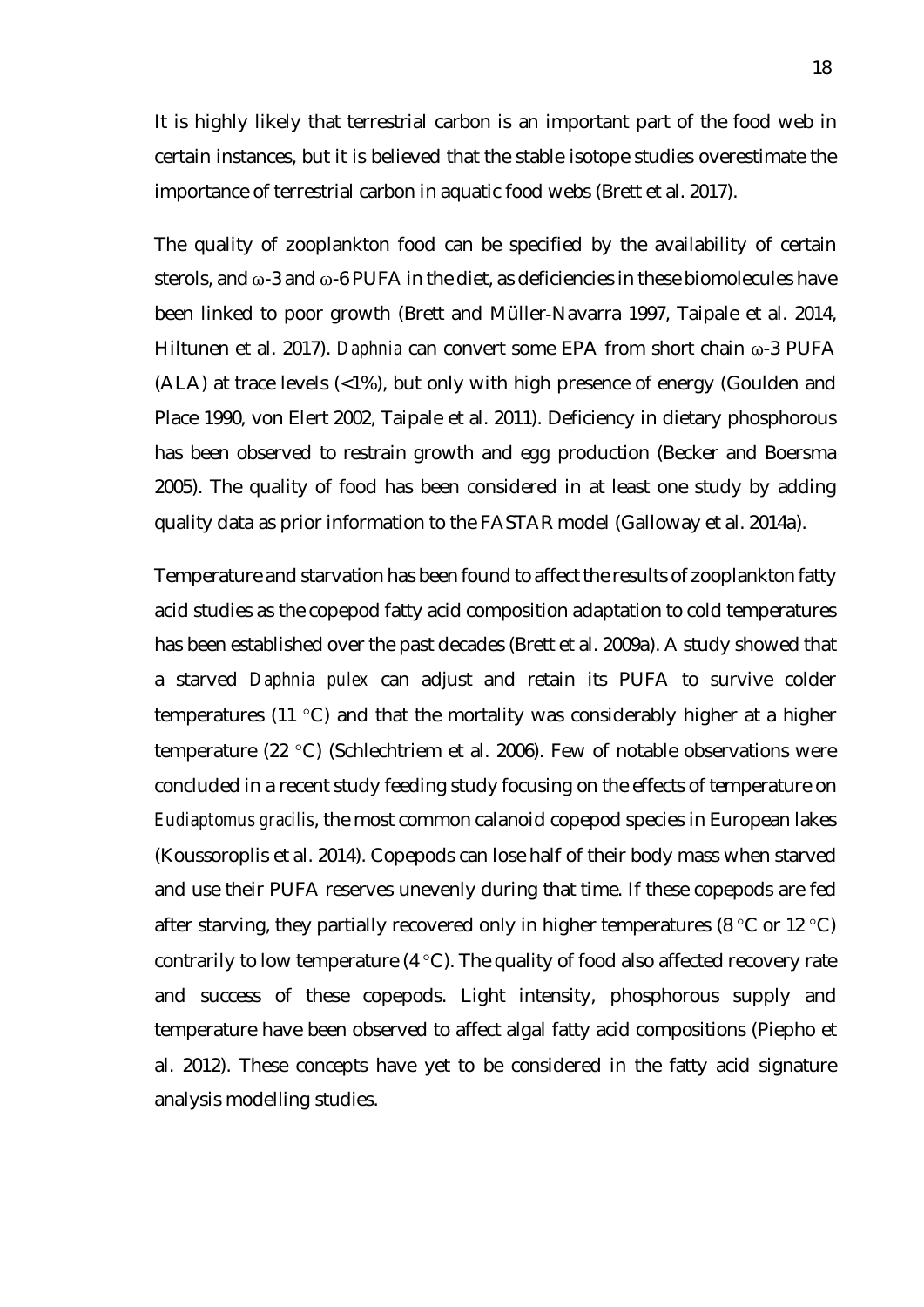The bioconversion of ω-3 and ω-6 PUFA has been studied on *Daphnia* (von Elert 2002, Taipale et al. 2011, Strandberg et al. 2014) and copepods (De Troch et al. 2012). Zooplankton has also been observed to selectively incorporate the most physiologically important fatty acids, although the mechanism is not yet determined (Burns et al. 2011). These observations have not been incorporated in modelling studies either.

DNA sequencing assist in the coming diet estimation studies, but it does not account for diet assimilation. Nonetheless, DNA sequencing could be used to determine which food items to choose for the model as it can present a comprehensive list of all possible algae and bacteria in the system.

In the context of zooplankton and the debate over the role of terrestrial matter in aquatic food webs, getting the quality of diet items right in diet estimation is more important than the exact diet. There is a substantial amount of data about food quality and fatty acid metabolism in different environments and they should be somehow incorporated into the models to increase estimation accuracy and validity.

# <span id="page-24-0"></span>**3 DATA AND METHODS**

# <span id="page-24-1"></span>**3.1** *Daphnia* **fatty acid signature diet library**

The *Daphnia* fatty acid signature resource library used in this study was based on a library presented by Galloway et al. (2014a) which was expanded by adding several new previously unpublished datapoints for existing resource items and new resource items. The resource items in this resource library are formed from the results of homogenous diet feeding tests conducted on *Daphnia* and presented as quantitative fatty acid proportions with 33 fatty acid tracers. The newly constructed library (N = 151) consists of algae (cryptomonads (N = 16), diatoms (N = 22), dinoflagellate (N = 11), euglenoids (N = 12), golden algae (N = 8) and green algae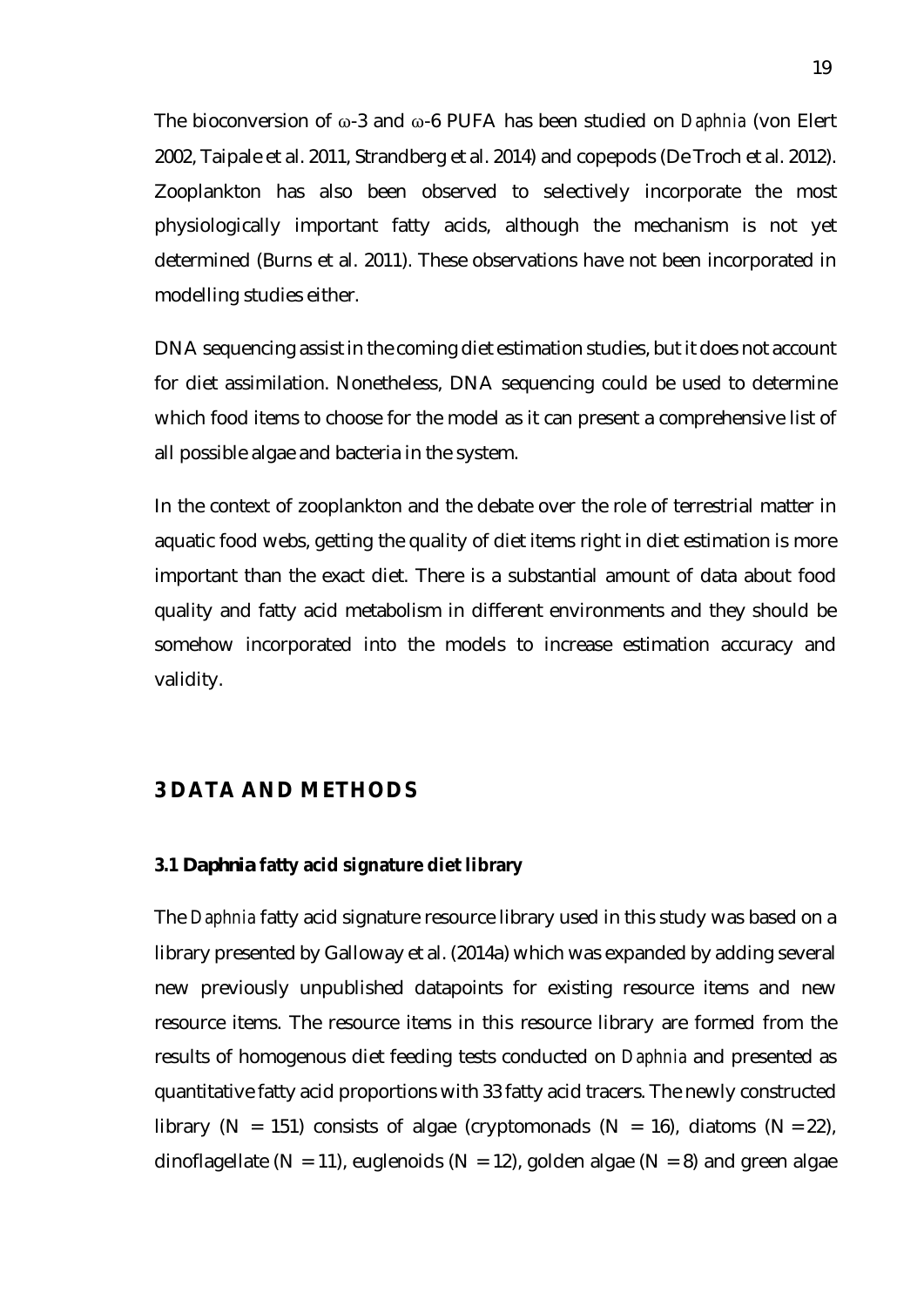$(N = 33)$ ), bacteria (actinobacteria  $(N = 5)$ , cyanobacteria  $(N = 20)$  and methane oxidizing bacteria (MOB)  $(N = 6)$ , terrestrial particulate organic matter (t-POM)  $(N = 11)$  and bacteria which has consumed t-POM (t-POMb)  $(N = 7)$ . To illustrate the diversity of the diet item groups a principal component analysis was conducted on the library.

Several algae-specific fatty acid groups were created as it should not affect the results (Wang et al. 2010, Budge et al. 2012, Neubauer and Jensen 2015, Happel et al. 2016a), but make the library more concentrated to save computing time (Neubauer and Jensen 2015). No fatty acids were removed from the library but some harder to distinguish fatty acids were grouped to mitigate error.

Generally, the consumer library is structured as follows:  $x_1 = (x_{11}, x_{12}, ..., x_{1M})$ , ...,  $x_N = (x_{N1}, x_{N2}, ..., x_{NM})$ , where the fatty acid profiles of N resource items  $x_i$  consist of M relative fatty acid proportions *xij* that sum up to 100%. In the library of this study there are 151 resource items and 33 fatty acids. The consumer fatty acid profiles are constructed similarly:  $y = (y_1, y_2, ..., y_M)$ , where the consumer fatty acid profile y consist of M relative fatty acid proportions *yj* that sum up to 100%.

Gathering the fatty acid signature data was not a part of this thesis. However, the data which forms the consumer profiles and diet libraries in this study are constructed trough analysing the samples by extracting fatty acids from the samples and then derivatising them to fatty acid methyl esters. These methyl esters are then analysed in a gas-chromatograph and identified by comparing retention times to known standards and quantified based on standard dilution series (as described by Brett et al. 2009b).

#### <span id="page-25-0"></span>**3.2 Modelling methods**

Three modelling methods – namely Bayesian methods MixSIR (Moore and Semmens 2008) and SIAR (Parnell et al. 2010) performed with FASTAR R-script version 4.1 (Galloway et al. 2015) and a numerical method QFASA (Iverson et al. 2004) performed with QFASAR package (Bromaghin 2017) – were examined in this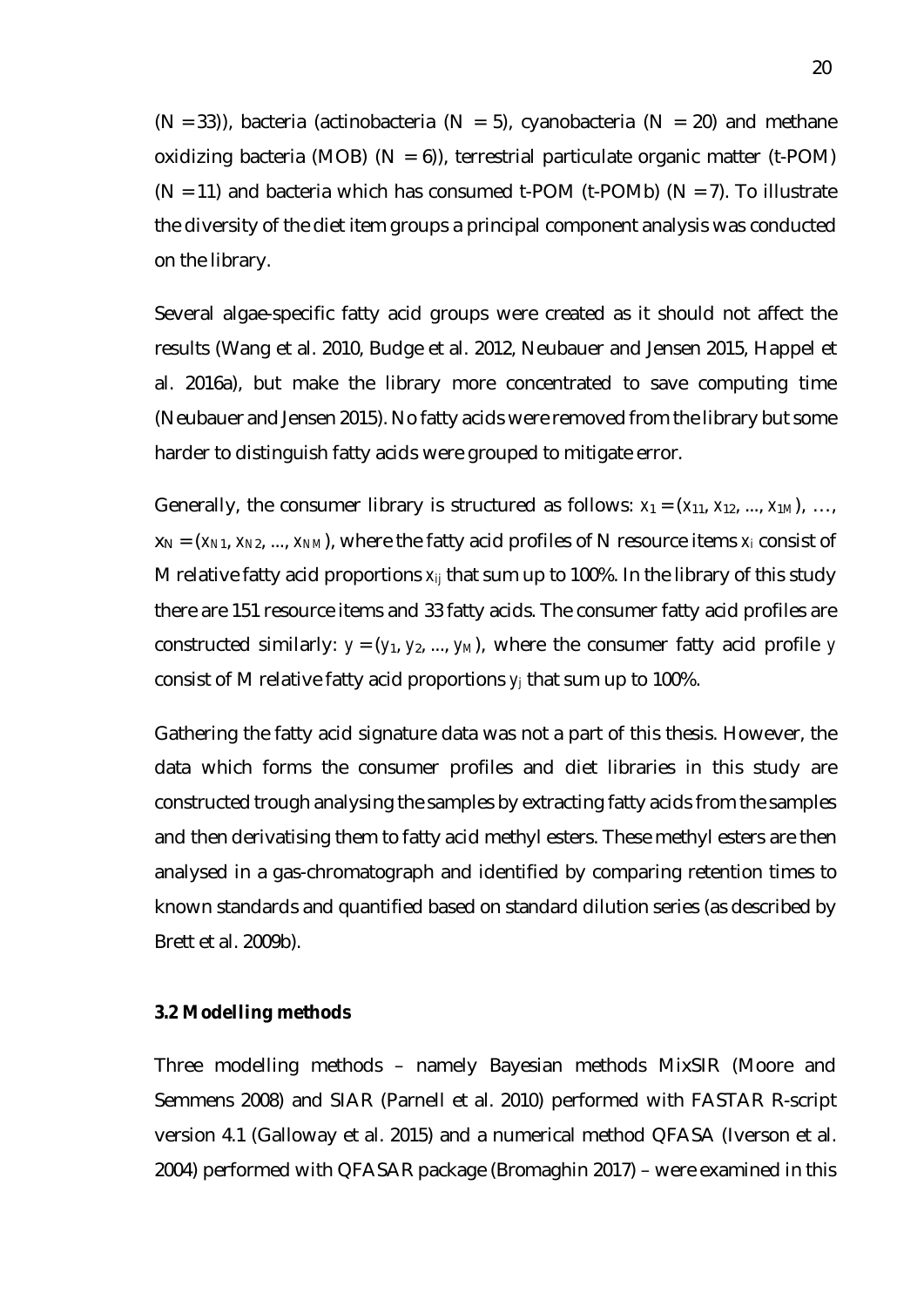thesis using the free R Statistical Software version 3.5 (R Core Team 2018). To reach the most objective results, no prior knowledge about the relative proportions of the diet items in the consumer's diet based on food quality were used, as QFASA cannot utilize such information.

Although MixSIAR (Stock et al. 2018) – the new modelling method replacing MixSIR and SIAR – had already been published, the bulk of the analyses in this thesis was already performed at the time of its publication. Furthermore, the new model was not implemented on fatty acids. Thus, MixSIAR was not included in this thesis.

The model is similar for all methods:

$$
y = \sum_{i} \pi_{i} x_{i} \tag{1}
$$

where the consumer fatty acid profile *y* is known as well as all the resource item signatures *xi*. The relative proportion *πi* of each diet item *i* in the consumer diet are, however, unknown. The modelling methods estimate the relative proportion *πi* of each fatty acid in each diet item *xij* for each of the consumers' fatty acids *yj*.

# <span id="page-26-0"></span>3.2.1 FASTAR

The FASTAR R-script can utilize two almost identical Bayesian modelling methods to fit models to data; MixSIR and SIAR. Each diet item group is used in the FASTAR models as a single diet item, constructed by calculating the fatty acid proportion mean  $\bar{x}_{ii}$  and variance  $\sigma_{ii}$  within the diet item group. The equations presented here are derived from their respective articles (MixSIR: Moore and Semmens 2008, SIAR: Parnell et al. 2010) with the stable isotope-specific parts excluded.

The MixSIR model conducts the conditional probability density functions of *yj* given *π* is modelled as a normal distribution: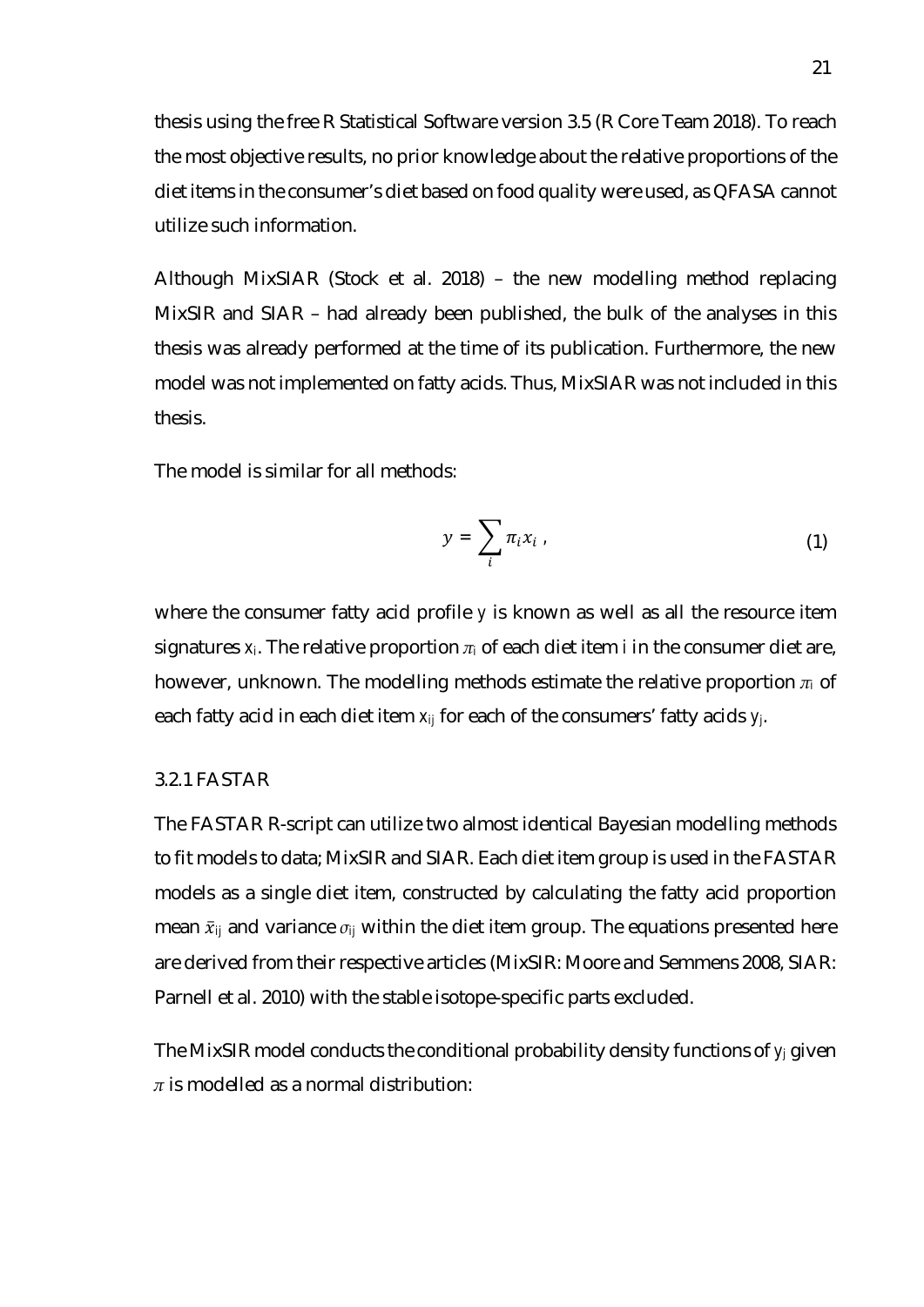$$
p(y_j|\pi) = N\left(y_j; \sum_i \pi_i \bar{x}_{ij} \sum_i \pi_i^2 \sigma_{ij}^2\right)
$$
 (2)

where the mean of the normal distribution is  $\Sigma_i\,\pi_i\bar x_{ij}$  and variance is  $\Sigma_i\,\pi_i^2\sigma_{ij}^2.$  In this study no prior knowledge about the relative proportions of the diet items in the consumer's diet were used, so *π* was given an uninformative Dirichlet prior probability density function:

$$
p(\pi) = Dir(\pi; \, \alpha_i, \ldots, \alpha_N), \tag{3}
$$

where *αi* = 1 for all *i*. The posterior probability density function can be written:

$$
p(\pi|y) \propto p(y_1, \ldots, y_M|\pi) p(\pi), \qquad (4)
$$

as per the Bayes rule. The model assumes that *yj* are mutually conditionally independent and thus:

$$
p(y_1,\ldots,y_M|\pi) = \prod_j p(y_j|\pi). \tag{5}
$$

Therefore, the probability density function of *π* given the fatty acid profile of *y* can then be written:

$$
p(\pi|y) \propto p(\pi) \prod_{j} p(y_j|\pi), \tag{6}
$$

which was computed in JAGS. MCMC chains were run for 100 000 iterations with a 50 000 iteration burn-in and a thinning rate of 50 (Galloway et al. 2015). The density plots were then produced of the MCMC posterior sample.

To add inter-observation variance, a residual error term *εj*, constructed from the gamma distribution, was introduced in SIAR: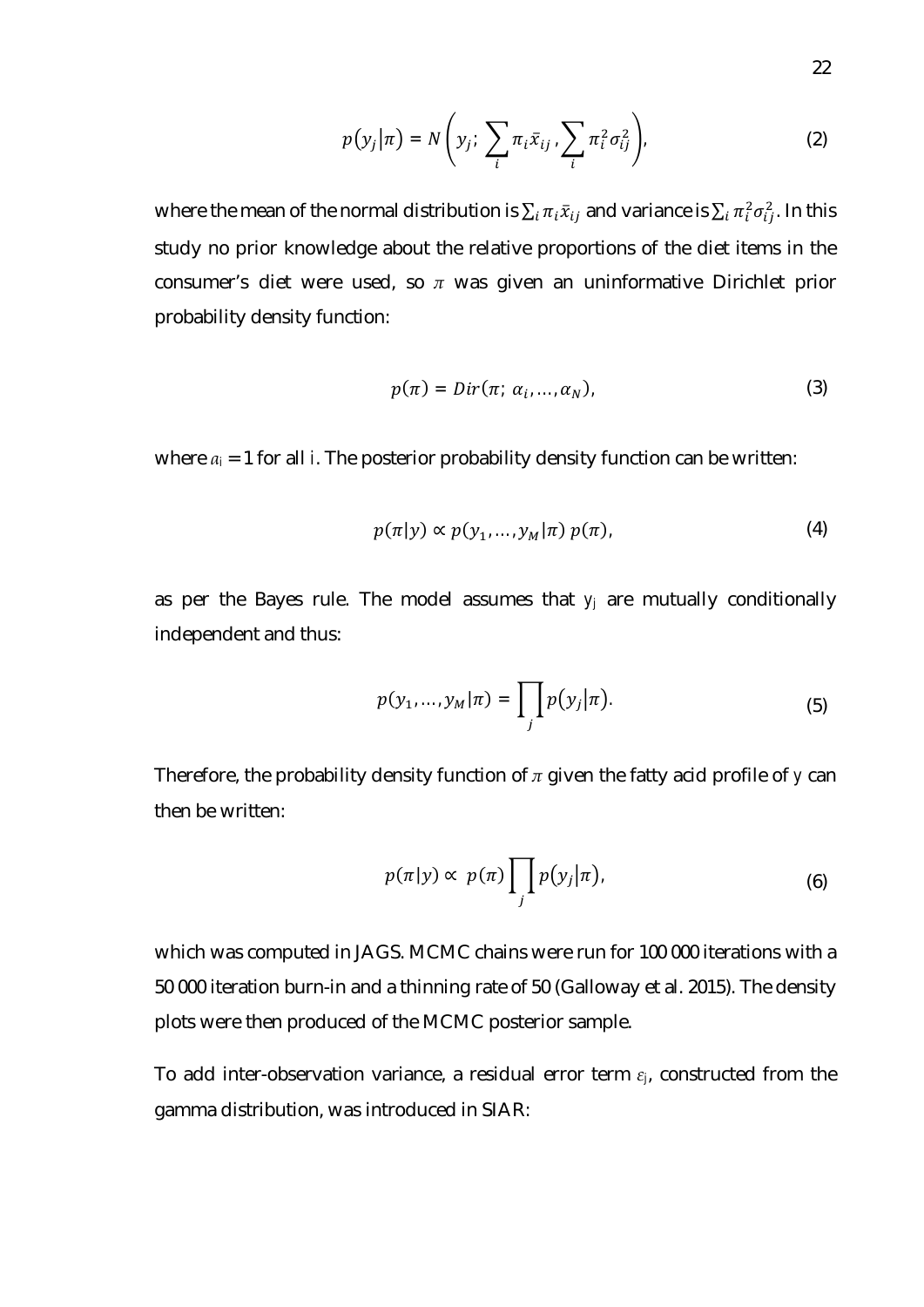$$
p(y_j | \pi, \varepsilon_j) = N\left(y_j; \sum_i \pi_i \bar{x}_{ij} \sum_i \pi_i^2 \sigma_{ij}^2 + \varepsilon_j\right), \tag{7}
$$

$$
p(\varepsilon_j) = Gamma(\varepsilon_{j.} 0.001, 0.001).
$$
 (8)

Otherwise the operation of the model is identical to MixSIR.

#### <span id="page-28-0"></span>3.2.2 QFASA

The numerical approach of QFASA differs significantly from the Bayesian modelling methods. Here the diet item groups are represented only as the mean  $\bar{x}_{ij}$ of the diet items within each diet item group. Because calibration coefficients were not used they were excluded from the equations presented by Bromaghin et al. (2015).

QFASA numerically minimises the Aitchison distance measure:

$$
Q(\pi; y, x_1, \dots, x_M) = \sum_j \left( \log \left[ \frac{y_j}{g(y)} \right] - \log \left[ \frac{\sum_i \pi_i \bar{x}_i}{g(\sum_i \pi_i \bar{x}_i)} \right] \right)^2. \tag{9}
$$

The estimate  $\hat{\pi}$  of the diet item proportion  $\pi$ <sup>*i*</sup> is then obtained as the solution to the following optimization problem:

$$
\hat{\pi}_i = \min_{\pi} Q(\pi; y, x_1, \dots, x_M), \tag{10}
$$

when  $\sum_i \pi_i = 1$ ,  $\pi_i \geq 0$  and  $\pi_i \leq 1$ . The objective functions are minimised using a reduced gradient algorithm with a golden ratio line search (Bromaghin et al. 2015).

#### <span id="page-28-1"></span>**3.3 Simulation tests**

The modelling methods were compared with synthetic systematic and extensive  $(N = 11132)$  simulations to find out about the models' ability to find diet items that are not in the consumer's diet, i.e. missing diet items (MDI). The synthetic data was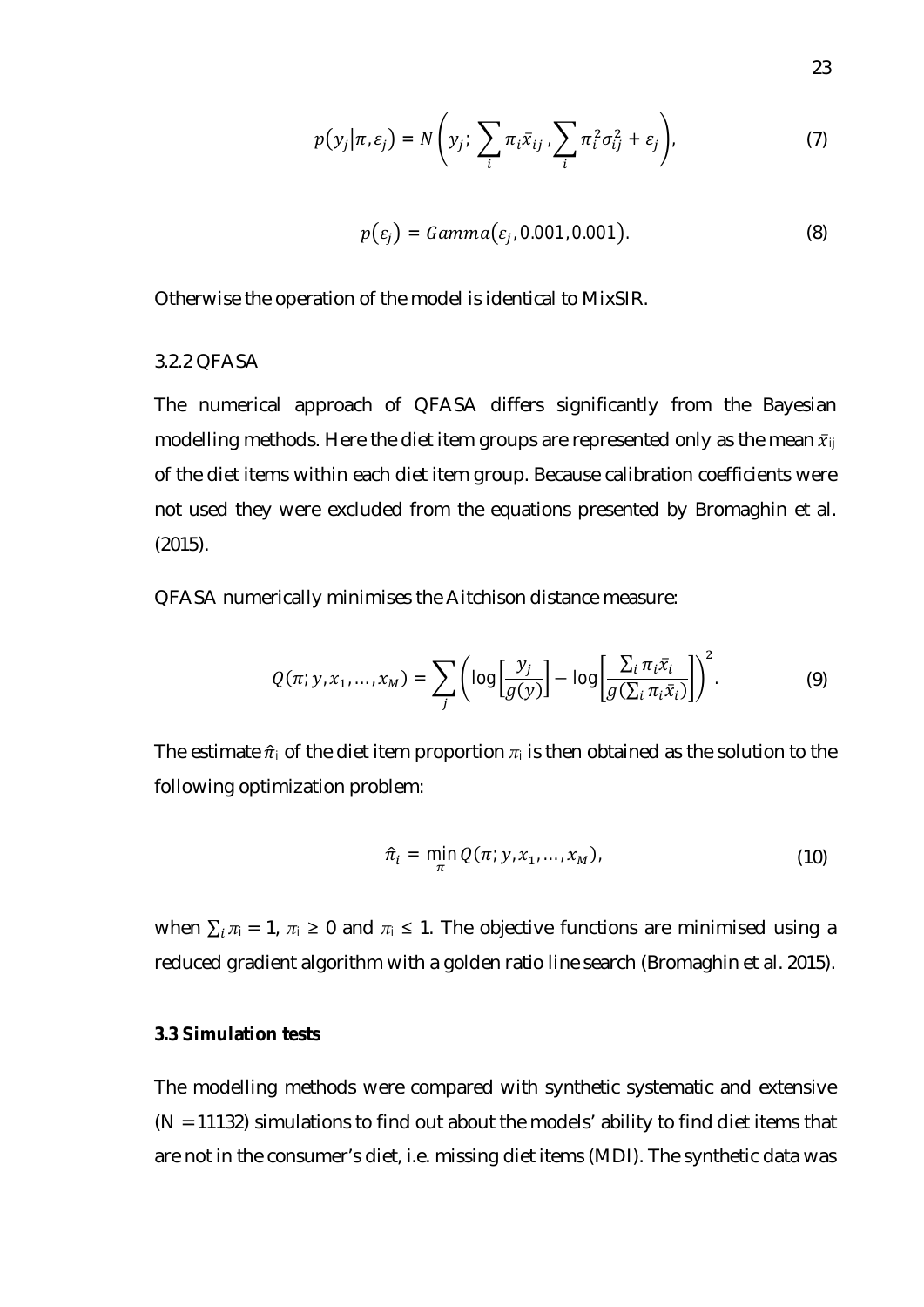constructed with systematic matrices to simulate between one to nine MDIs per diet and designed in a way where one diet item was the primary source (Appendix 1; Table 1). Pseudo-consumers were created with weighing every resource fatty acid in the *Daphnia* library with 33 fatty acid tracers based on the systematic matrices. The simulations were then carried out using the pseudo-consumers and the *Daphnia* library.

The overall performance of the models was assessed in an equivalent way with an attempt at a relatively more realistic systematic test with no MDIs. The test matrix was created by creating a weighing matrix to generate random deviates from the Dirichlet distribution in R (*rdirichlet()*-function) to achieve more realistic diet proportions (N = 2761). The result of the *rdirichlet()*-function is a matrix of which each row contains weighed randomly generated values that sum to 1, which then can be used as diet proportions for simulations (Appendix 1; Table 2).

The effect of concentrating libraries by grouping and removing tracers was studied with constructing libraries from the *Daphnia* data library with 33 and 50 tracers, and testing the models' performance with systematic synthetic consumer data with one MDI generated with the *rdirichlet()*-function in R (Appendix 1; Table 3) (N = 495).

Three methods of comparison were used to explore the differences between the modelling methods. The absolute errors, i.e. the absolute distance from the real value, of MixSIR and SIAR diet estimate medians and QFASA diet estimates were used to calculate the average absolute error of the modelling methods. Credible intervals for FASTAR and confidence intervals for QFASA of 68th, 95th and 99.7th percentiles were assessed for each model to calculate the average of how often the real diet value was on the diet estimation distribution. Confidence interval is an interval centred around the mean  $\pm$  standard deviation, normal distribution is expected (Figure 2). In this study, credible interval is a density plot produced of the MCMC posterior sample with the centre being the median of which the percentages are calculated. Hereafter the credible interval and confidence interval are noted as confidence interval. 95th percentile is the most commonly used confidence interval, but 68<sup>th</sup> percentile identifies the accuracy of the estimates, and 99.7<sup>th</sup> percentile tells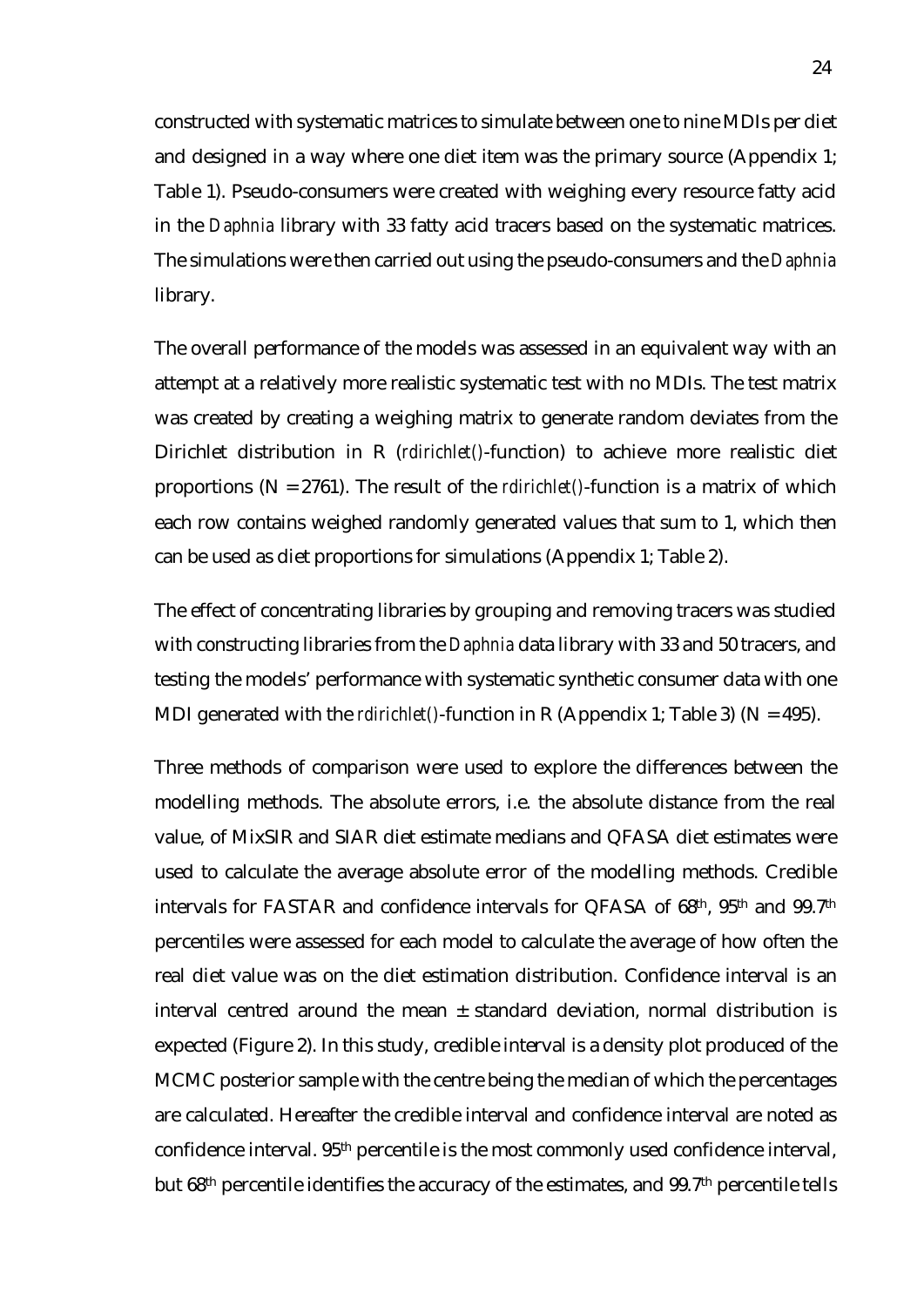whether the diet estimate has the real value on its' distribution at all. In an equivalent manner with the confidence intervals, the models' capability of detecting MDIs was calculated. The confidence interval comparisons were also calculated on individual diet items to uncover potential problems with certain diet items on certain models. The mean absolute errors and the mean confidence interval errors were calculated with their errors of mean to assess the performance of the models.



Figure 2. Confidence intervals are based on standard deviation (SD, σ). Here is illustrated the confidence intervals of 68% with  $\pm$  1 SD, 95% with  $\pm$  2 SD and 99.7%  $(-100\%)$  with  $\pm$  3 SD.

The most problematic diet items were examined by summing the instances of overestimating and underestimating the real value and calculating their proportions to determine the direction of their bias.

#### <span id="page-30-0"></span>**3.4 Tests with natural consumer data**

The new *Daphnia* library was tested on a set of natural unpublished consumer data to estimate *Daphnia* diet compositions, and whether there were any significant differences between the estimates of the models. The original library (Galloway et al. 2014a) was also compared to the new one to see differences between the two libraries, and whether the original library had deficiencies in diet items. The old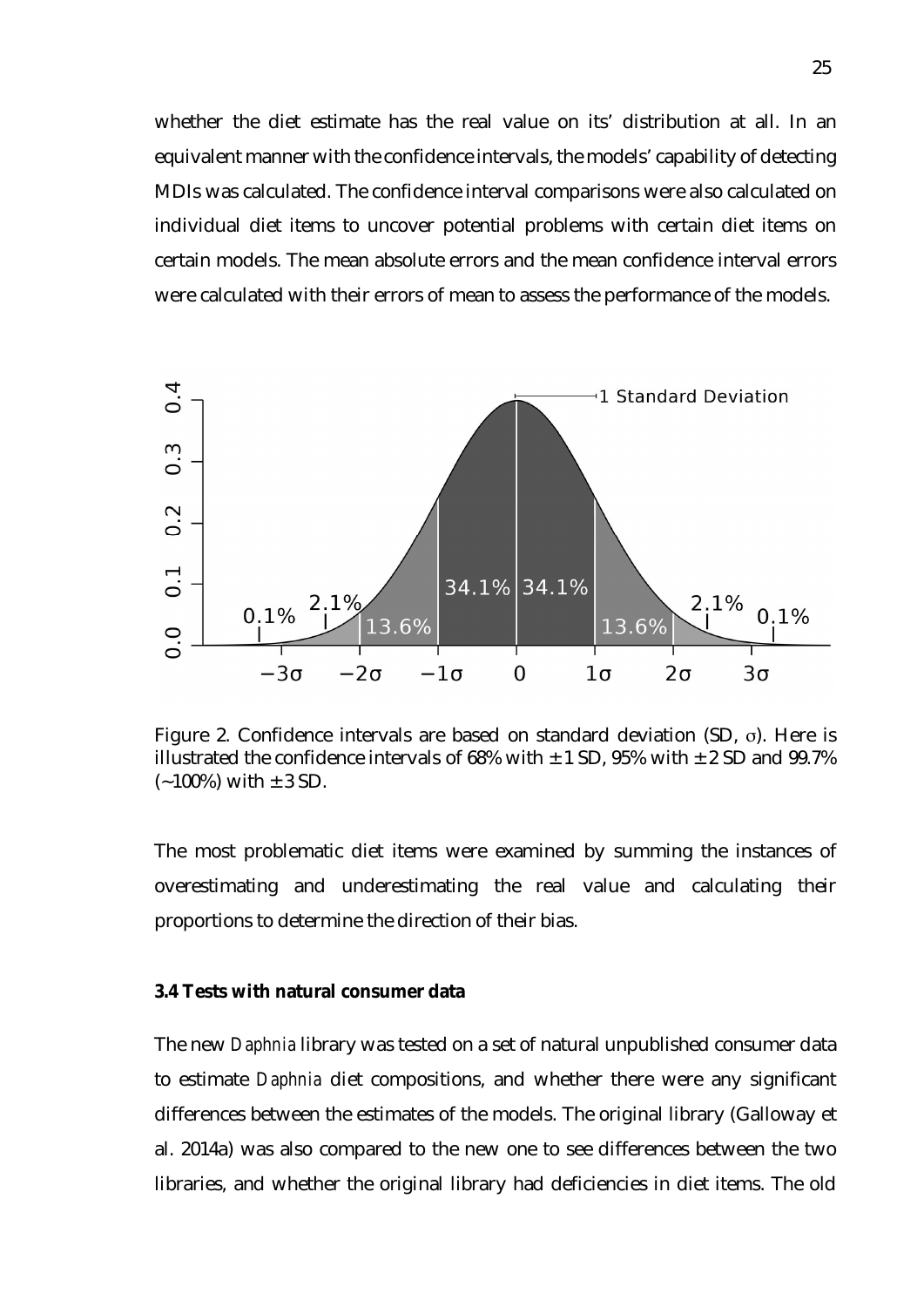library is constructed in a way that QFASA cannot utilize it, thus QFASA diet estimations could not be conducted with the old library. The average of four unpublished *Daphnia* profiles obtained from an eutrophicated lake (a lake enriched with minerals and nutrients resulting in excessive growth of algae) were used to conduct diet estimations to assess the differences of the models and libraries. Estimates of single consumers were utilized in pointing out potential problems with the modelling methods.

# <span id="page-31-0"></span>**4 RESULTS**

The diet items of the resource library were diverse (e.g. the MOB group consists of two distinct clusters) and overlapped with each other (e.g. the golden algae group is completely within the cryptomonad group) according to the two first principal components of the principal component analysis (Figure 3). The PC1 explained 36.9% of the variability and the vector consisted of the following fatty acids: 16:1ω7 (0.5), 18:3ω3 (ALA) (-0.8) and c20:5ω3 (EPA) (0.3). The PC2 explained 17.0% of the variability and the vector consisted of the following fatty acids: 16:1ω7 (-0.7), 18:3ω3  $(ALA)$  (-0.2), 18:4ω3 (0.4) and c20:5ω3 (EPA) (0.5).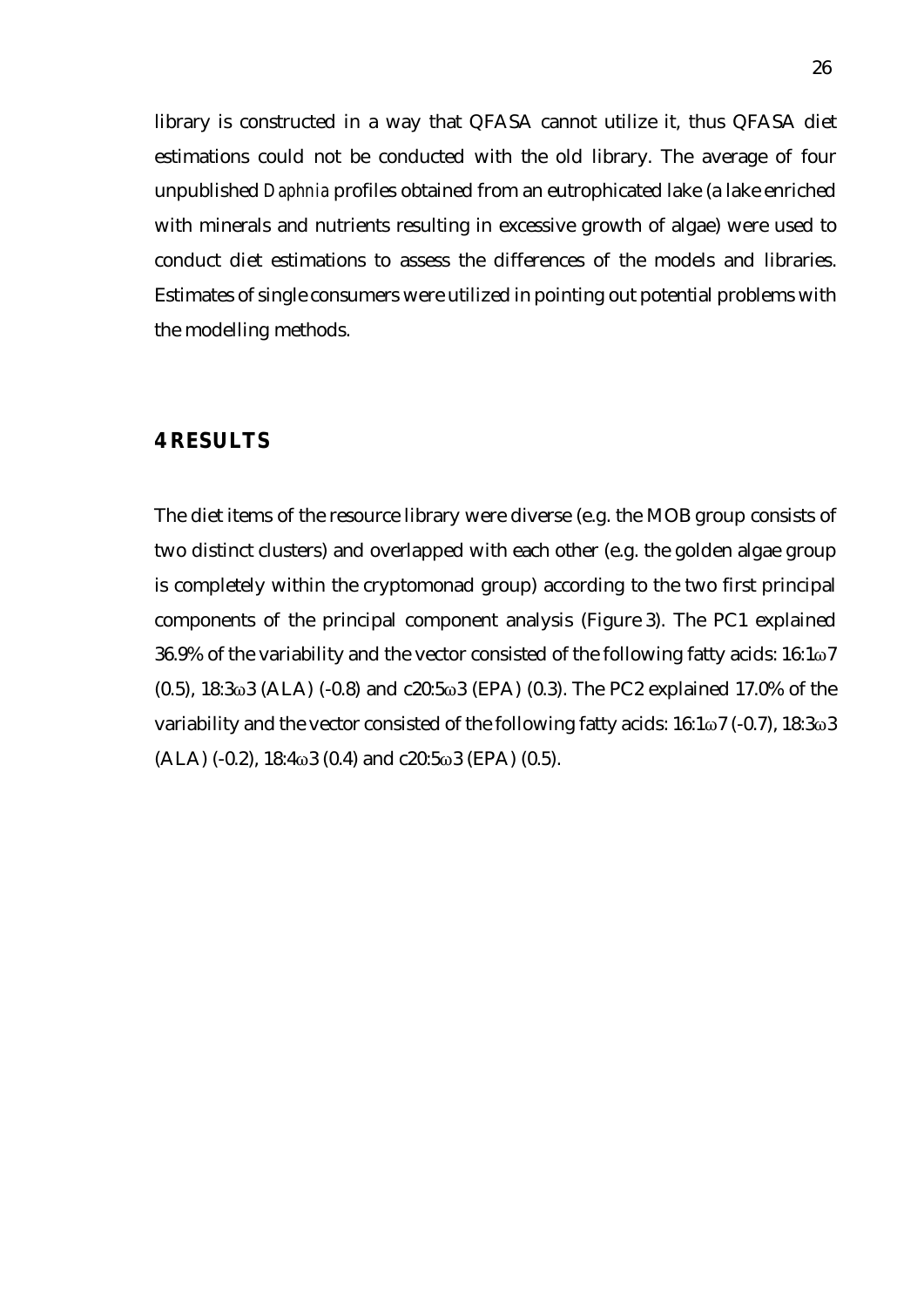

Figure 3. The principal component analysis plot of the used extended *Daphnia* resource library and the eutrophicated lake samples, where PC1 explains 36.9% and PC2 explains 17.0%.

#### <span id="page-32-0"></span>**4.1 Simulation tests**

The average absolute error was less than 6% in all models as MixSIR (2.8  $\pm$  0.1%) performed the best followed by SIAR (4.4  $\pm$  0.1%) and QFASA (5.4  $\pm$  0.2%) (Table 1). MixSIR was the most accurate method according to the confidence interval comparison with 20.0  $\pm$  0.3% average error at the 95<sup>th</sup> percentile, while SIAR (44.6  $\pm$ 0.2%) and QFASA (47.1  $\pm$  0.4%) performed inferiorly (Table 1). At the 95<sup>th</sup> percentile of finding MDIs from the confidence interval, QFASA (32.8  $\pm$  0.5%) was the most accurate, followed by MixSIR (41.1  $\pm$  0.6%) and SIAR (89.0  $\pm$  0.3%) (Table 1).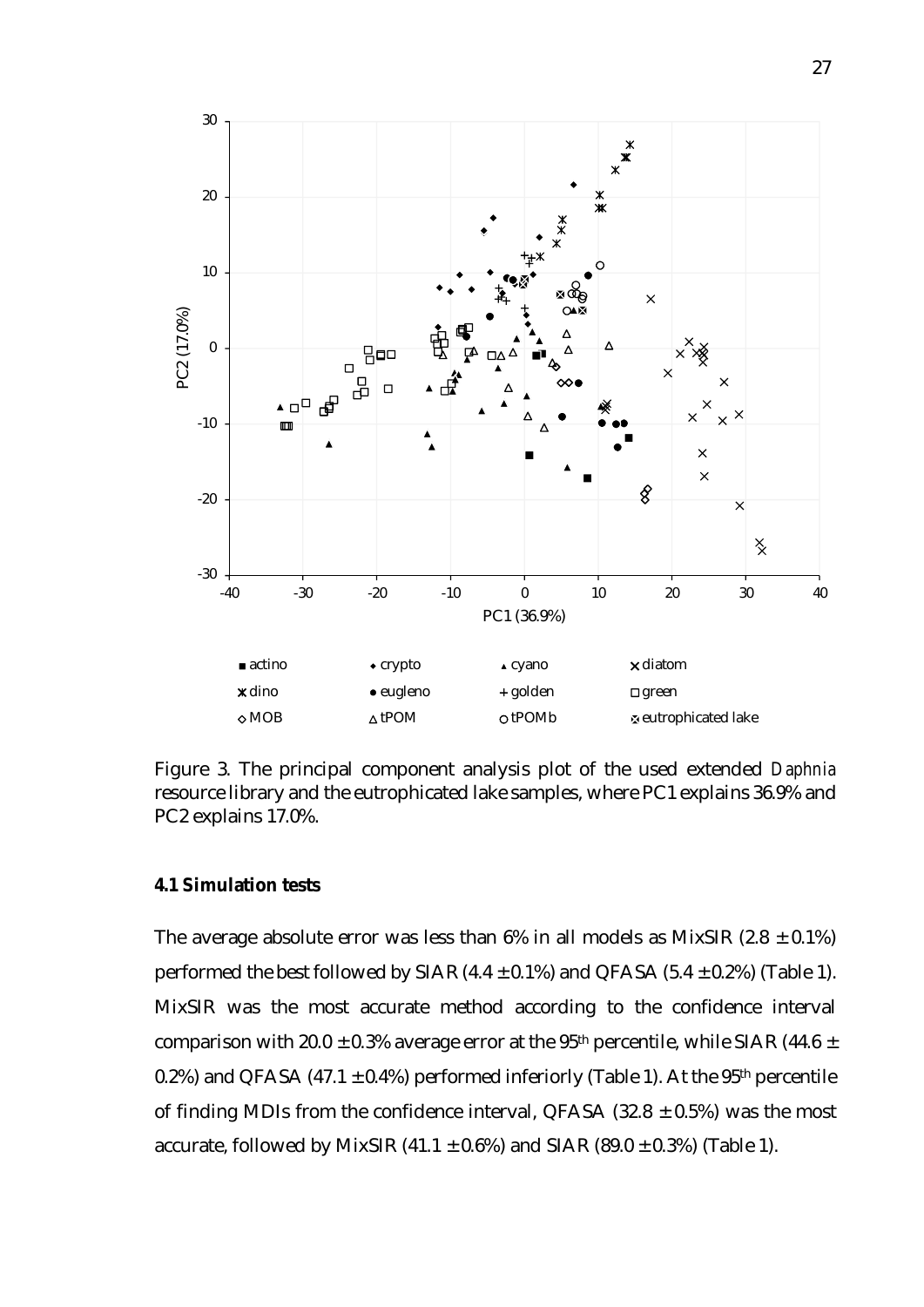| $N = 11132$                |             | <b>MixSIR</b> |      |     | <b>SIAR</b> |       |       | QFASA      |      |     |           |
|----------------------------|-------------|---------------|------|-----|-------------|-------|-------|------------|------|-----|-----------|
| Average absolute error (%) |             |               | 2.8  |     | $\pm$ 0.1   | 4.4   |       | $\pm 0.1$  | 5.4  |     | $+ 0.2$   |
| Average                    | All         | 68th          | 41.0 |     | $\pm$ 0.4   | 58.2  | $\pm$ | 0.2        | 59.9 |     | $\pm$ 0.4 |
|                            | cases       | 95th          | 20.0 | $+$ | 0.3         | 44.6  | $+$   | 0.2        | 47.1 |     | $+ 0.4$   |
| confidence                 |             | 99.7th        | 1.9  | $+$ | 0.1         | 25    | $+$   | $\Omega$ 1 | 38.6 |     | $+ 0.4$   |
| interval<br>error $(\%)$   | Finding     | 68th          | 59.1 |     | $+ 0.6$     | 100.0 | $+$   | 0.0        | 40.3 | $+$ | 0.5       |
|                            | <b>MDIS</b> | 95th          | 41.1 | $+$ | 0.6         | 89.0  | $+$   | 0.3        | 32.8 | $+$ | 0.5       |
|                            |             | 99.7th        | 2.0  | $+$ | 0.2         | 0.8   | $+$   | 0.1        | 27.3 | $+$ | 0.5       |

Table 1. The mean absolute errors and confidence interval errors for all cases and finding MDIs with the errors of the means. The most important values are bolded.

SIAR had the highest probable error of the models (75% at lowest) whereas QFASA is stable at around 33% (Figure 4). MixSIR could identify MDIs with lowest error if the consumer diet consists of more than 6 MDIs (29% to 12%) while QFASA has the lowest error with the number of MDIs lower than 7 (36% to 32%) (Figure 4).



Figure 4. The average 95th percentile confidence interval errors of different number of MDIs in the consumer diet for the different models. SIAR is poor at estimating diets with MDIs (75% to 100% average error). MixSIR is the most accurate with more than six MDIs (12% to 29%). QFASA is the most consistent at finding the MDIs with less than seven MDIs (32% to 36%).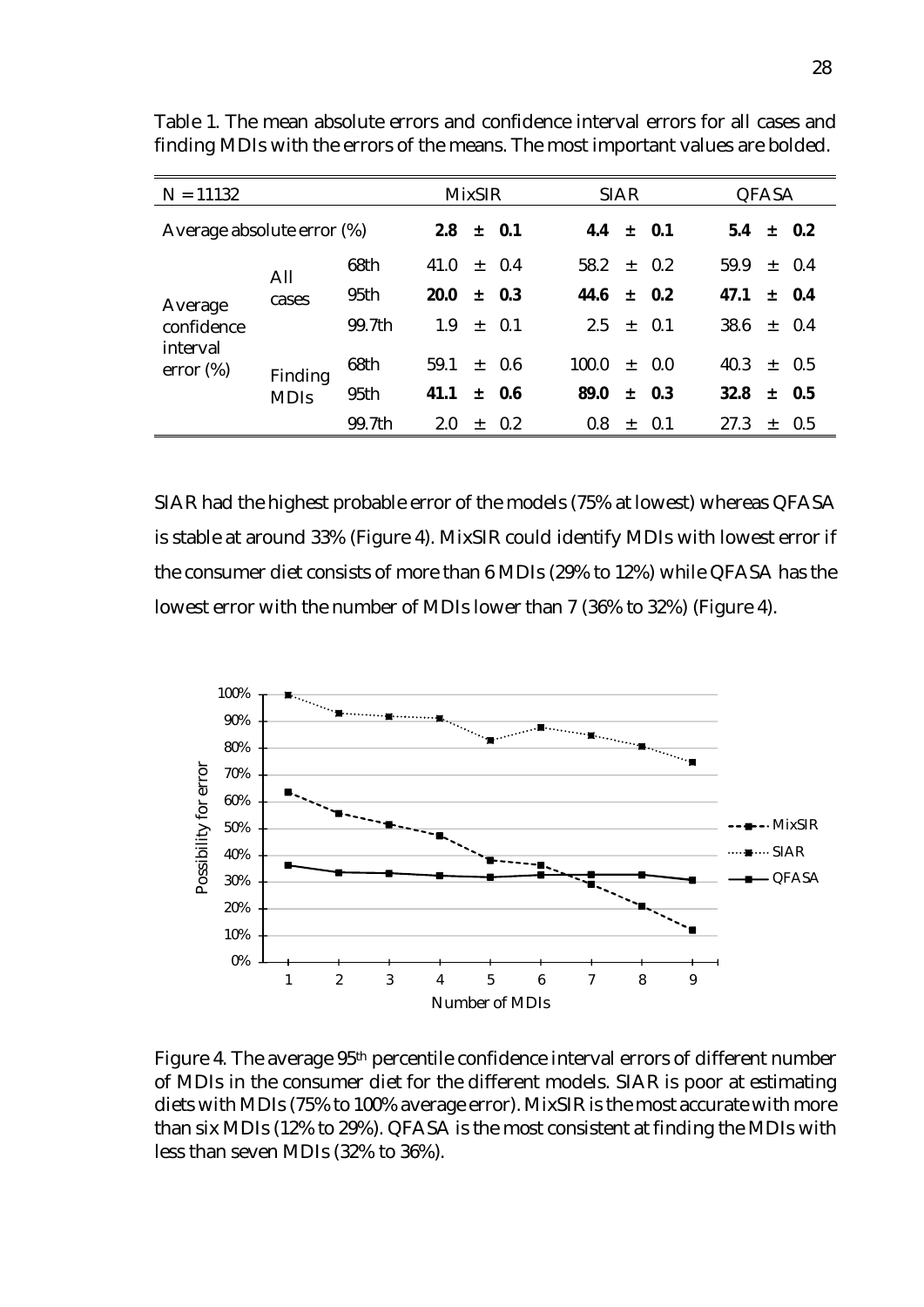The average diet specific 95<sup>th</sup> percentile confidence interval errors range with MixSIR from 0.4% to 41.0%, SIAR from 11.2% to 54.1%, and QFASA from 26.4% to 81.4% (Appendix 2; Table 1). The differences were more moderate at the 99.7th percentile with MixSIR ranging from 0.0% to 6.9%, SIAR from 0.2% to 6.6%, and QFASA from 20.1% to 47.5% (Appendix 2; Table 1). The average diet specific 95th percentile confidence interval errors of finding MDIs range with MixSIR from 0.5% to 63.5%, SIAR from 41.7% to 99.6%, and QFASA from 6.3% to 74.6% (Appendix 2; Table 2). The differences were, again, more moderate at the 99.7<sup>th</sup> percentile with MixSIR ranging from 0.0% to 5.5%, SIAR from 0.0% to 2.4%, and QFASA from 5.0% to 67.1% (Appendix 2; Table 2).

The average absolute errors of the more realistic synthetic diet test were higher than in the test with MDIs as the average errors were for MixSIR (6.5  $\pm$  0.2%), for SIAR (6.0  $\pm$  0.1%) and for QFASA (8.4  $\pm$  0.2%) (Table 2). At the 95<sup>th</sup> confidence interval MixSIR was the most accurate (7.1  $\pm$  0.2%) while closely followed by SIAR (10.8  $\pm$ 0.2%) while QFASA was struggling  $(68.8 \pm 0.3\%)$  (Table 2).

| $N = 2761$                 |        | <b>MixSIR</b> |               |               | <b>SIAR</b>  |  |             |                | QFASA |  |  |
|----------------------------|--------|---------------|---------------|---------------|--------------|--|-------------|----------------|-------|--|--|
| Average absolute error (%) |        |               | $6.5 \pm 0.2$ | $6.0 \pm 0.1$ |              |  | $8.4 + 0.2$ |                |       |  |  |
| Average confidence         | 68th   | $34.0 + 0.3$  |               |               | $41.2 + 0.2$ |  |             | $81.9 + 0.2$   |       |  |  |
| interval error (%)         | 95th   |               |               | $7.1 + 0.2$   | $10.8 + 0.2$ |  |             | $68.8 \pm 0.3$ |       |  |  |
|                            | 99 7th | $12 + 0.1$    |               |               | $1.6 + 0.1$  |  |             | $59.8 \pm 0.3$ |       |  |  |

Table 2. The mean absolute errors and confidence interval errors with the errors of the means of the realistic diet test. The most important values are bolded.

The average diet specific 95<sup>th</sup> percentile confidence interval errors range with MixSIR from 0.0% to 15.5%, SIAR from 6.5% to 17.1%, and QFASA from 50.7% to 91.2% (Appendix 2; Table 3). The differences were more moderate but reaching its highest value slightly higher than at the test with MDIs at the 99.7<sup>th</sup> percentile with MixSIR ranging from 0.0% to 8.3%, SIAR from 0.0% to 7.5%, and QFASA from 42.9% to 88.7%, with the highest errors of the Bayesian methods originating from t-POM (Appendix 2; Table 3).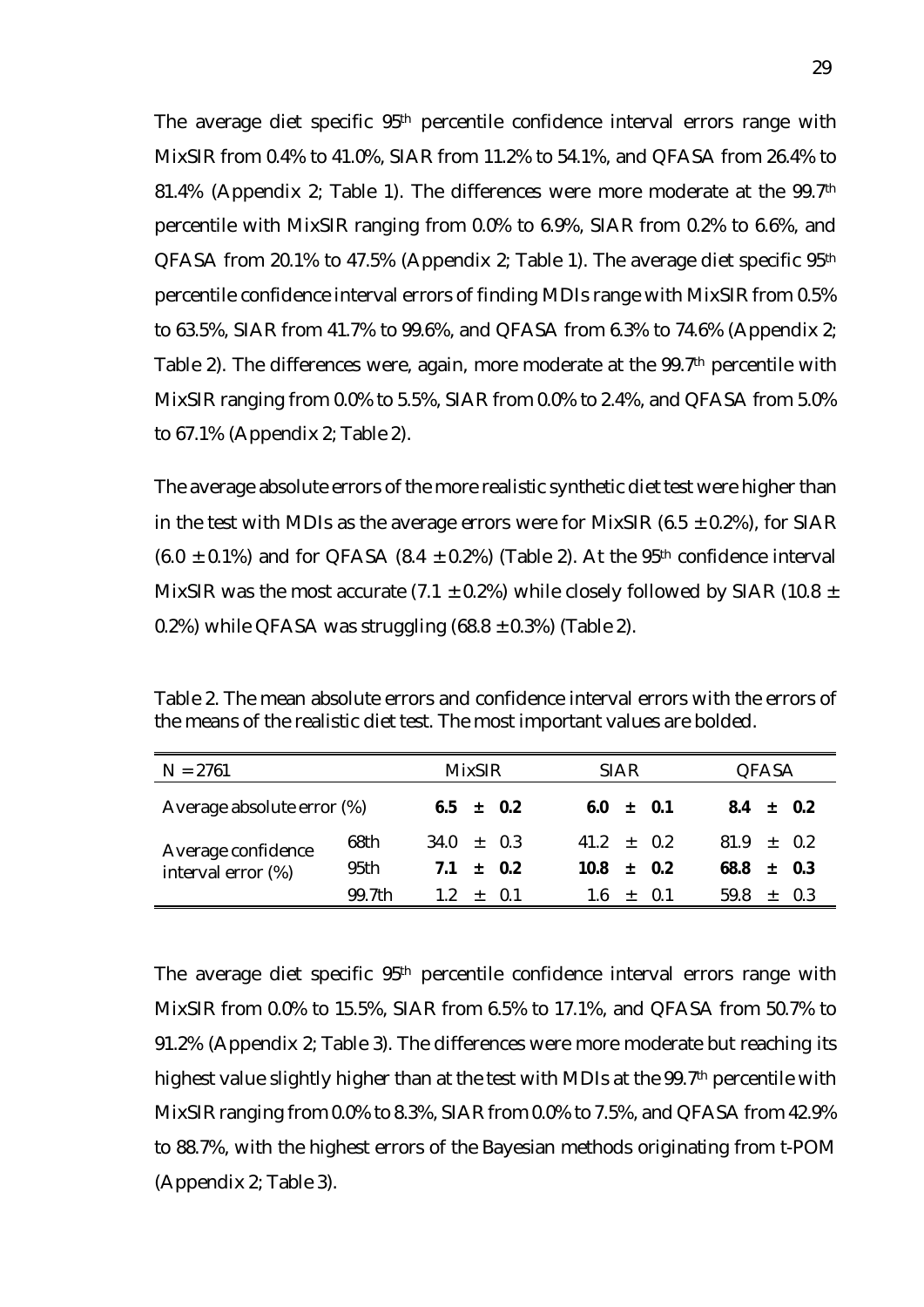The diet estimates for t-POM were distinctly underestimated. The underestimated t-POM proportions were 76% for MixSIR, 87% for SIAR and 69% for QFASA.

Grouping tracers had a positive effect on the performance of QFASA based on the 95<sup>th</sup> percentile confidence interval error, which decreased from 71.0% to 59.0% with a more condensed library, while MixSIR and SIAR perform slightly better with the larger library (Table 3).

Table 3. The mean 95th percentile confidence interval errors (%) and the errors of the mean of 50 fatty acid resource library and the same library with grouped fatty acids, resulting in a 33 fatty acid library. Smaller error implies better model performance.

| $N = 495$             |             | 95% confidence interval error (%) |                |  |  |  |
|-----------------------|-------------|-----------------------------------|----------------|--|--|--|
| Number of fatty acids | MixSIR.     | <b>SIAR</b>                       | QFASA          |  |  |  |
| 50                    | $7.2 + 0.4$ | $9.0 + 0.2$                       | $71.0 \pm 0.7$ |  |  |  |
| 33                    | $79 + 03$   | $10.8 \pm 0.2$                    | $59.0 + 0.8$   |  |  |  |

#### <span id="page-35-0"></span>**4.2 Tests with natural consumer data**

Comparing the diet estimates conducted on the new library to the estimates conducted on the one presented in the study by Galloway et al. (2014a) show that there can be large differences between libraries (e.g. actinobacteria, cryptomonads, diatoms, dinoflagellates and MOB), and between models (e.g. cryptomonads, diatoms, dinoflagellates and t-POMb) (Table 4). Density plots of these results illustrate the distribution of the estimates (Appendix 3; Figure 1). The density plots produced by the Bayesian methods can be bimodal or distorted (Appendix 3; Figure 2).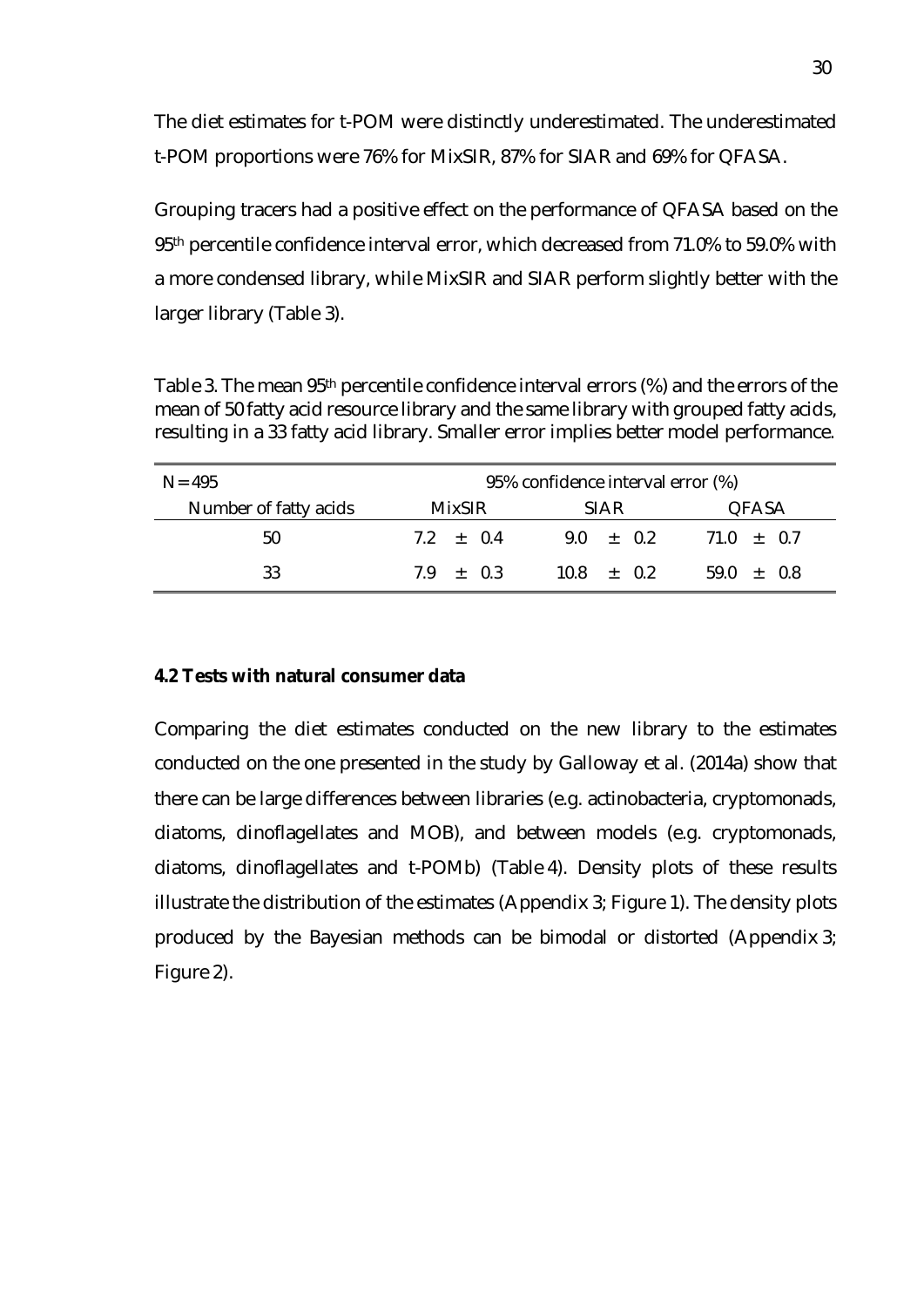| $N = 4$    |                | Average diet estimates (%) |                |                |                |  |  |  |  |  |  |  |
|------------|----------------|----------------------------|----------------|----------------|----------------|--|--|--|--|--|--|--|
|            |                | <b>MixSIR</b>              |                | <b>SIAR</b>    | <b>QFASA</b>   |  |  |  |  |  |  |  |
| resource   | new            | old                        | new            | old            | new            |  |  |  |  |  |  |  |
| actino     | $14.8 \pm 2.3$ | $4.4 \pm 0.6$              | $8.1 \pm 1.1$  | $4.4 \pm 0.7$  | $6.4 \pm 1.8$  |  |  |  |  |  |  |  |
| crypto     | $14.1 \pm 5.5$ | $35.4 \pm 7.7$             | $21.4 \pm 5.5$ | $36.4 \pm 4.9$ | $24.2 \pm 8.3$ |  |  |  |  |  |  |  |
| cyano      | $1.1 \pm 0.1$  | $1.7 \pm 0.6$              | $3.4 \pm 0.3$  | $4.6 \pm 0.7$  | $4.0 \pm 2.6$  |  |  |  |  |  |  |  |
| diatom     | $22.6 \pm 4.1$ | $8.6 \pm 1.1$              | $10.2 \pm 3.8$ | $20.0 \pm 5.0$ | $6.1 \pm 2.5$  |  |  |  |  |  |  |  |
| dino       | $25.6 \pm 1.6$ | $10.9 \pm 6.4$             | $12.7 \pm 0.6$ | $4.4 \pm 0.6$  | $31.6 \pm 0.2$ |  |  |  |  |  |  |  |
| eugleno    | $2.0 \pm 0.4$  |                            | $7.7 \pm 1.4$  |                | $9.2 \pm 5.1$  |  |  |  |  |  |  |  |
| golden     | $1.4 \pm 0.3$  | $0.4 \pm 0.0$              | $6.6 \pm 1.5$  | $4.5 + 1.7$    | $7.2 + 3.7$    |  |  |  |  |  |  |  |
| green      | $7.2 \pm 3.2$  | $8.2 \pm 2.3$              | $5.0 \pm 1.3$  | $9.9 \pm 2.7$  | $0.0 \pm 0.0$  |  |  |  |  |  |  |  |
| <b>MOB</b> | $3.9 \pm 2.2$  | $29.4 + 2.8$               | $2.1 \pm 0.2$  | $0.8 \pm 0.2$  | $1.0 \pm 1.0$  |  |  |  |  |  |  |  |
| tPOM       | $0.9 \pm 0.1$  | $0.4 \pm 0.1$              | $4.0 \pm 0.6$  | $5.2 \pm 0.8$  | $0.0 \pm 0.0$  |  |  |  |  |  |  |  |
| tPOMb      | $1.4 \pm 0.2$  |                            | $7.6 \pm 1.9$  |                | $10.3 \pm 3.6$ |  |  |  |  |  |  |  |

Table 4. Average diet estimates as proportions (%) and the errors of means of different modelling methods and the old library (Galloway et al. 2014a) and the new library extended in this thesis.

# <span id="page-36-0"></span>**5 DISCUSSION**

In this thesis I compared three fatty acid profile-based diet estimation modelling methods. Based on the results, the Bayesian methods exceeds QFASA in diet estimation with MixSIR being the most accurate modelling method before SIAR. Not only were the Bayesian methods more accurate in absolute terms but the nature of Bayesian diet estimates with distributions instead of single values makes the estimates profoundly more realistic.

The resource library seems to have a profound effect on the results on all modelling methods. Having MDIs in the resource library might distort the results greatly and none of the methods can reliably identify MDIs. Being certain of having all the possible diet items in the resource library is paramount and the grouping should be carefully created. More realistic models for fatty acid metabolism and selective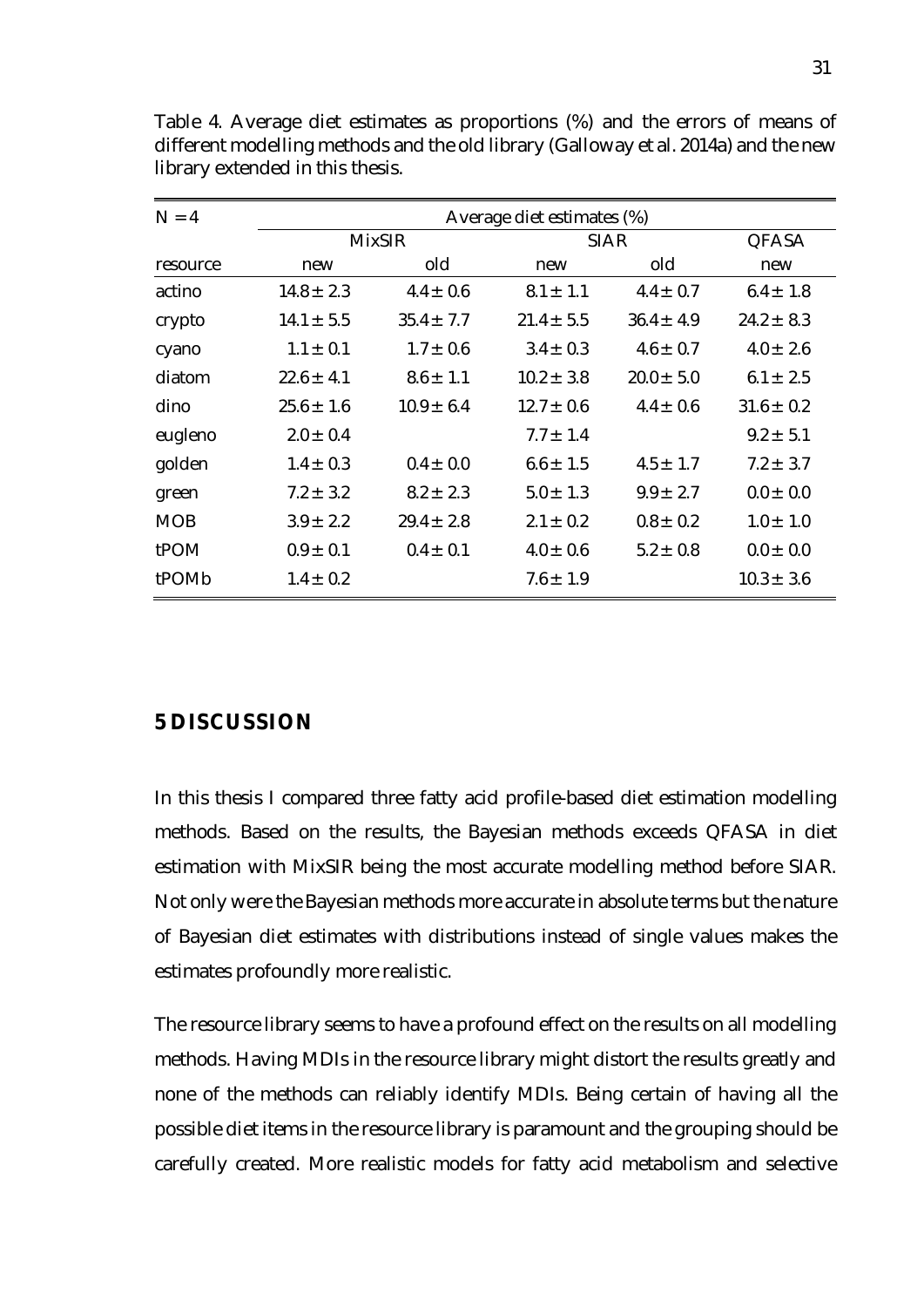assimilation could be incorporated into the models. The grouping of fatty acids to save computing time is not justifiable.

In a recent study, FASTAR and QFASAR were compared with the diets of Beluga whales (*Delphinapterus leucas*) (Choy et al. 2019). The study used calibration coefficients with MixSIR and QFASA, and in the study QFASA performed better. For MixSIR the calibration coefficients were accounted for in the resource diet profiles and the uninformative Dirichlet priors were used. The researchers point out that the QFASA model is more robust to errors in calibration coefficients, which is likely to be true. Implementing such information into a Bayesian model should be done by an informative prior rather than transforming the data.

During the writing phase of this thesis a more advanced Bayesian modelling method, MixSIAR, was published to replace MixSIR and SIAR (Stock et al. 2018). Thus, future fatty acid research should be conducted with the new method.

#### <span id="page-37-0"></span>**5.1 Simulation tests**

MixSIR was the most accurate model on almost all accounts followed closely by SIAR. Contrarily QFASA performed poorly even though the library was formatted to benefit QFASA. The overall performance based on the most common metric, 95<sup>th</sup> percentile confidence interval, on both finding the real diet proportion and finding MDIs shows that none of the models are highly accurate. Finding the real diet proportions with MixSIR had an error rate of 20%, whereas SIAR and QFASA had error rates over 40%. At best, these models can find the real diet proportion only four times out of five. Finding MDIs is even more inaccurate as at least third of the MDIs are not recognized. Furthermore, these average error rates are biased by the differing performance with different quantities of MDIs in the synthetic consumer diets (Figure 4).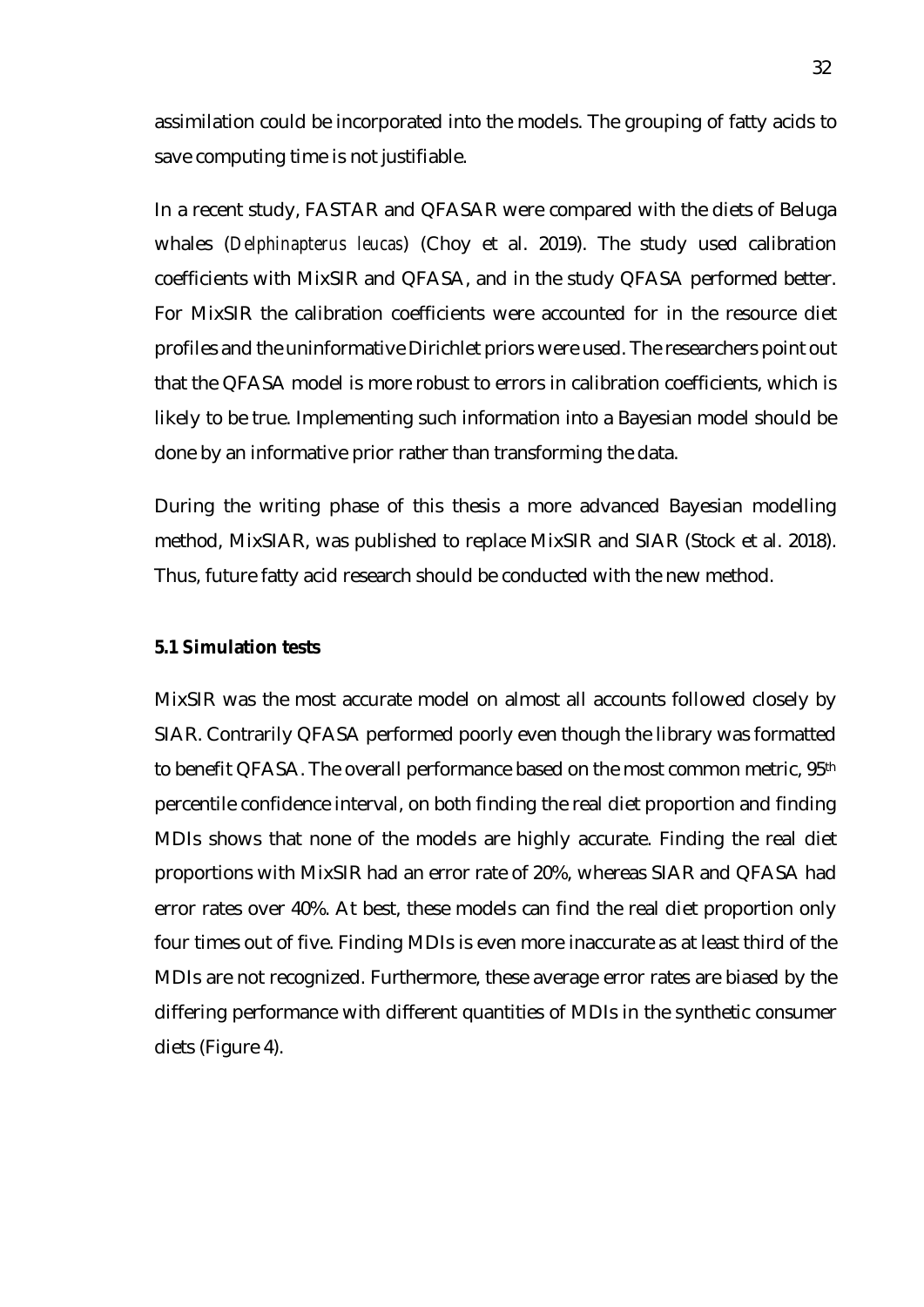#### <span id="page-38-0"></span>5.1.1 Finding the real diet proportions

MixSIR was the most accurate model in the simulation test with MDIs (Table 1). The average absolute error was smallest, as were the confidence interval errors for all cases on all three percentiles. QFASA suffers from consistently high error rates at all confidence interval percentiles, and SIAR performs at the same level as QFASA on finding real proportions on 68<sup>th</sup> and 95<sup>th</sup> percentiles. However, the accuracy increases greatly at the 99.7<sup>th</sup> percentile for the Bayesian methods, meaning that only 1.9% (MixSIR) or 2.5% (SIAR) of the time they do not have the real diet on their distribution, unlike the error rate of QFASA at over 38%. Similar pattern can be noted with the more realistic pseudo-consumers (Table 2). Here the Bayesian methods are fairly accurate at even the 95<sup>th</sup> percentile with average errors of 7.1% (MixSIR) and 10.8% (SIAR), while QFASA is very inaccurate at even the 99.7th percentile with almost a 60% average error.

The diet estimation errors can be diet item-specific with different models (Appendix 2; Tables 1 and 3). Diet specific analyses of confidence interval errors shows that diet estimation is diet item specific particularly at the 95th percentile but the differences are moderate at the 99.7<sup>th</sup> percentile for the Bayesian methods. MixSIR was adequately accurate – under 5% mean error at 95th percentile confidence interval – with diatoms, euglenoids and MOB whereas neither SIAR nor QFASA could identify any diet item with under a 10% error (Appendix 2; Table 1). At the same limit of 5% mean error at the 99.7<sup>th</sup> percentile had MixSIR only struggling with t-POM and SIAR with cyanobacteria and t-POM, while QFASA's lowest error was 20% with actinobacteria (Appendix 2; Table 1). The estimates of the Bayesian methods were more accurate at the realistic pseudo-consumer test at the 95<sup>th</sup> percentile but the 99.7<sup>th</sup> percentile errors were similar, while QFASA was more accurate with the MDI-dataset compared to the realistic pseudo-consumers (Appendix 2; Tables 1 and 3).

These observations highlight the inferior performance of QFASA on a resource library that has diversity within diet item groups but not enough distinction between diet item groups (Figure 3). With low-diversity diet item groups the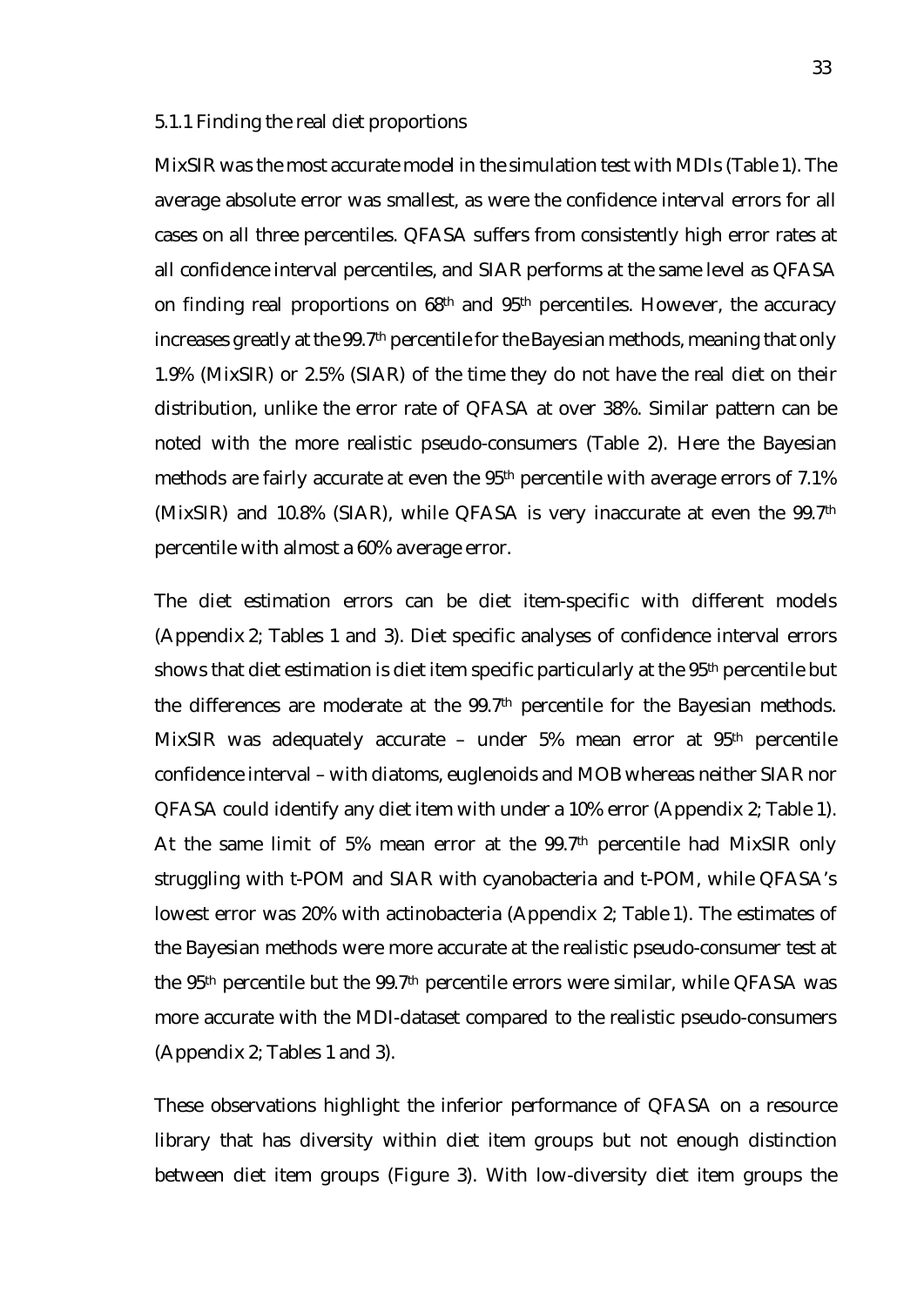estimates are highly accurate (Happel et al. 2016b). The amount of diet items should not be the reason for this as there is evidence that the model can handle more than eleven diet items accurately (e.g. Iverson et al. 2004, Bromaghin et al. 2017). Improving the resource library is recommended for more accurate results with QFASA (Bromaghin et al. 2016). The results of FASTAR models are in line with more concise simulations conducted in a previous study (Galloway et al. 2015). In the realistic pseudo-consumer test the Bayesian methods' vague Dirichlet distribution prior, that expects *a priori* that every diet item has been consumed at the same level, might be beneficial for identifying trace amounts diet items.

The most interesting diet item in the current zooplankton diet debate is t-POM (Brett et al. 2017) which also happened to be the most problematic for the models to identify; it was most commonly not identified even in the 99.7<sup>th</sup> confidence interval by the Bayesian models (Appendix 2; Tables 1 and 3). The diet item group was regularly underestimated by the models as the group was underestimated 69% to 87% of the time. Thus, the role of t-POM might be moderately underestimated by the methods. This might be due to the diverse samples of the t-POM diet item group (Figure 3).

#### <span id="page-39-0"></span>5.1.2 Finding the missing diet items

The more there are MDIs in the consumer diet, the more likely it is that the models can identify them in their 95th percentile confidence intervals (Figure 4). Finding MDIs from the diet is generally not reliable on any model – except finding missing MOB with MixSIR – based on the average 95th percentile confidence interval errors. However, the Bayesian methods can identify the MDIs on their 99.7th percentile distribution (error less than 5.6% in all diets), unlike the struggling QFASA (ranging from 5.0% to 67.1%) (Appendix 2; Table 2).

Having an MDI in the consumer diet is somewhat likely to not be found and this phantom diet item could change the results particularly if the MDI was not found. Thus, it is important for the models to be able to recognize MDIs because all diet items might not be present in all habitats. With current tools, it should be heavily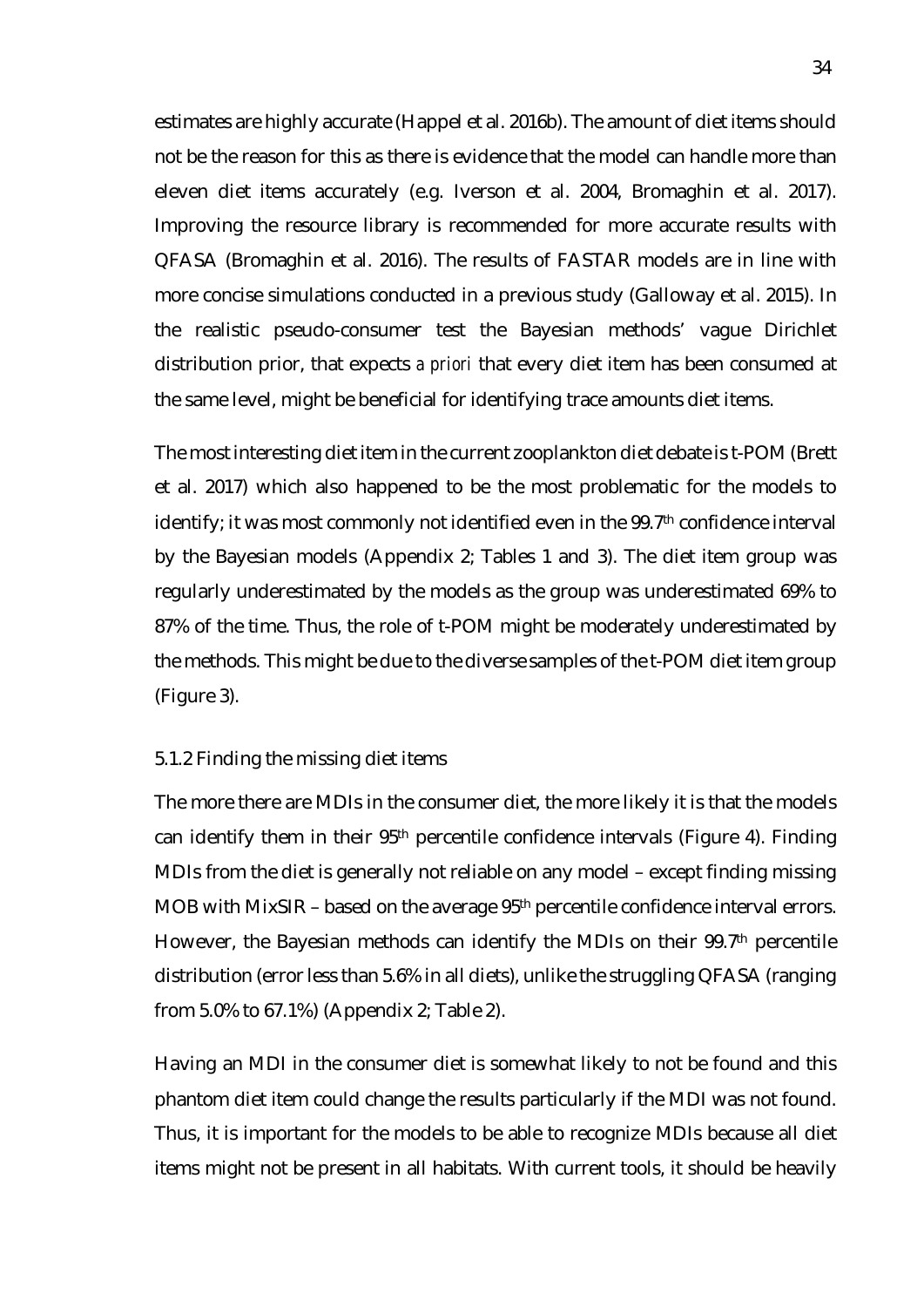considered whether there could be diet items in the resource library that are not in the diet of the consumer and remove those diet items or downweigh their role greatly with the use of informative prior distributions in the Bayesian methods.

### <span id="page-40-0"></span>5.1.3 Grouping tracers

Grouping fatty acid tracers seems to have a slightly negative effect on SIAR and MixSIR while it has a positive effect on QFASA. This shows that grouping fatty acids is not so straightforward. QFASA makes use of the grouping while the Bayesian methods are not greatly impacted by it. Here MixSIR is again the least erroneous model closely followed by SIAR, while QFASA performs very poorly with either library. The condensed library was used based on this test for the rest of the tests as it had such a small impact on the Bayesian methods and clearly a positive effect on QFASA, and it would save computing time.

However, the computing time is only a real problem on large simulation studies like the tests in this thesis. In the normal use of the Bayesian modelling methods the increased time needed for computing is tens of minutes at most. Thus, saving relatively little time should not justify losing accuracy with the Bayesian methods.

# <span id="page-40-1"></span>**5.2 Tests with natural consumer data**

There are significant differences in the diet estimates conducted on *Daphnia* from nature (Table 4). The differences are between the old and the new libraries as well as between the different models.

There is a chance that the *Daphnia* diets include euglenoids and t-POMb as all the models estimate at least some amount of these diet items. This highlights the importance of the diet library as based on just these tests it is impossible to assess whether euglenoids or t-POMb are MDIs or not. However, using prior knowledge of the quality of these resources could affect the results and even conclude on these diet items being MDIs.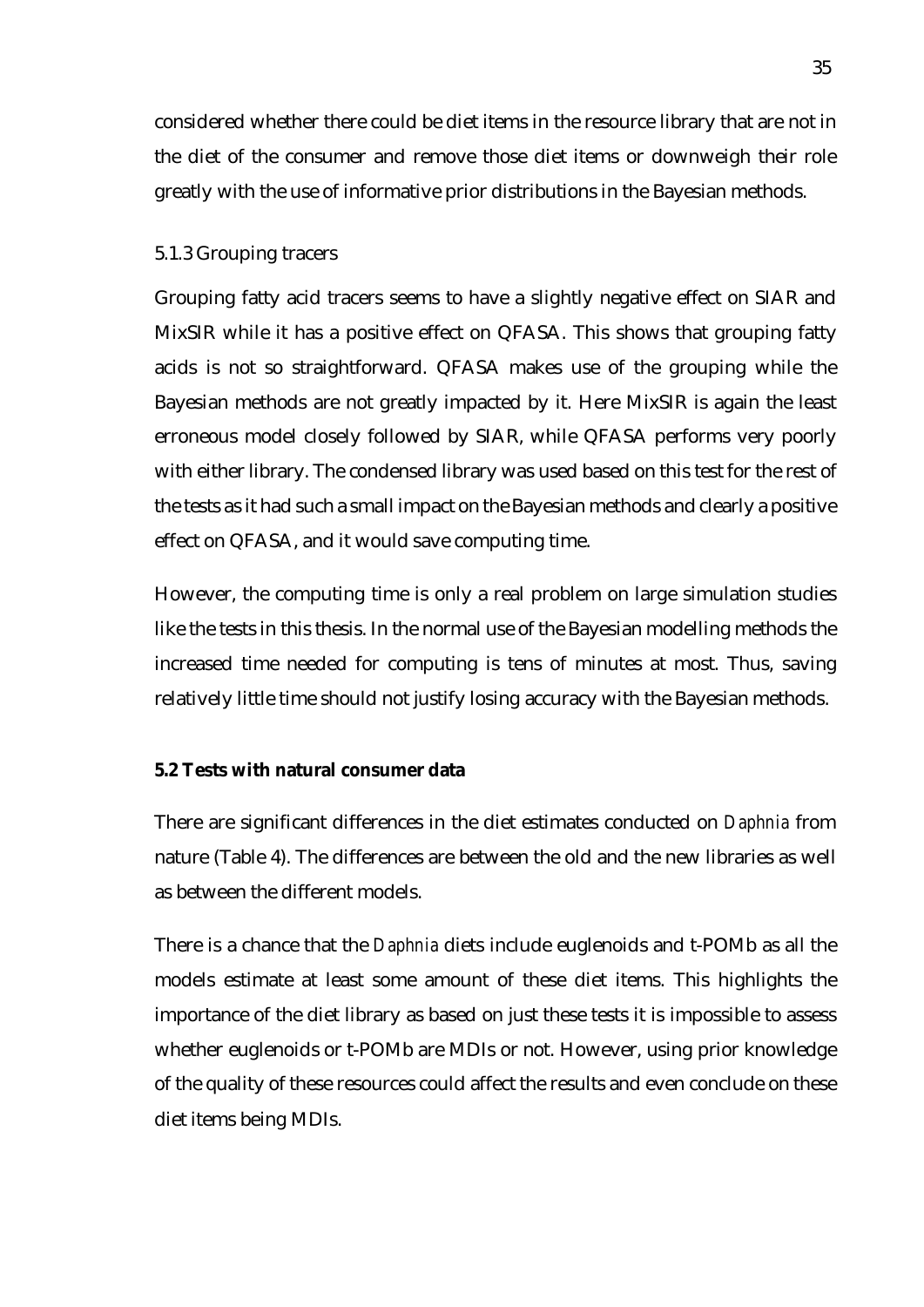A good example of the impact of the diet item group diversity is the amount of MOB in the estimates. Although MOB can be a valuable resource for *Daphnia* (Taipale et al. 2008), it should not compose 29 to 39 percent of the diet even at an eutrophicated lake (Taipale et al. 2016a) as MixSIR estimates with the old library (Table 4). These kinds of anomalies could be corrected with the usage of an informative *a priori* or with constructing a more uniform diet item groups in the resource library.

The reporting of density plots instead of medians of the diet estimate is crucial in avoiding losing information of a bimodal distribution, a distorted distribution (Appendix 3; Figure 2) or the overall reliability of a single value estimate.

Based on my experiments the most accurate diet estimates are produced by MixSIR when using the new library, as there are substantial anomalies with MOB using the old library. The potentially considerable effects on diet estimates stemming from the resource library variance should, however, be acknowledged with all modelling methods.

# <span id="page-41-0"></span>**5.3 Criticism of the modelling methods**

MixSIR and SIAR have deficiencies in their error structure as reported by Stock and Semmens (2016). The residual error of SIAR can be problematic (Semmens et al. 2009). Adding a residual error to the model makes the model generalist, resulting in poor recognition of MDIs, potentially distorting the estimates greatly. The problems with the error structure have been observed and repaired in the MixSIAR method by Stock et al. (2018). Additionally, MixSIR can have problems with MDIs where the MCMC algorithm can get stuck making the density plot produced from the posterior MCMC sample distorted which did not, however, seem to affect the estimate accuracy in my tests (Appendix 3; Figure 2).

Grouping and removing fatty acid tracers have different effects in different models. Furthermore, the different libraries can give highly differing estimates on certain diet items with the same consumer data. The convention of the FASTAR resource library consisting of mean and standard deviance instead of the individual diet item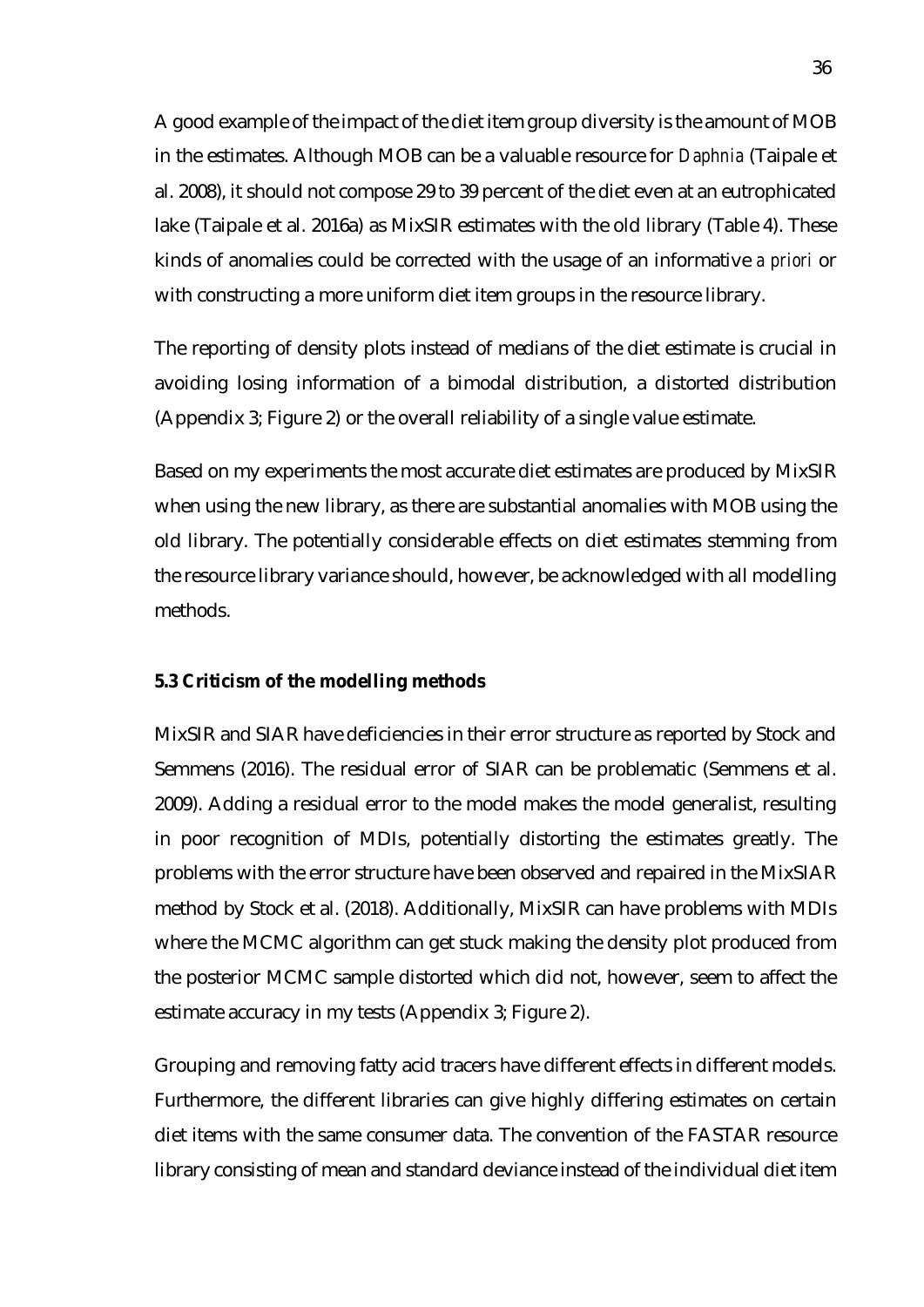samples is a potential source of error. A problem with MixSIR, the old *Daphnia* library and the issue with MOB, is a good example of this kind of error. Condensing the resource library in this fashion eliminates the possibility to remove anomalies, and to reassess the groupings to achieve better diet items groups. Although the QFASA library format is complete, the method itself only calculates the means of individual diet items within the diet item group. Omitting variance data from the model is worse than the approach in FASTAR.

#### <span id="page-42-0"></span>**5.4 Future insights of diet estimation**

The fatty acid profiles in higher trophic levels originate from the primary producers through the zooplankton further into the higher trophic levels. This means that e.g. all fish and mammals get their fatty acid compositions fundamentally from primary producers and detritus apart from a few fatty acids they can produce themselves. The importance of lake-specific (or any ecosystem-specific) feeding trials has been noted before (Budge et al. 2002, Galloway et al. 2012, Happel et al. 2016a, Choy et al. 2019). There are, however, preliminary results indicating that some parts of a resource library could be used between adequately similar ecosystems (Happel et al. 2019). The individual lake specific trials are expensive and being more holistic will probably make diet estimation of higher trophic level organisms even more expensive. It must be considered, however, whether the current models are serviceable at all if they are not holistic enough.

Understanding the food web interactions of different ecosystems is critical in comprehending the effects of climate change (Harrington et al. 1999, Winder and Schindler 2004, Blanchard 2015). Accurate information of food webs can also clarify the source of phenomena such as trophic cascades, as all perturbations in ecosystems are not caused by effects of climate change, but other human action (Pace et al. 1999). Long term research and monitoring of food web interactions is important in identifying ongoing changes in ecosystems (Hays et al. 2005, Brown et al. 2010). This information could be utilized in planning nature conservation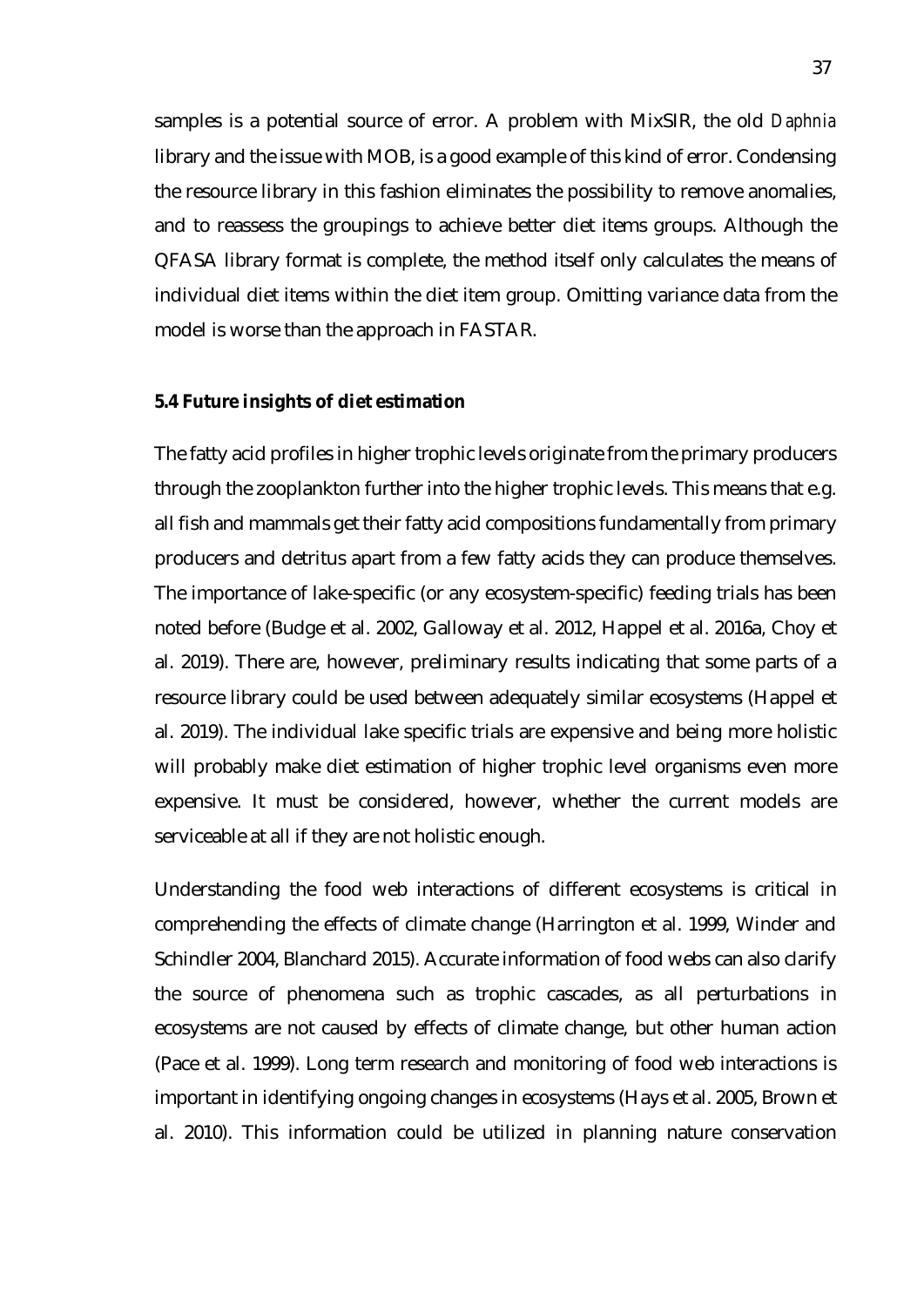projects and legislation, and the aspiration for a more holistic approach to diet estimation is an essential piece in the future.

# <span id="page-43-0"></span>5.4.1 The future of fatty acid-based modelling

There is movement to get rid of MCMC algorithms and JAGS (e.g. Ward et al. 2011, Neubauer and Jensen 2015) but so far they mostly bring more complexity and longer computing times (Stock et al. 2018). Lengthy computing times of MCMC-algorithms could be more efficiently conducted with STAN (Carpenter et al. 2017) instead of JAGS with a potential for more accurate results (Monnahan et al. 2017).

Temperature, light, food quality and fatty acid metabolism should be more meticulously considered in the models. To make the Bayesian framework more relevant with larger organisms such as mammals the proper introduction of calibration coefficients into the model should be considered. Tools for assessing the robustness of the fatty acid tracer-based resource library could be developed to ease the usage of the modelling method. The new toolset should also take into account the poor consideration or ignoring of Bayesian model assumptions that has been noted as a problem in ecological studies (Stock et al. 2018).

# <span id="page-43-1"></span>**5.5 Test deficiencies**

MixSIAR was published during the writing stage of this thesis, and it would have had a more robust error structure and would have made the experimental part of the thesis more relevant. However, analyses would have had to been done again shifting the publication of the thesis by at least a month.

QFASA deficiencies should have been examined more clearly as it has worked in other papers adequately. More diet item entries or different grouping of diet items could help with the assessing of the problems. It is also possible that the library is poorly constructed as the relative diversity within diet item groups and relative similarity between diet item groups is high (Figure 3).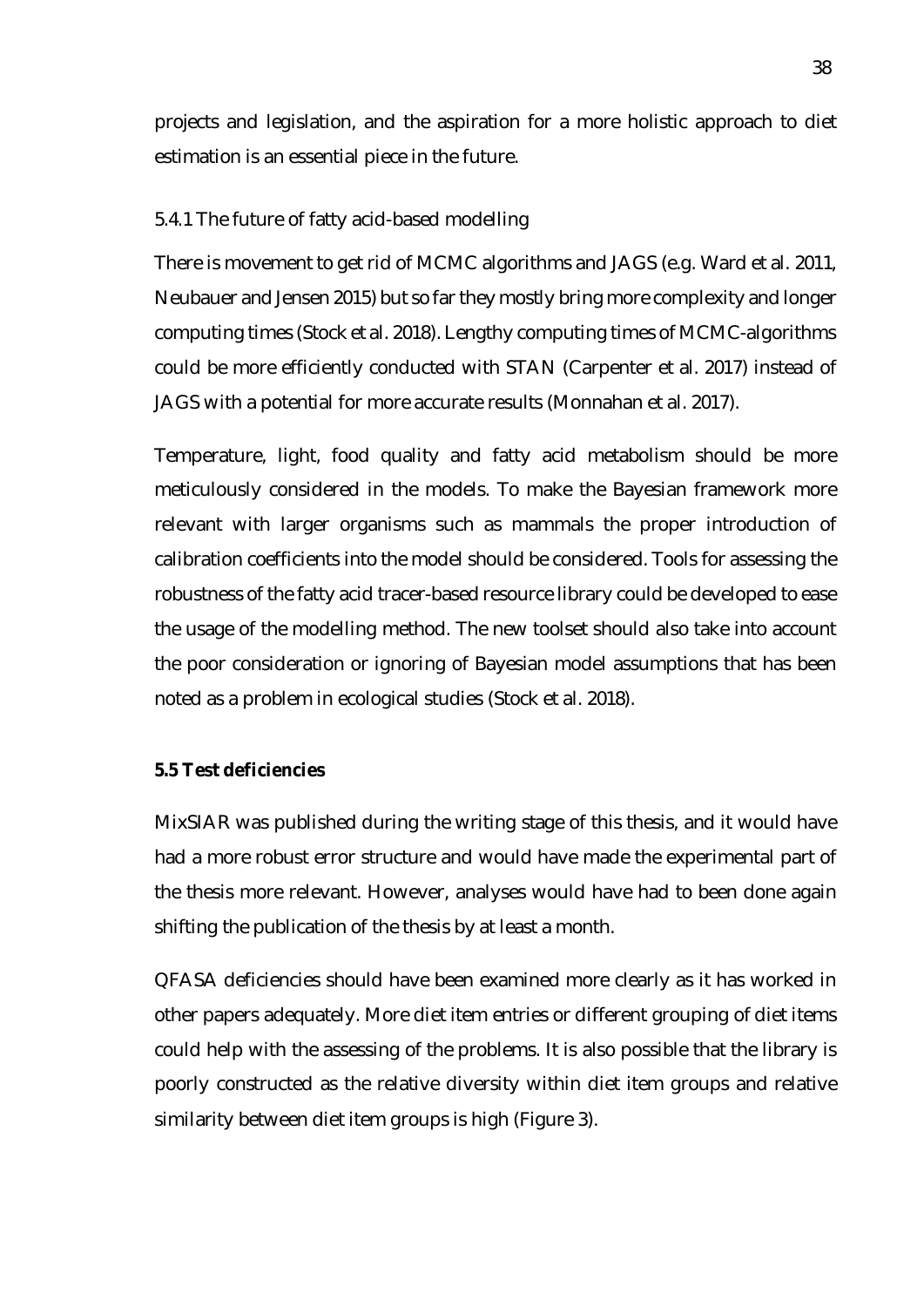Prior information about the diet proportions were not used in the tests in this study to reach objectivity, because unlike FASTAR, QFASA cannot utilize such information. Adding that information would, however, have had a significant effect on the Bayesian estimates of the natural consumer diet estimates. The role of food quality was dismissed in constructing the systematic studies. Thus, the tests include a high number of highly improbable diet compositions potentially distorting the results.

This thesis' experiments were ultimately constrained by time. The deficiencies in the experiments were noticed during the writing phase of the thesis and to get more satisfactory results at least an extra month of testing would have been required.

# <span id="page-44-0"></span>**6 CONCLUSIONS**

The feasibility of diet estimation must be considered in terms of cost and accuracy. Based on the literary review and my experiments, future diet estimation should thrive for a more holistic approach with multiple diet estimation methods particularly in higher trophic levels.

Although the Bayesian methods MixSIR and SIAR proved more accurate than QFASA, they have been replaced with MixSIAR (Stock et al. 2018). Thus, using MixSIAR-based analysis is advised in the future. Adding prior information of food quality to the model is the first step to get more accurate results, but other parameters such as temperature and fatty acid bioconversion data are the next steps in fatty acid-based diet estimation. The role of the resource library is highly crucial in achieving accurate results. Thus, particular care should be taken to construct an ecosystem-specific resource library with sufficiently distinct diet item groups. The next generation fatty acid-based diet estimation method could have tools to deal with these challenges.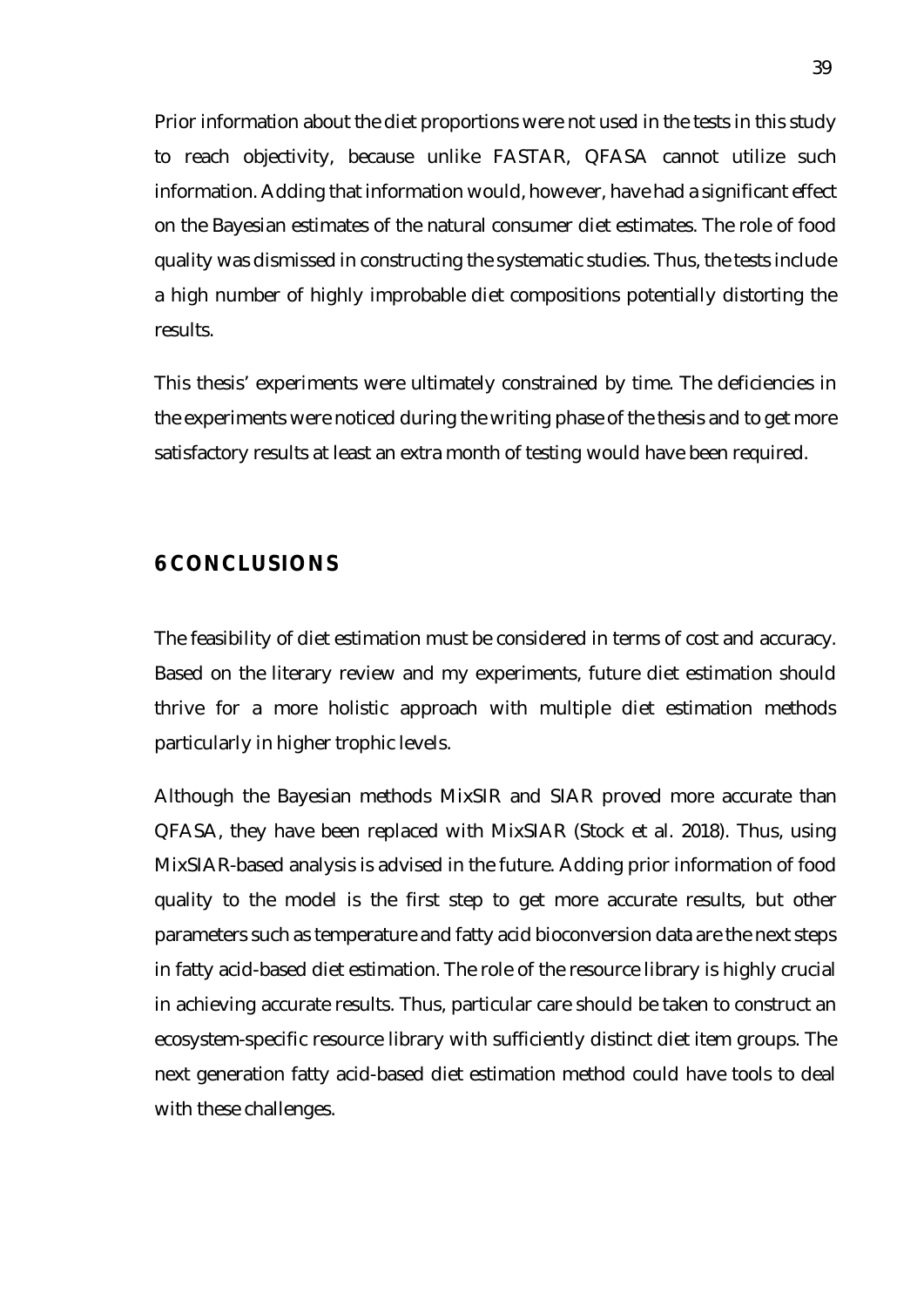# <span id="page-45-0"></span>**ACKNOWLEDGEMENTS**

I thank Sami Taipale and Tommi Perälä for guiding and encouraging me through the thesis process. I thank Laura Piiroinen for understanding the pain of authoring a thesis and providing feedback on the thesis.

# <span id="page-45-1"></span>**REFERENCES**

- Altabet M.A. & McCarthy J.J. 1985. Temporal and spatial variations in the natural abundance of 15N in PON from a warm-core ring. *Deep Sea Res A* 32: 755-772.
- Arts M.T., Ackman R.G. & Holub B.J. 2001. " Essential fatty acids" in aquatic ecosystems: a crucial link between diet and human health and evolution. *Can J Fish Aquat Sci* 58: 122-137.
- Baker R., Buckland A. & Sheaves M. 2014. Fish gut content analysis: robust measures of diet composition. *Fish Fish* 15: 170-177.
- Bec A., Perga M., Koussoroplis A., Bardoux G., Desvilettes C., Bourdier G. & Mariotti A. 2011. Assessing the reliability of fatty acid–specific stable isotope analysis for trophic studies. *Methods Ecol Evol* 2: 651-659.
- Becker C. & Boersma M. 2005. Differential effects of phosphorus and fatty acids on Daphnia magna growth and reproduction. *Limnol Oceanogr* 50: 388-397.
- Blanchard J.L. 2015. Climate change: A rewired food web. *Nature* 527: 173.
- Boecklen W.J., Yarnes C.T., Cook B.A. & James A.C. 2011. On the use of stable isotopes in trophic ecology. *Annu Rev Ecol Evol Syst* 42: 411-440.
- Bohmann K., Evans A., Gilbert M.T.P., Carvalho G.R., Creer S., Knapp M., Douglas W.Y. & De Bruyn M. 2014. Environmental DNA for wildlife biology and biodiversity monitoring. *Trends Ecol Evol* 29: 358-367.
- Boschker H. & Middelburg J.J. 2002. Stable isotopes and biomarkers in microbial ecology. *FEMS Microbiol Ecol* 40: 85-95.
- Bowen W.D. & Iverson S.J. 2013. Methods of estimating marine mammal diets: a review of validation experiments and sources of bias and uncertainty. *Mar Mamm Sci* 29: 719-754.
- Brett M.T. 2014. Resource polygon geometry predicts Bayesian stable isotope mixing model bias. *Mar Ecol Prog Ser* 514: 1-12.
- Brett M.T., Arhonditsis G.B., Chandra S. & Kainz M.J. 2012. Mass flux calculations show strong allochthonous support of freshwater zooplankton production is unlikely. *PLoS One* 7: e39508.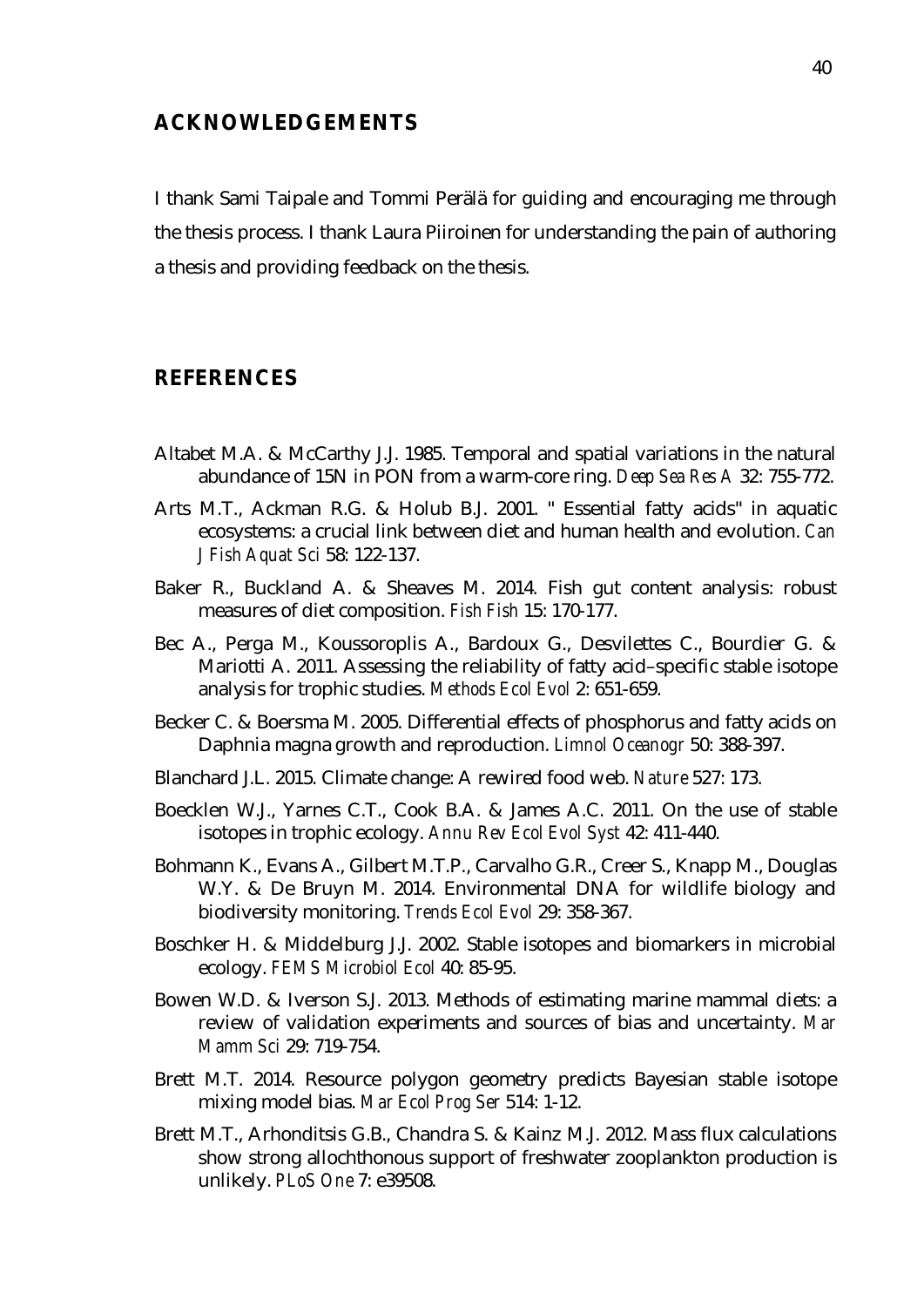- Brett M.T., Bunn S.E., Chandra S., Galloway A.W., Guo F., Kainz M.J., Kankaala P., Lau D.C., Moulton T.P. & Power M.E. 2017. How important are terrestrial organic carbon inputs for secondary production in freshwater ecosystems? *Freshwat Biol* 62: 833-853.
- Brett M.T., Eisenlord M.E. & Galloway A. 2016. Using multiple tracers and directly accounting for trophic modification improves dietary mixing‐model performance. *Ecosphere* 7.
- Brett M.T., Holtgrieve G.W. & Schindler D.E. 2018. An assessment of assumptions and uncertainty in deuterium‐based estimates of terrestrial subsidies to aquatic consumers. *Ecology* 99: 1073-1088.
- Brett M.T., Kainz M.J., Taipale S.J. & Seshan H. 2009b. Phytoplankton, not allochthonous carbon, sustains herbivorous zooplankton production. *PNAS* 106: 21197-21201.
- Brett M.T., Möller-Navarra D.C., Ballantyne A.P., Ravet J.L. & Goldman C.R. 2006. Daphnia fatty acid composition reflects that of their diet. *Limnol Oceanogr* 51: 2428-2437.
- Brett M.T. & Müller‐Navarra D. 1997. The role of highly unsaturated fatty acids in aquatic foodweb processes. *Freshwat Biol* 38: 483-499.
- Brett M.T., Müller-Navarra D.C. & Persson J. 2009a. Crustacean zooplankton fatty acid composition. In: Anonymous Lipids in aquatic ecosystems, Springer, pp. 115-146.
- Bromaghin J.F. 2017. qfasar: Quantitative fatty acid signature analysis with R. *Methods Ecol Evol* 8: 1158-1162.
- Bromaghin J.F., Budge S.M., Thiemann G.W. & Rode K.D. 2016. Assessing the robustness of quantitative fatty acid signature analysis to assumption violations. *Methods Ecol Evol* 7: 51-59.
- Bromaghin J.F., Budge S.M., Thiemann G.W. & Rode K.D. 2017. Simultaneous estimation of diet composition and calibration coefficients with fatty acid signature data. *Ecol Evol* 7: 6103-6113.
- Bromaghin J.F., Rode K.D., Budge S.M. & Thiemann G.W. 2015. Distance measures and optimization spaces in quantitative fatty acid signature analysis. *Ecology and evolution* 5: 1249-1262.
- Brown C.J., Fulton E.A., Hobday A.J., Matear R.J., Possingham H.P., Bulman C., Christensen V., Forrest R.E., Gehrke P.C. & Gribble N.A. 2010. Effects of climate‐driven primary production change on marine food webs: implications for fisheries and conservation. *Glob Chang Biol* 16: 1194-1212.
- Budge S.M., Iverson S.J., Bowen W.D. & Ackman R.G. 2002. Among-and withinspecies variability in fatty acid signatures of marine fish and invertebrates on the Scotian Shelf, Georges Bank, and southern Gulf of St. Lawrence. *Can J Fish Aquat Sci* 59: 886-898.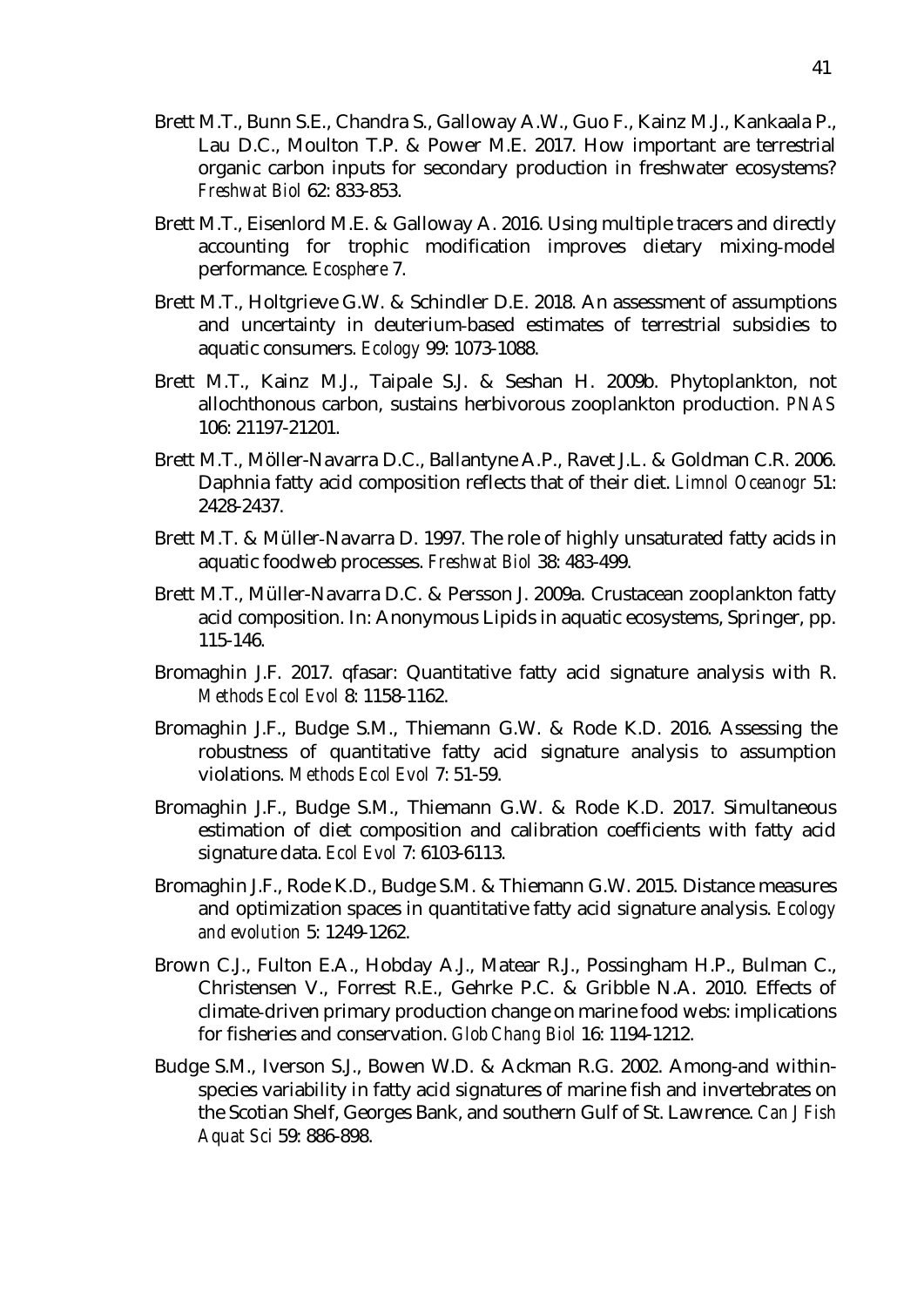- Budge S.M., Penney S.N. & Lall S.P. 2012. Estimating diets of Atlantic salmon (Salmo salar) using fatty acid signature analyses; validation with controlled feeding studies. *Can J Fish Aquat Sci* 69: 1033-1046.
- Burns C.W., Brett M.T. & Schallenberg M. 2011. A comparison of the trophic transfer of fatty acids in freshwater plankton by cladocerans and calanoid copepods. *Freshwat Biol* 56: 889-903.
- Cagliari A., Margis R., dos Santos Maraschin F., Turchetto-Zolet A.C., Loss G. & Margis-Pinheiro M. 2011. Biosynthesis of triacylglycerols (TAGs) in plants and algae. *Int J Plant Sci* 2: e10.
- Carpenter B., Gelman A., Hoffman M.D., Lee D., Goodrich B., Betancourt M., Brubaker M., Guo J., Li P. & Riddell A. 2017. Stan: A probabilistic programming language. *J Stat Softw* 76.
- Choy E.S., Sheehan B., Haulena M., Rosenberg B., Roth J.D. & Loseto L.L. 2019. A comparison of diet estimates of captive beluga whales using fatty acid mixing models with their true diets. *J Exp Mar Biol Ecol* 516: 132-139.
- Cole J.J., Carpenter S.R., Kitchell J., Pace M.L., Solomon C.T. & Weidel B. 2011. Strong evidence for terrestrial support of zooplankton in small lakes based on stable isotopes of carbon, nitrogen, and hydrogen. *PNAS* 108: 1975-1980.
- Connolly R.M., Guest M.A., Melville A.J. & Oakes J.M. 2004. Sulfur stable isotopes separate producers in marine food-web analysis. *Oecologia* 138: 161-167.
- Dalsgaard J., St John M., Kattner G., Müller-Navarra D. & Hagen W. 2003. Fatty acid trophic markers in the pelagic marine environment. *Adv Mar Biol* 46: 225-340.
- Dansgaard W. 1964. Stable isotopes in precipitation. *Tellus* 16: 436-468.
- Das U.N. 2006. Essential fatty acids: biochemistry, physiology and pathology. *Biotechnol J* 1: 420-439.
- De Troch M., Boeckx P., Cnudde C., Van Gansbeke D., Vanreusel A., Vincx M. & Caramujo M.J. 2012. Bioconversion of fatty acids at the basis of marine food webs: insights from a compound-specific stable isotope analysis. *Mar Ecol Prog Ser* 465: 53-67.
- Dethier M.N., Sosik E., Galloway A.W., Duggins D.O. & Simenstad C.A. 2013. Addressing assumptions: variation in stable isotopes and fatty acids of marine macrophytes can confound conclusions of food web studies. *Mar Ecol Prog Ser* 478: 1-14.
- Doucett R.R., Marks J.C., Blinn D.W., Caron M. & Hungate B.A. 2007. Measuring terrestrial subsidies to aquatic food webs using stable isotopes of hydrogen. *Ecology* 88: 1587-1592.
- Fantle M.S., Dittel A.I., Schwalm S.M., Epifanio C.E. & Fogel M.L. 1999. A food web analysis of the juvenile blue crab, Callinectes sapidus, using stable isotopes in whole animals and individual amino acids. *Oecologia* 120: 416-426.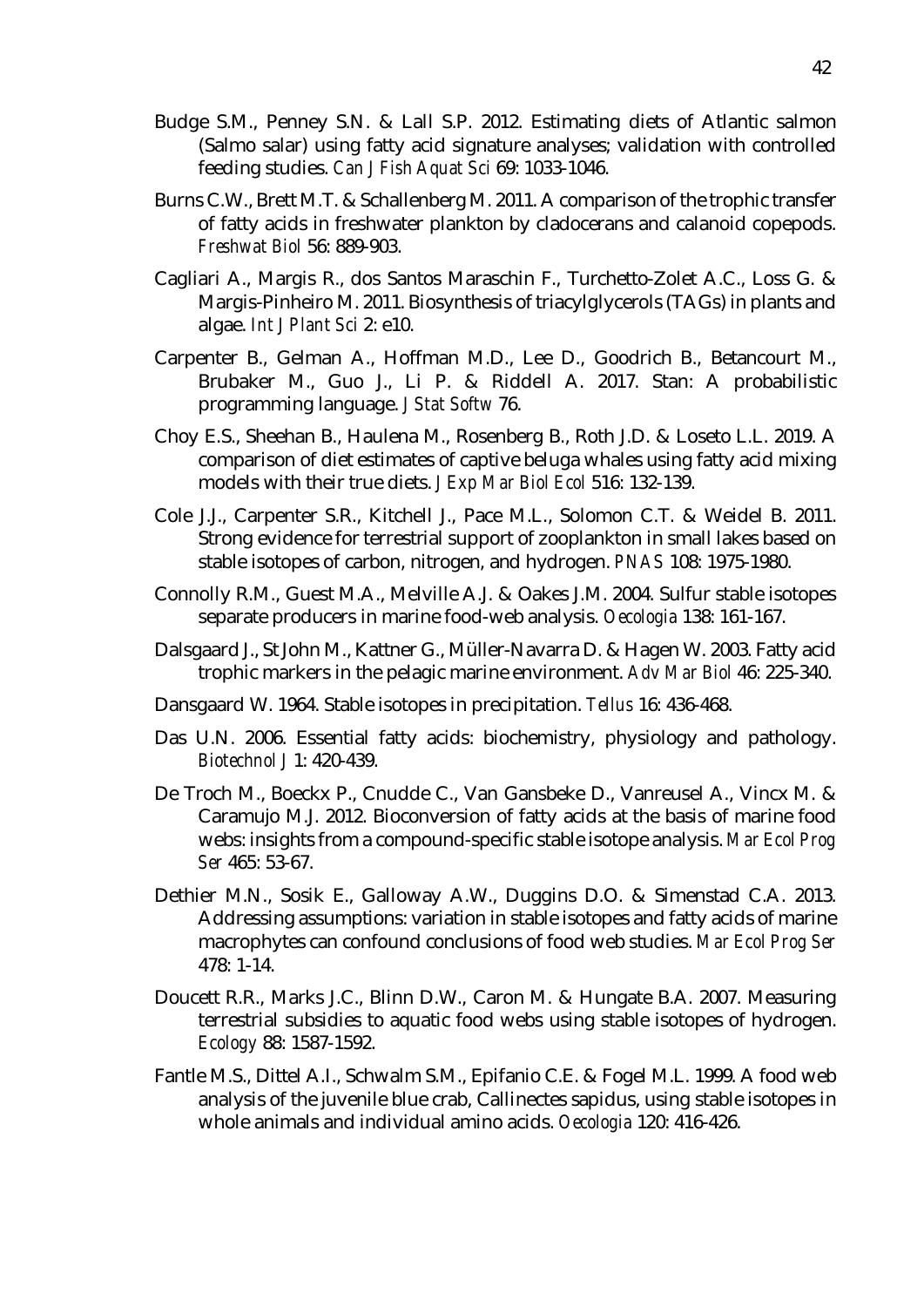- Fernandes R., Millard A.R., Brabec M., Nadeau M. & Grootes P. 2014. Food reconstruction using isotopic transferred signals (FRUITS): a Bayesian model for diet reconstruction. *PloS one* 9: e87436.
- Fernandes R., Nadeau M. & Grootes P.M. 2012. Macronutrient-based model for dietary carbon routing in bone collagen and bioapatite. *Archaeol Anthrop Sci* 4: 291-301.
- Fry B. 1988. Food web structure on Georges Bank from stable C, N, and S isotopic compositions. *Limnol Oceanogr* 33: 1182-1190.
- Fry B. 2013. Alternative approaches for solving underdetermined isotope mixing problems. *Mar Ecol Prog Ser* 472: 1-13.
- Galloway A.W., Brett M.T., Holtgrieve G.W., Ward E.J., Ballantyne A.P., Burns C.W., Kainz M.J., Müller-Navarra D.C., Persson J. & Ravet J.L. 2015. A fatty acid based Bayesian approach for inferring diet in aquatic consumers. *PloS one* 10: e0129723.
- Galloway A.W., Britton‐Simmons K.H., Duggins D.O., Gabrielson P.W. & Brett M.T. 2012. Fatty acid signatures differentiate marine macrophytes at ordinal and family ranks. *J Phycol* 48: 956-965.
- Galloway A.W., Eisenlord M.E., Dethier M.N., Holtgrieve G.W. & Brett M.T. 2014b. Quantitative estimates of isopod resource utilization using a Bayesian fatty acid mixing model. *Mar Ecol Prog Ser* 507: 219-232.
- Galloway A.W., Taipale S.J., Hiltunen M., Peltomaa E., Strandberg U., Brett M.T. & Kankaala P. 2014a. Diet‐specific biomarkers show that high‐quality phytoplankton fuels herbivorous zooplankton in large boreal lakes. *Freshwat Biol* 59: 1902-1915.
- Gilfillan E.S.J. 1934. The isotopic composition of sea water. *J Am Chem Soc* 56: 406- 408.
- Goulden C.E. & Place A.R. 1990. Fatty acid synthesis and accumulation rates in daphniids. *J Exp Zool A Ecol Genet Physiol* 256: 168-178.
- Graeve M., Albers C. & Kattner G. 2005. Assimilation and biosynthesis of lipids in Arctic Calanus species based on feeding experiments with a 13C labelled diatom. *J Exp Mar Biol Ecol* 317: 109-125.
- Graeve M., Kattner G. & Hagen W. 1994. Diet-induced changes in the fatty acid composition of Arctic herbivorous copepods: experimental evidence of trophic markers. *J Exp Mar Biol Ecol* 182: 97-110.
- Happel A., Maier C., Farese N., Czesny S. & Rinchard J. 2019. Fatty acids differentiate consumers despite variation within prey fatty acid profiles. *Freshwat Biol* .
- Happel A., Stratton L., Kolb C., Hays C., Rinchard J. & Czesny S. 2016a. Evaluating quantitative fatty acid signature analysis (QFASA) in fish using controlled feeding experiments. *Can J Fish Aquat Sci* 73: 1222-1229.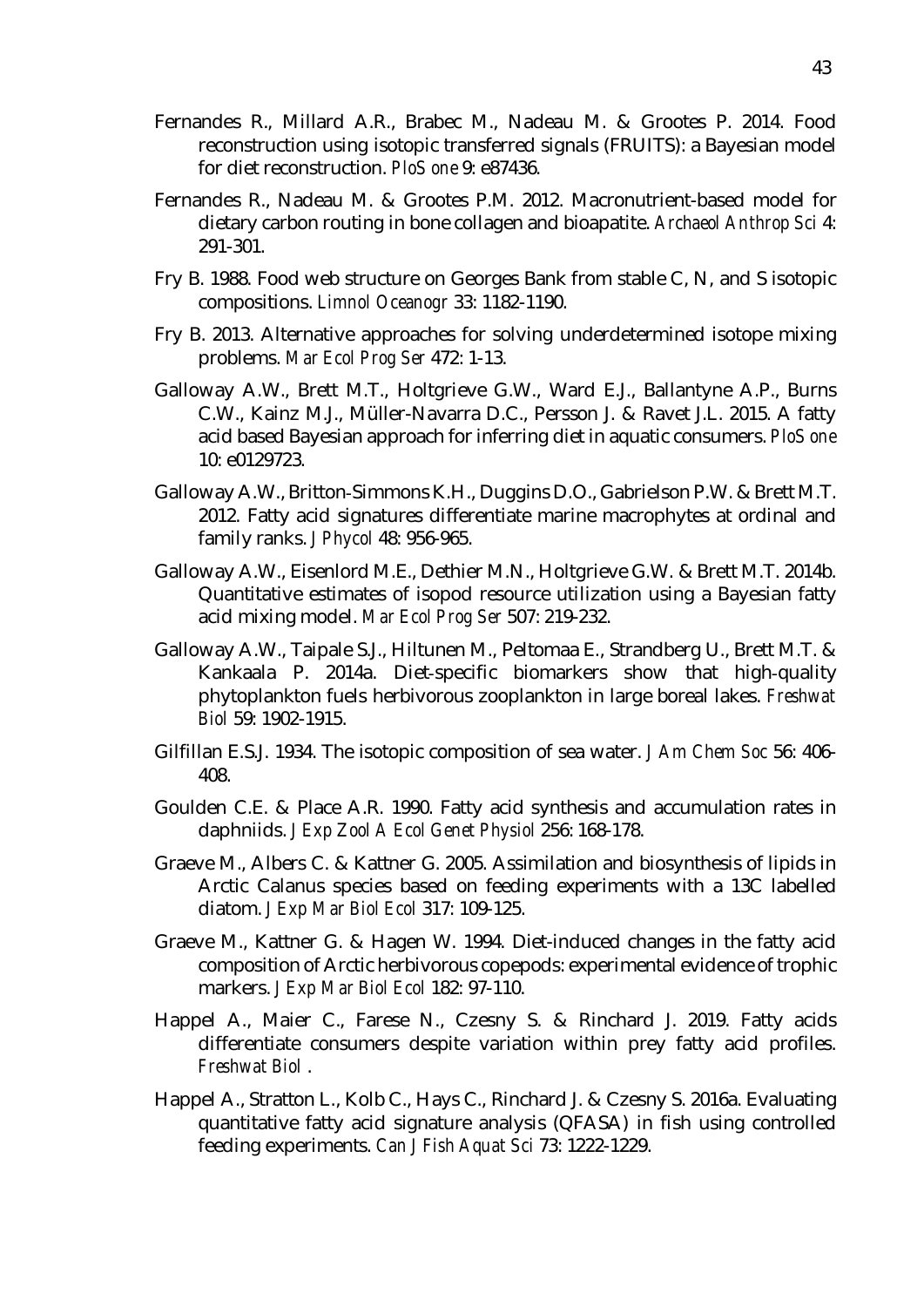- Happel A., Stratton L., Pattridge R., Rinchard J. & Czesny S. 2016b. Fatty-acid profiles of juvenile lake trout reflect experimental diets consisting of natural prey. *Freshwat Biol* 61: 1466-1476.
- Harrington R., Woiwod I. & Sparks T. 1999. Climate change and trophic interactions. *Trends Ecol Evol* 14: 146-150.
- Hartmann H.J. & Kunkel D.D. 1991. Mechanisms of food selection in Daphnia. In: Anonymous Biology of Cladocera, Springer, pp. 129-154.
- Harwood J.L. & Guschina I.A. 2009. The versatility of algae and their lipid metabolism. *Biochimie* 91: 679-684.
- Hayden B., Harrod C. & Kahilainen K.K. 2014. Dual fuels: intra‐annual variation in the relative importance of benthic and pelagic resources to maintenance, growth and reproduction in a generalist salmonid fish. *J Anim Ecol* 83: 1501- 1512.
- Hays G.C., Richardson A.J. & Robinson C. 2005. Climate change and marine plankton. *Trends Ecol Evol* 20: 337-344.
- Hiltunen M., Honkanen M., Taipale S., Strandberg U. & Kankaala P. 2017. Trophic upgrading via the microbial food web may link terrestrial dissolved organic matter to Daphnia. *J Plankton Res* 39: 861-869.
- Hiltunen M., Strandberg U., Taipale S.J. & Kankaala P. 2015. Taxonomic identity and phytoplankton diet affect fatty acid composition of zooplankton in large lakes with differing dissolved organic carbon concentration. *Limnol Oceanogr* 60: 303-317.
- Hynes H. 1950. The food of fresh-water sticklebacks (Gasterosteus aculeatus and Pygosteus pungitius), with a review of methods used in studies of the food of fishes. *J Anim Ecol* 19: 36-58.
- Iverson S.J., Field C., Don Bowen W. & Blanchard W. 2004. Quantitative fatty acid signature analysis: a new method of estimating predator diets. *Ecol Monogr* 74: 211-235.
- Jobling M. & Breiby A. 1986. The use and abuse of fish otoliths in studies of feeding habits of marine piscivores. *Sarsia* 71: 265-274.
- Jones R.I., Grey J., Sleep D. & Arvola L. 1999. Stable isotope analysis of zooplankton carbon nutrition in humic lakes. *Oikos* : 97-104.
- Katona K. & Altbäcker V. 2002. Diet estimation by faeces analysis: sampling optimisation for the European hare. *Folia Zool* 51: 11-16.
- Kattner G. & Hagen W. 2009. Lipids in marine copepods: latitudinal characteristics and perspective to global warming. In: Anonymous Lipids in aquatic ecosystems, Springer, pp. 257-280.
- Kleppel G.S. 1988. Plant and animal pigments as trophodynamic indicators. In: Anonymous Marine organisms as indicators, Springer, pp. 73-90.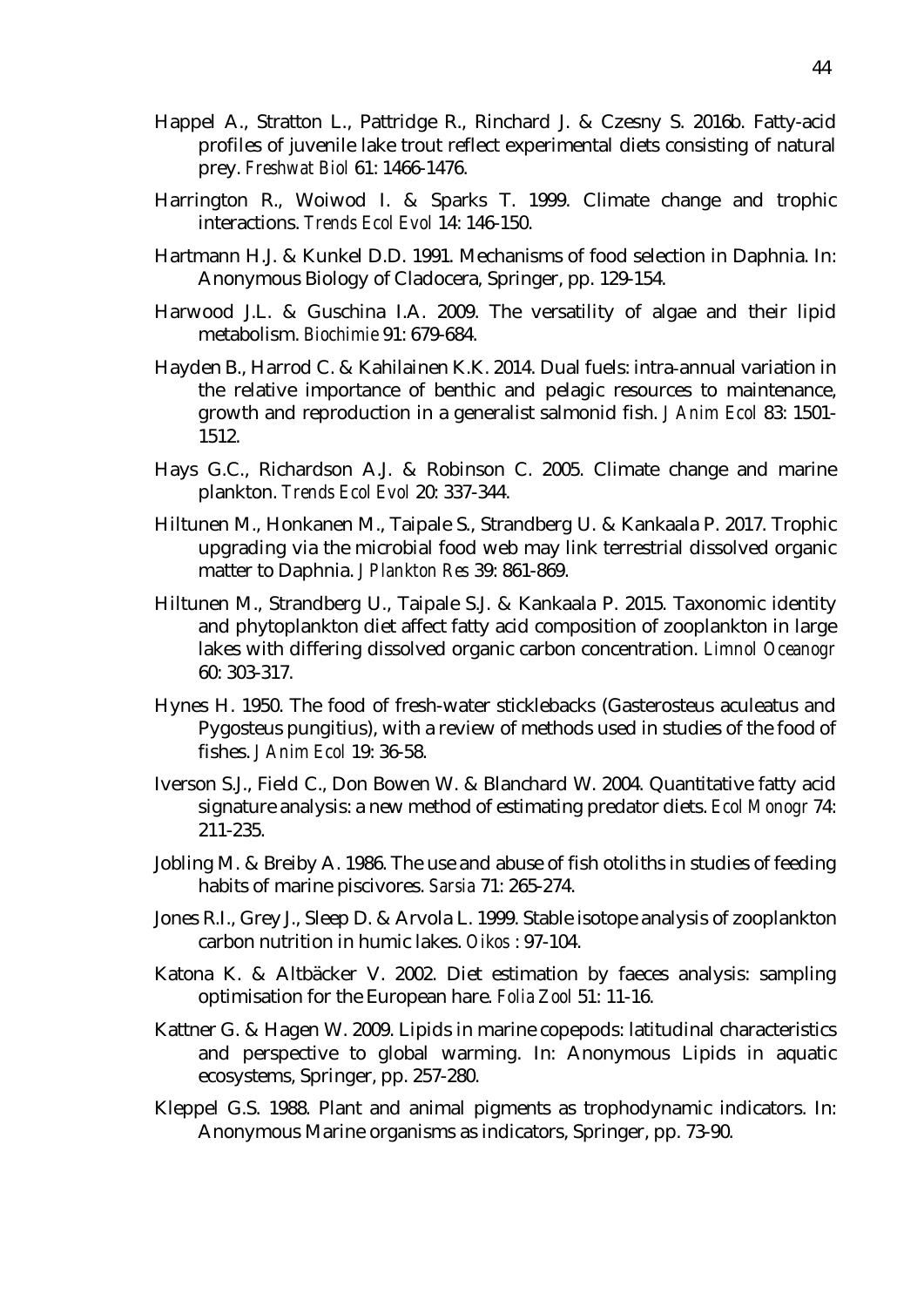- Koussoroplis A., Nussbaumer J., Arts M.T., Guschina I.A. & Kainz M.J. 2014. Famine and feast in a common freshwater calanoid: Effects of diet and temperature on fatty acid dynamics of Eudiaptomus gracilis. *Limnol Oceanogr* 59: 947-958.
- Lands W.E. 2009. Human life: caught in the food web. In: Anonymous Lipids in aquatic ecosystems, Springer, pp. 327-354.
- Lovern J.A. 1935. Fat metabolism in fishes: The depot fats of certain fish fed on known diets. *Biochem J* 29: 1894.
- Lunn D.J., Thomas A., Best N. & Spiegelhalter D. 2000. WinBUGS-a Bayesian modelling framework: concepts, structure, and extensibility. *Stat Comput* 10: 325-337.
- Marshall G.J. 1998. Crittercam: an animal-borne imaging and data logging system. *Mar Technol Soc J* 32: 11.
- Martin-Creuzburg D. & von Elert E. 2004. Impact of 10 dietary sterols on growth and reproduction of Daphnia galeata. *J Chem Ecol* 30: 483-500.
- Masclaux H., Perga M., Kagami M., Desvilettes C., Bourdier G. & Bec A. 2013. How pollen organic matter enters freshwater food webs. *Limnol Oceanogr* 58: 1185- 1195.
- McAtee W.L. 1912. Methods of estimating the contents of bird stomachs. *Auk* 29: 449-464.
- McMahon K.W., Fogel M.L., Elsdon T.S. & Thorrold S.R. 2010. Carbon isotope fractionation of amino acids in fish muscle reflects biosynthesis and isotopic routing from dietary protein. *J Anim Ecol* 79: 1132-1141.
- McMahon K.W., Hamady L.L. & Thorrold S.R. 2013. Ocean ecogeochemistry: a review. *Oceanogr Mar Biol* 51: 327-373.
- Meunier C.L., Boersma M., Wiltshire K.H. & Malzahn A.M. 2016. Zooplankton eat what they need: copepod selective feeding and potential consequences for marine systems. *Oikos* 125: 50-58.
- Michener R.H. & Kaufman L. 2007. Stable isotope ratios as tracers in marine food webs: an update. *Stable isotopes in ecology and environmental science* 2: 238-282.
- Monnahan C.C., Thorson J.T. & Branch T.A. 2017. Faster estimation of Bayesian models in ecology using Hamiltonian Monte Carlo. *Methods Ecol Evol* 8: 339- 348.
- Moore J.W. & Semmens B.X. 2008. Incorporating uncertainty and prior information into stable isotope mixing models. *Ecol Lett* 11: 470-480.
- Müller‐Navarra D.C. 2008. Food web paradigms: the biochemical view on trophic interactions. *Int Rev Hydrobiol* 93: 489-505.
- Neubauer P. & Jensen O.P. 2015. Bayesian estimation of predator diet composition from fatty acids and stable isotopes. *PeerJ* 3: e920.
- Nielsen J.M., Clare E.L., Hayden B., Brett M.T. & Kratina P. 2018. Diet tracing in ecology: method comparison and selection. *Methods Ecol Evol* 9: 278-291.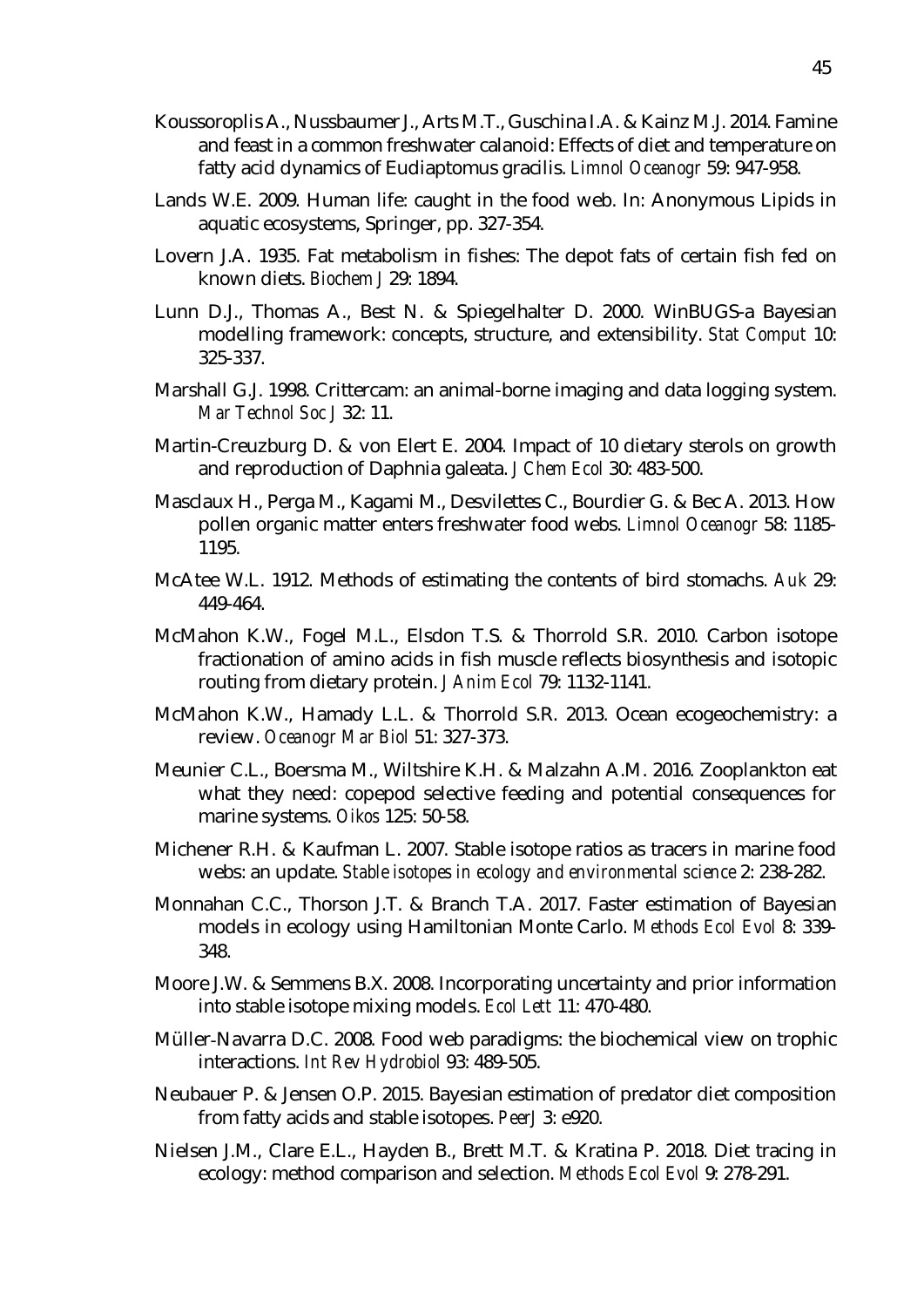- Oechsler-Christensen B., Jónasdóttir S.H., Henriksen P. & Hansen P.J. 2011. Use of phytoplankton pigments in estimating food selection of three marine copepods. *J Plankton Res* 34: 161-172.
- Pace M.L., Cole J.J., Carpenter S.R. & Kitchell J.F. 1999. Trophic cascades revealed in diverse ecosystems. *Trends Ecol Evol* 14: 483-488.
- Pace M.L., Cole J.J., Carpenter S.R., Kitchell J.F., Hodgson J.R., Van de Bogert, Matthew C, Bade D.L., Kritzberg E.S. & Bastviken D. 2004. Whole-lake carbon-13 additions reveal terrestrial support of aquatic food webs. *Nature* 427: 240.
- Parnell A.C., Inger R., Bearhop S. & Jackson A.L. 2010. Source partitioning using stable isotopes: coping with too much variation. *PloS one* 5: e9672.
- Parrish C.C. 2009. Essential fatty acids in aquatic food webs. In: Anonymous Lipids in aquatic ecosystems, Springer, pp. 309-326.
- Peterson B.J. & Fry B. 1987. Stable isotopes in ecosystem studies. *Annu Rev Ecol Syst* 18: 293-320.
- Phillips D.L. & Gregg J.W. 2001. Uncertainty in source partitioning using stable isotopes. *Oecologia* 127: 171-179.
- Phillips D.L. & Gregg J.W. 2003. Source partitioning using stable isotopes: coping with too many sources. *Oecologia* 136: 261-269.
- Piepho M., Arts M.T. & Wacker A. 2012. Species-specific variation in fatty acid concentrations of four phytoplankton species: does phosphorus supply influence the effect of light intensity or temperature? *J Phycol* 48: 64-73.
- Pineda-Munoz S. & Alroy J. 2014. Dietary characterization of terrestrial mammals. *Proc R Soc Lond B Biol Sci* 281: 20141173.
- Piñol J., San Andrés V., Clare E.L., Mir G. & Symondson W. 2014. A pragmatic approach to the analysis of diets of generalist predators: The use of nextgeneration sequencing with no blocking probes. *Mol Ecol Resour* 14: 18-26.
- Plummer M. 2003. JAGS: A program for analysis of Bayesian graphical models using Gibbs sampling. 124.
- R Core Team. 2018. R: A Language and Environment for Statistical Computing.
- Rosen D.A. & Tollit D.J. 2012. Effects of phylogeny and prey type on fatty acid calibration coefficients in three pinniped species: implications for the QFASA dietary quantification technique. *Mar Ecol Prog Ser* 467: 263-276.
- Sargent J.R., Bell J.G., Bell M.V., Henderson R.J. & Tocher D.R. 1993. The metabolism of phospholipids and polyunsaturated fatty acids in fish. *Aquaculture* 43: 103- 124.
- Sargent J.R., Bell J.G., Bell M.V., Henderson R.J. & Tocher D.R. 1995. Requirement criteria for essential fatty acids. *J Appl Ichthyol* 11: 183-198.
- Schlechtriem C., Arts M.T. & Zellmer I.D. 2006. Effect of temperature on the fatty acid composition and temporal trajectories of fatty acids in fasting Daphnia pulex (Crustacea, Cladocera). *Lipids* 41: 397-400.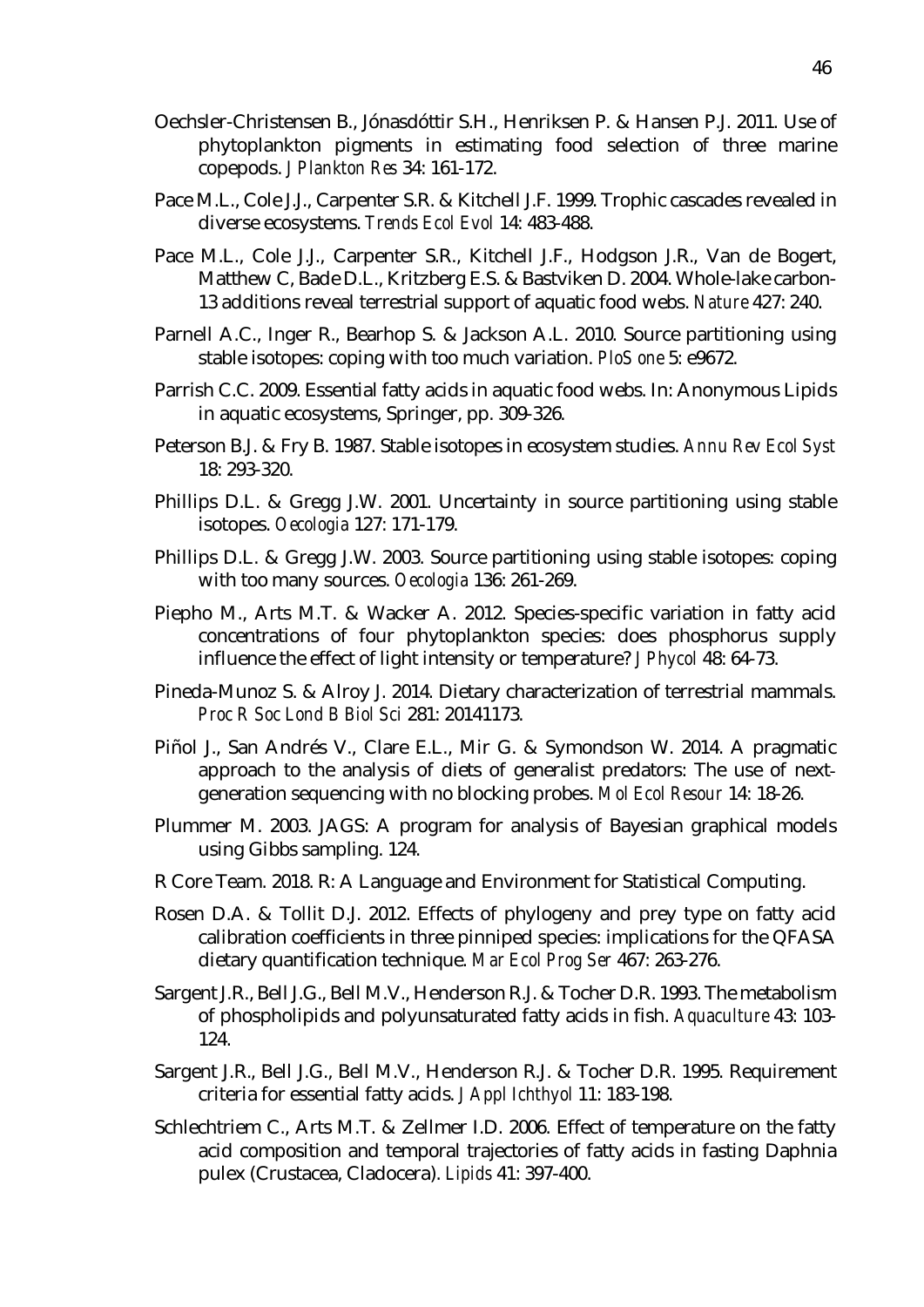- Semmens B.X., Moore J.W. & Ward E.J. 2009. Improving Bayesian isotope mixing models: a response to Jackson et al.(2009). *Ecol Lett* 12: E8.
- Stock B.C., Jackson A.L., Ward E.J., Parnell A.C., Phillips D.L. & Semmens B.X. 2018. Analyzing mixing systems using a new generation of Bayesian tracer mixing models. *PeerJ* 6: e5096.
- Stock B.C. & Semmens B.X. 2016. Unifying error structures in commonly used biotracer mixing models. *Ecology* 97: 2562-2569.
- Strandberg U., Taipale S.J., Kainz M.J. & Brett M.T. 2014. Retroconversion of docosapentaenoic acid (n‐6): an alternative pathway for biosynthesis of arachidonic acid in Daphnia magna. *Lipids* 49: 591-595.
- Strandberg U., Taipale S.J., Hiltunen M., Galloway A.W., Brett M.T. & Kankaala P. 2015. Inferring phytoplankton community composition with a fatty acid mixing model. *Ecosphere* 6: 1-18.
- Taipale S.J., Brett M.T., Hahn M.W., Martin-Creuzburg D., Yeung S., Hiltunen M., Strandberg U. & Kankaala P. 2014. Differing Daphnia magna assimilation efficiencies for terrestrial, bacterial, and algal carbon and fatty acids. *Ecology* 95: 563-576.
- Taipale S.J., Brett M.T., Pulkkinen K. & Kainz M.J. 2012. The influence of bacteriadominated diets on Daphnia magna somatic growth, reproduction, and lipid composition. *FEMS Microbiol Ecol* 82: 50-62.
- Taipale S.J., Galloway A.W., Aalto S.L., Kahilainen K.K., Strandberg U. & Kankaala P. 2016a. Terrestrial carbohydrates support freshwater zooplankton during phytoplankton deficiency. *Sci Rep* 6: 30897.
- Taipale S.J., Hiltunen M., Vuorio K. & Peltomaa E. 2016b. Suitability of phytosterols alongside fatty acids as chemotaxonomic biomarkers for phytoplankton. *Front Plant Sci* 7: 212.
- Taipale S.J., Kahilainen K.K., Holtgrieve G.W. & Peltomaa E.T. 2018. Simulated eutrophication and browning alters zooplankton nutritional quality and determines juvenile fish growth and survival. *Ecol Evol* 8: 2671-2687.
- Taipale S.J., Kainz M.J. & Brett M.T. 2011. Diet‐switching experiments show rapid accumulation and preferential retention of highly unsaturated fatty acids in Daphnia. *Oikos* 120: 1674-1682.
- Taipale S.J., Kankaala P., Tiirola M. & Jones R.I. 2008. Whole‐lake dissolved inorganic 13C additions reveal seasonal shifts in zooplankton diet. *Ecology* 89: 463-474.
- Taipale S.J., Peltomaa E., Hiltunen M., Jones R.I., Hahn M.W., Biasi C. & Brett M.T. 2015. Inferring Phytoplankton, Terrestrial Plant and Bacteria Bulk  $\delta^{13}$ C Values from Compound Specific Analyses of Lipids and Fatty Acids. *PloS one* 10: e0133974.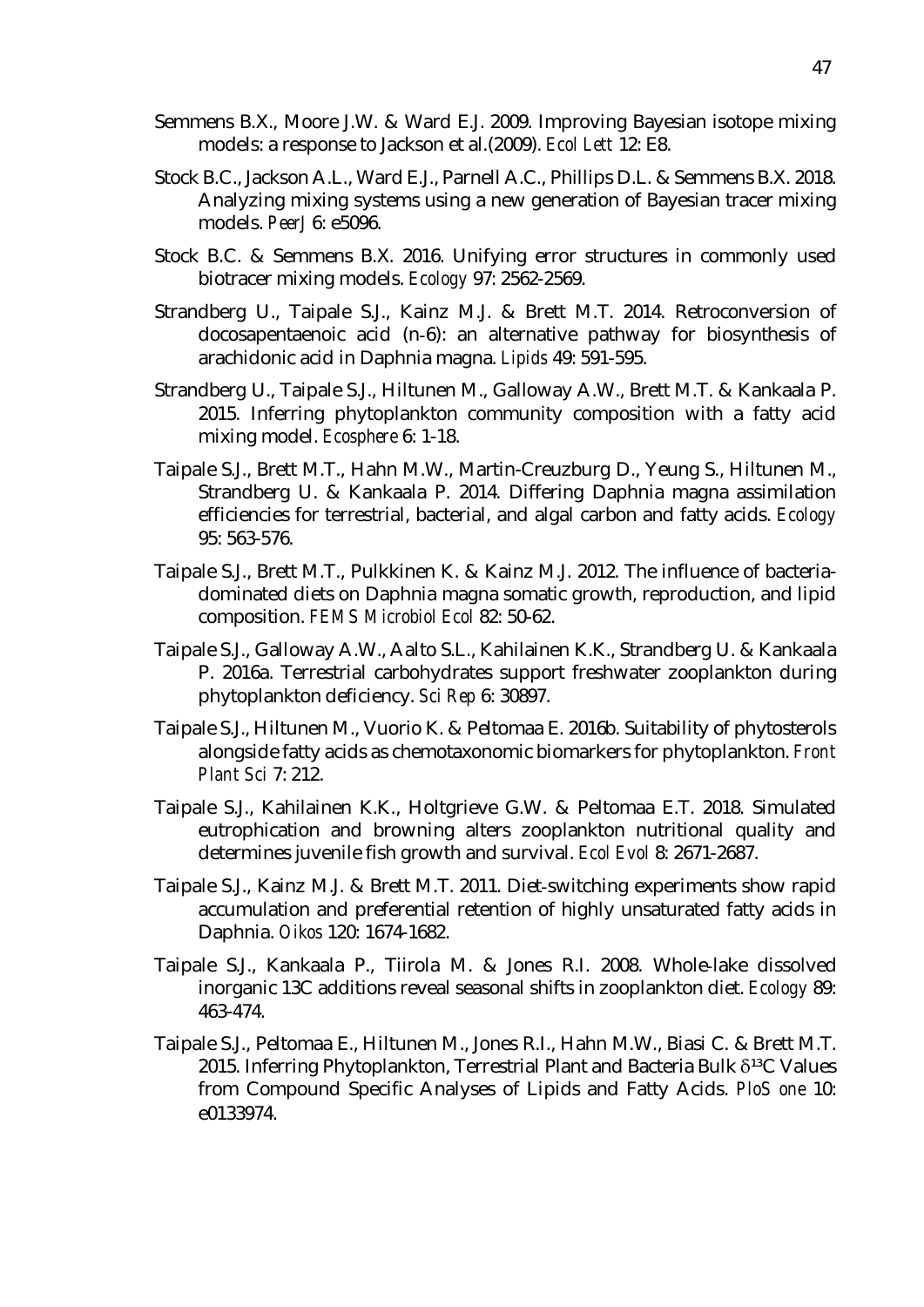- Taipale S.J., Strandberg U., Peltomaa E., Galloway A.W., Ojala A. & Brett M.T. 2013. Fatty acid composition as biomarkers of freshwater microalgae: analysis of 37 strains of microalgae in 22 genera and in seven classes. *Aquat Microb Ecol* 71: 165-178.
- Twining C.W., Brenna J.T., Hairston N.G. & Flecker A.S. 2016. Highly unsaturated fatty acids in nature: what we know and what we need to learn. *Oikos* 125: 749- 760.
- Vander Zanden H.B., Soto D.X., Bowen G.J. & Hobson K.A. 2016. Expanding the isotopic toolbox: applications of hydrogen and oxygen stable isotope ratios to food web studies. *Front Ecol Evol* 4: 20.
- Viénot F. 2002. Michel‐Eugène Chevreul: From laws and principles to the production of colour plates. *Color Res Appl* 27: 4-14.
- Volkman J.K., Barrett S.M., Blackburn S.I., Mansour M.P., Sikes E.L. & Gelin F. 1998. Microalgal biomarkers: a review of recent research developments. *Org Geochem* 29: 1163-1179.
- von Elert E. 2002. Determination of limiting polyunsaturated fatty acids in Daphnia galeata using a new method to enrich food algae with single fatty acids. *Limnol Oceanogr* 47: 1764-1773.
- Wang S.W., Hollmén T.E. & Iverson S.J. 2010. Validating quantitative fatty acid signature analysis to estimate diets of spectacled and Steller's eiders (Somateria fischeri and Polysticta stelleri). *J Comp Physiol* 180: 125-139.
- Ward E.J., Semmens B.X., Phillips D.L., Moore J.W. & Bouwes N. 2011. A quantitative approach to combine sources in stable isotope mixing models. *Ecosphere* 2: 1-11.
- Wei J.H., Yin X. & Welander P.V. 2016. Sterol synthesis in diverse bacteria. *Front Microbiol* 7: 990.
- Winder M. & Schindler D.E. 2004. Climate change uncouples trophic interactions in an aquatic ecosystem. *Ecology* 85: 2100-2106.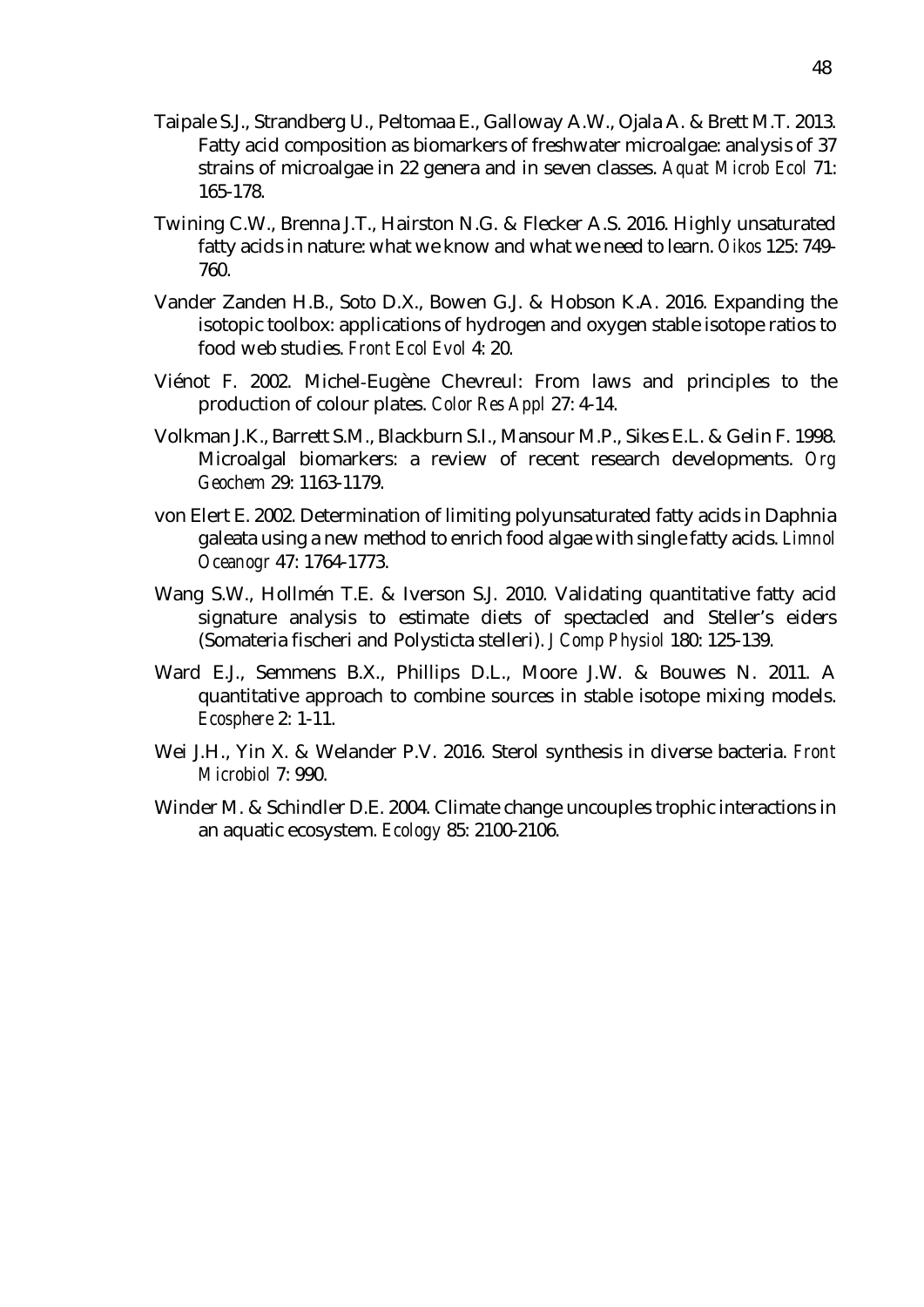# <span id="page-54-0"></span>**APPENDIX 1. Systematic simulation matrices**

|        | consumer                   |                              |                              |                              |                              |                              | actino crypto cyano diatom dino eugleno golden green MOB tPOM tPOMb |                       |                         |                              |                              |                              |
|--------|----------------------------|------------------------------|------------------------------|------------------------------|------------------------------|------------------------------|---------------------------------------------------------------------|-----------------------|-------------------------|------------------------------|------------------------------|------------------------------|
|        | 1                          | 0.9                          | 0.1                          | $\boldsymbol{0}$             | $\boldsymbol{0}$             | $\boldsymbol{0}$             | $\boldsymbol{0}$                                                    | $\boldsymbol{0}$      | $\boldsymbol{0}$        | $\boldsymbol{0}$             | 0                            | $\boldsymbol{0}$             |
| 9 MDIS | $\overline{2}$<br>$\cdots$ | 0.9<br>$\ldots$              | $\boldsymbol{0}$<br>$\ldots$ | 0.1<br>$\cdots$              | $\mathbf 0$<br>$\cdots$      | $\boldsymbol{0}$<br>$\cdots$ | $\pmb{0}$<br>.                                                      | $\pmb{0}$<br>$\cdots$ | $\mathbf 0$<br>$\cdots$ | $\boldsymbol{0}$<br>$\cdots$ | $\boldsymbol{0}$<br>$\ldots$ | $\boldsymbol{0}$<br>$\ldots$ |
|        | 110                        | $\boldsymbol{0}$             | $\boldsymbol{0}$             | $\boldsymbol{0}$             | $\overline{0}$               | $\boldsymbol{0}$             | $\boldsymbol{0}$                                                    | $\boldsymbol{0}$      | $\mathbf 0$             | $\pmb{0}$                    | 0.1                          | 0.9                          |
|        | $\mathbf{1}$               | 0.8                          | 0.1                          | 0.1                          | 0                            | $\boldsymbol{0}$             | 0                                                                   | 0                     | 0                       | 0                            | $\boldsymbol{0}$             | $\boldsymbol{0}$             |
| 8 MDIs | $\overline{2}$             | 0.8                          | 0.1                          | $\boldsymbol{0}$             | 0.1                          | 0                            | 0                                                                   | $\overline{0}$        | $\mathbf 0$             | $\overline{0}$               | $\mathbf 0$                  | $\boldsymbol{0}$             |
|        | $\cdots$<br>495            | $\ldots$<br>$\mathbf 0$      | $\ldots$<br>$\mathbf 0$      | $\ldots$<br>$\boldsymbol{0}$ | $\cdots$<br>$\mathbf 0$      | <br>$\pmb{0}$                | <br>$\pmb{0}$                                                       | $\cdots$<br>$\pmb{0}$ | <br>$\mathbf 0$         | $\ldots$<br>0.1              | $\cdots$<br>0.1              | $\ldots$<br>0.8              |
|        | $\mathbf{1}$               | 0.7                          | 0.1                          | 0.1                          | 0.1                          | $\boldsymbol{0}$             | $\boldsymbol{0}$                                                    | $\boldsymbol{0}$      | 0                       | $\boldsymbol{0}$             | $\boldsymbol{0}$             | $\boldsymbol{0}$             |
| 7 MDIs | $\overline{2}$             | 0.7                          | 0.1                          | 0.1                          | $\boldsymbol{0}$             | 0.1                          | 0                                                                   | $\pmb{0}$             | $\mathbf 0$             | $\mathbf 0$                  | $\boldsymbol{0}$             | $\boldsymbol{0}$             |
|        | $\cdots$<br>1320           | $\cdots$<br>$\mathbf 0$      | $\ldots$<br>$\boldsymbol{0}$ | $\cdots$<br>$\boldsymbol{0}$ | <br>$\overline{0}$           | <br>$\boldsymbol{0}$         | <br>$\pmb{0}$                                                       | <br>$\pmb{0}$         | $\cdots$<br>0.1         | $\ldots$<br>0.1              | $\ldots$<br>0.1              | $\ldots$<br>0.7              |
|        | $\mathbf{1}$               | 0.6                          | 0.1                          | 0.1                          | 0.1                          | 0.1                          | $\pmb{0}$                                                           | 0                     | 0                       | $\boldsymbol{0}$             | $\boldsymbol{0}$             | $\boldsymbol{0}$             |
| 6 MDIs | $\overline{2}$             | 0.6                          | 0.1                          | 0.1                          | 0.1                          | $\boldsymbol{0}$             | 0.1                                                                 | $\pmb{0}$             | $\mathbf 0$             | $\boldsymbol{0}$             | $\boldsymbol{0}$             | $\boldsymbol{0}$             |
|        | $\cdots$<br>2310           | $\ldots$<br>$\boldsymbol{0}$ | $\cdots$<br>$\boldsymbol{0}$ | $\cdots$<br>$\boldsymbol{0}$ | $\cdots$<br>$\mathbf 0$      | $\cdots$<br>$\pmb{0}$        | $\ldots$<br>$\mathbf 0$                                             | $\ldots$<br>0.1       | $\cdots$<br>0.1         | $\ldots$<br>0.1              | $\ldots$<br>0.1              | $\ldots$<br>0.6              |
|        | $\mathbf{1}$               | 0.5                          | 0.1                          | 0.1                          | 0.1                          | 0.1                          | 0.1                                                                 | 0                     | 0                       | 0                            | $\boldsymbol{0}$             | $\boldsymbol{0}$             |
| 5 MDIs | $\overline{2}$             | 0.5                          | 0.1                          | 0.1                          | 0.1                          | 0.1                          | $\boldsymbol{0}$                                                    | 0.1                   | $\boldsymbol{0}$        | $\boldsymbol{0}$             | $\boldsymbol{0}$             | $\pmb{0}$                    |
|        | $\cdots$<br>2761           | $\cdots$<br>$\boldsymbol{0}$ | $\ldots$<br>$\boldsymbol{0}$ | $\ldots$<br>$\boldsymbol{0}$ | $\ldots$<br>$\boldsymbol{0}$ | $\cdots$<br>$\boldsymbol{0}$ | $\ldots$<br>0.1                                                     | $\ldots$<br>0.1       | $\cdots$<br>0.1         | $\cdots$<br>0.1              | $\cdots$<br>0.1              | $\ldots$<br>0.5              |
|        | $\mathbf{1}$               | 0.4                          | 0.1                          | 0.1                          | 0.1                          | 0.1                          | 0.1                                                                 | 0.1                   | $\boldsymbol{0}$        | 0                            | $\boldsymbol{0}$             | $\boldsymbol{0}$             |
| 4 MDIs | $\overline{2}$             | 0.4                          | 0.1                          | 0.1                          | 0.1                          | 0.1                          | 0.1                                                                 | $\boldsymbol{0}$      | 0.1                     | $\overline{0}$               | $\boldsymbol{0}$             | $\boldsymbol{0}$             |
|        | $\ldots$<br>2310           | $\ldots$<br>$\overline{0}$   | $\ldots$<br>$\mathbf 0$      | $\cdots$<br>$\boldsymbol{0}$ | $\ldots$<br>$\boldsymbol{0}$ | $\ldots$<br>0.1              | $\ldots$<br>0.1                                                     | $\ldots$<br>0.1       | $\ldots$<br>0.1         | $\ldots$<br>0.1              | $\ldots$<br>0.1              | $\ldots$<br>0.4              |
|        | 1                          | 0.3                          | 0.1                          | 0.1                          | 0.1                          | 0.1                          | 0.1                                                                 | 0.1                   | 0.1                     | $\boldsymbol{0}$             | 0                            | 0                            |
| 3 MDIs | $\overline{2}$             | 0.3                          | 0.1                          | 0.1                          | 0.1                          | 0.1                          | 0.1                                                                 | 0.1                   | $\mathbf 0$             | 0.1                          | $\boldsymbol{0}$             | $\boldsymbol{0}$             |
|        | $\cdots$<br>1320           | $\ldots$<br>$\boldsymbol{0}$ | $\ldots$<br>$\boldsymbol{0}$ | $\cdots$<br>$\boldsymbol{0}$ | $\cdots$<br>0.1              | $\ldots$<br>0.1              | $\ldots$<br>0.1                                                     | $\ldots$<br>0.1       | $\cdots$<br>0.1         | $\cdots$<br>0.1              | $\cdots$<br>0.1              | $\cdots$<br>$0.3\,$          |
|        | $\mathbf{1}$               | 0.2                          | 0.1                          | 0.1                          | 0.1                          | 0.1                          | 0.1                                                                 | 0.1                   | 0.1                     | 0.1                          | $\boldsymbol{0}$             | $\boldsymbol{0}$             |
| 2 MDIs | $\overline{2}$             | 0.2                          | 0.1                          | 0.1                          | 0.1                          | 0.1                          | 0.1                                                                 | 0.1                   | 0.1                     | $\boldsymbol{0}$             | 0.1                          | $\boldsymbol{0}$             |
|        | $\cdots$<br>495            | $\cdots$<br>$\mathbf 0$      | $\ldots$<br>$\boldsymbol{0}$ | $\langle \ldots$<br>0.1      | $\sim$<br>0.1                | $\langle \ldots$<br>0.1      | $\ldots$<br>0.1                                                     | $\ldots$<br>0.1       | $\ldots$<br>0.1         | $\ldots$<br>0.1              | $\ldots$<br>0.1              | $\ldots$<br>0.2              |
|        | $\mathbf{1}$               | 0.1                          | 0.1                          | 0.1                          | 0.1                          | 0.1                          | 0.1                                                                 | 0.1                   | 0.1                     | 0.1                          | 0.1                          | $\boldsymbol{0}$             |
| 1 MDI  | $\overline{2}$             | 0.1                          | 0.1                          | 0.1                          | 0.1                          | 0.1                          | 0.1                                                                 | 0.1                   | 0.1                     | 0.1                          | $\boldsymbol{0}$             | 0.1                          |
|        | $\cdots$<br>11             | $\cdots$<br>$\boldsymbol{0}$ | $\ldots$<br>0.1              | $\ldots$<br>0.1              | $\ldots$<br>0.1              | $\ldots$<br>0.1              | $\ldots$<br>0.1                                                     | $\ldots$<br>0.1       | $\ldots$<br>0.1         | $\ldots$<br>0.1              | $\ldots$<br>0.1              | $\ldots$<br>0.1              |

Table 1. The two first rows and the last row of the simulation matrices to illustrate the patterns of how the matrices were constructed ( $N = 11132$ ).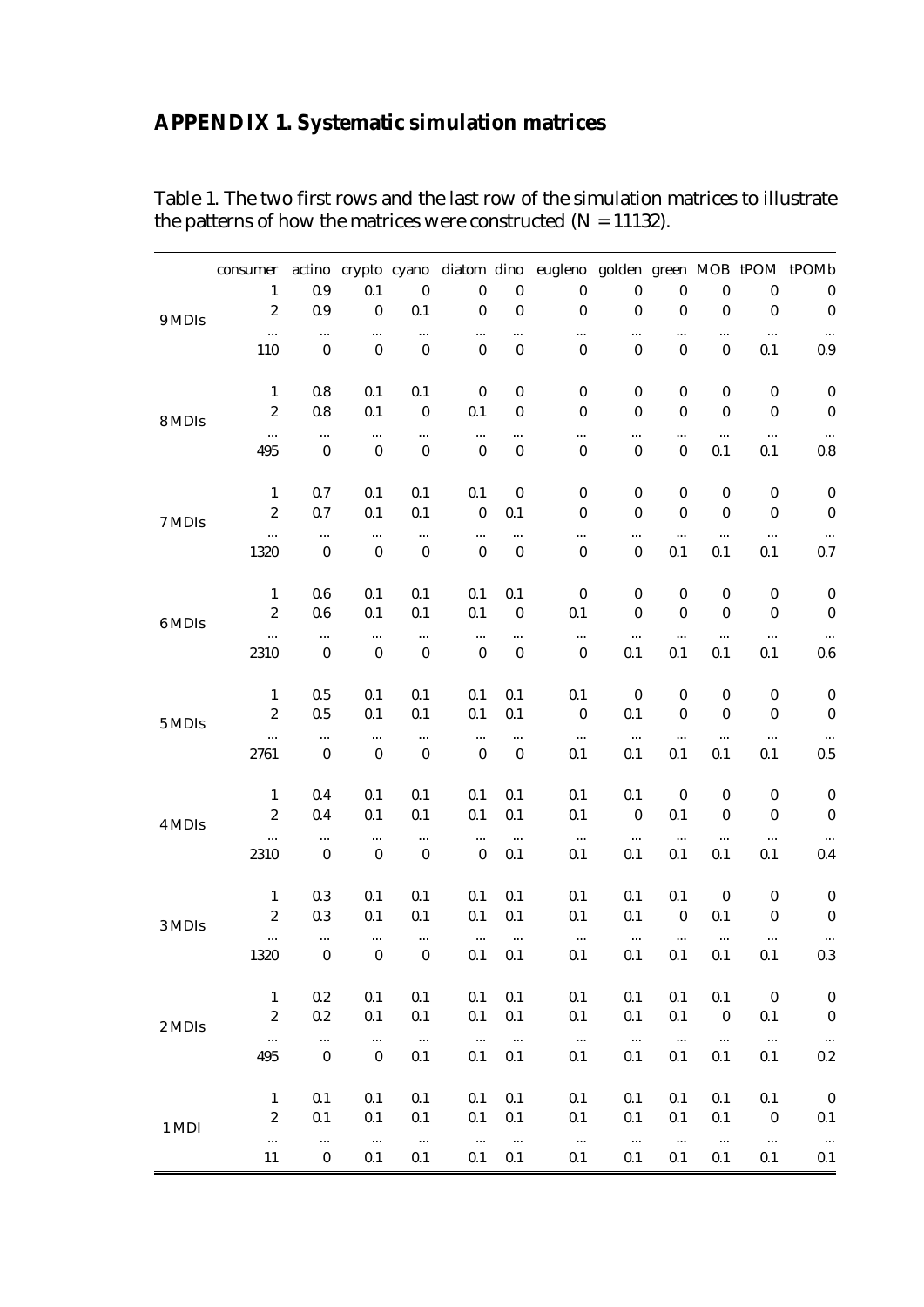Table 2. The two first rows and the last row of the realistic pseudo-consumer simulation weighing matrix for the *rdirichlet()*-function and the generated relation matrix used in diet estimation simulation ( $N = 2761$ ).

|                       | consumer |                        |               |          |               |          | actino crypto cyano diatom dino eugleno golden green MOB tPOM tPOMb |          |                             |          |          |          |
|-----------------------|----------|------------------------|---------------|----------|---------------|----------|---------------------------------------------------------------------|----------|-----------------------------|----------|----------|----------|
|                       |          | 5                      |               |          |               |          |                                                                     | 0.1      | 0.1                         | 0.1      | 0.1      | 0.1      |
| Weights for           |          | 5                      |               |          |               | 1.       | 0.1                                                                 |          | 0.1                         | 0.1      | 0.1      | 0.1      |
| rdirichlet()          | $\cdots$ | $\cdots$               | $\cdots$      | $\cdots$ | $\cdots$      | $\cdots$ | $\cdots$                                                            | $\cdots$ |                             | $\cdots$ | $\cdots$ | $\cdots$ |
|                       | 2761     | 0.1                    | 0.1           | 0.1      | 0.1           | 0.1      |                                                                     |          |                             |          |          | 5        |
|                       |          |                        |               |          |               |          |                                                                     |          |                             |          |          |          |
|                       |          | 1 0.5250 0.0584 0.0749 |               |          | 0.0903 0.0903 |          | 0.1353                                                              |          | 0.0003 0.0026 0.0074 0.0095 |          |          | 0.0061   |
| Relations for<br>diet |          | 2 0.4452 0.0962 0.1421 |               |          | 0.1013 0.1008 |          | 0.0001                                                              |          | 0.0762 0.0023 0.0267 0.0047 |          |          | 0.0045   |
| estimation            | $\cdots$ | $\cdots$               | $\cdots$      | $\cdots$ | $\cdots$      | $\cdots$ | $\cdots$                                                            | $\cdots$ | $\cdots$                    | $\cdots$ | $\cdots$ | $\cdots$ |
|                       | 2761     | 0.0141                 | 0.0008 0.0081 |          | 0.0059 0.0071 |          | 0.1326                                                              |          | 0.1061 0.0546 0.1012 0.1069 |          |          | 0.4627   |

Table 3. The two first rows and the last row of the concentrated library simulation weighing matrix for the *rdirichlet()*-function and the generated relation matrix used in diet estimation simulation ( $N = 495$ ).

|                       | consumer |          |          |          |          |             | actino crypto cyano diatom dino eugleno golden green MOB tPOM tPOMb |          |          |          |          |          |
|-----------------------|----------|----------|----------|----------|----------|-------------|---------------------------------------------------------------------|----------|----------|----------|----------|----------|
| Weights for           |          |          | 25       | 25       | 5        | 5           | 5                                                                   | 5        | 5        | 5        | 5        | 5        |
|                       | 2        | $\Omega$ | 25       | 5        | 25       | 5           | 5                                                                   | 5        | 5        | 5        | 5        | 5        |
| rdirichlet()          | $\cdots$ | $\cdots$ | $\cdots$ | $\cdots$ |          | $\cdots$    | $\cdots$                                                            | $\cdots$ | $\cdots$ | $\cdots$ | $\cdots$ | $\cdots$ |
|                       | 495      | 5        | 5        | 5        | 5        | 5           | 5                                                                   | 5        | 5        | 25       | 25       | $\Omega$ |
|                       |          |          |          |          |          |             |                                                                     |          |          |          |          |          |
|                       |          | $\Omega$ | 0.27     | 0.27     |          | $0.06$ 0.06 | 0.06                                                                | 0.05     | 0.07     | 0.05     | 0.05     | 0.06     |
| Relations for<br>diet | 2        | $\Omega$ | 0.30     | 0.05     |          | $0.28$ 0.06 | 0.04                                                                | 0.05     | 0.05     | 0.05     | 0.07     | 0.05     |
| estimation            |          | $\cdots$ | $\cdots$ | $\cdots$ | $\cdots$ | $\cdots$    | $\cdots$                                                            | $\cdots$ | $\cdots$ | $\cdots$ | $\cdots$ | $\cdots$ |
|                       | 495      | 0.05     | 0.07     | 0.06     | 0.05     | 0.08        | 0.04                                                                | 0.06     | 0.06     | 0.24     | 0.28     | 0        |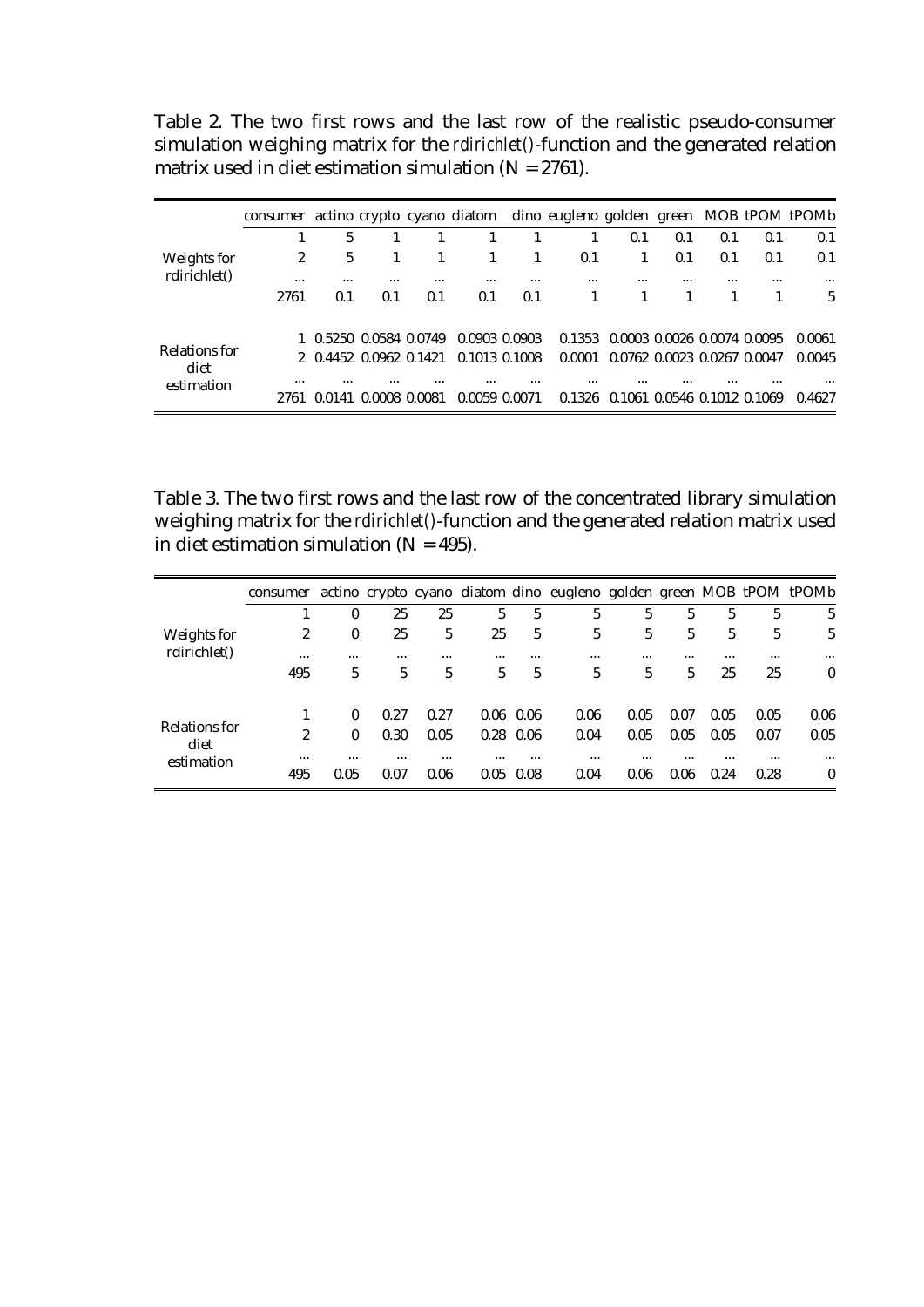# <span id="page-56-0"></span>**APPENDIX 2. Diet specific simulation test results**

Table 1. Average probability for errors in finding the real diet proportions at 95th and 99.7<sup>th</sup> confidence interval percentiles for each model, and their errors of means (%).

| $N = 11132$          | Average confidence interval error (%) |               |       |     |      |             |     |      |       |     |  |
|----------------------|---------------------------------------|---------------|-------|-----|------|-------------|-----|------|-------|-----|--|
|                      | resource                              | <b>MixSIR</b> |       |     |      | <b>SIAR</b> |     |      | QFASA |     |  |
| 95th<br>percentile   | actino                                | 19.0          | $\pm$ | 1.9 | 37.2 | $\pm$       | 4.6 | 26.4 | $\pm$ | 1.4 |  |
|                      | crypto                                | 26.6          | $\pm$ | 2.3 | 53.3 | $\pm$       | 9.4 | 46.6 | $\pm$ | 8.0 |  |
|                      | cyano                                 | 29.2          | $\pm$ | 2.7 | 53.5 | $\pm$       | 8.6 | 49.1 | $\pm$ | 4.1 |  |
|                      | diatom                                | 3.0           | $\pm$ | 0.6 | 47.4 | $+$         | 7.6 | 57.4 | $\pm$ | 1.5 |  |
|                      | dino                                  | 35.6          | $\pm$ | 3.7 | 46.3 | $\pm$       | 8.8 | 40.9 | $\pm$ | 3.9 |  |
|                      | eugleno                               | 0.3           | $\pm$ | 0.1 | 50.9 | $\pm$       | 8.7 | 38.0 | $\pm$ | 1.5 |  |
|                      | golden                                | 41.0          | $\pm$ | 5.1 | 46.0 | $\pm$       | 8.8 | 81.4 | $\pm$ | 2.5 |  |
|                      | green                                 | 15.5          | $\pm$ | 1.5 | 46.2 | $\pm$       | 7.6 | 41.1 | $\pm$ | 5.3 |  |
|                      | <b>MOB</b>                            | 0.4           | $\pm$ | 0.2 | 11.2 | $\pm$       | 1.3 | 50.4 | $\pm$ | 3.7 |  |
|                      | tPOM                                  | 12.0          | $\pm$ | 1.8 | 54.1 | $\pm$       | 9.3 | 30.1 | $\pm$ | 6.9 |  |
|                      | tPOMb                                 | 37.8          | $\pm$ | 4.3 | 44.7 | $\pm$       | 7.3 | 57.3 | $\pm$ | 1.9 |  |
|                      |                                       |               |       |     |      |             |     |      |       |     |  |
|                      | actino                                | 0.0           | $\pm$ | 0.0 | 1.5  | $\pm$       | 1.3 | 20.1 | $\pm$ | 2.3 |  |
|                      | crypto                                | 3.1           | $\pm$ | 1.4 | 4.8  | $\pm$       | 1.5 | 42.0 | $\pm$ | 8.2 |  |
|                      | cyano                                 | 2.8           | $\pm$ | 0.7 | 6.5  | $\pm$       | 1.5 | 37.5 | $\pm$ | 3.6 |  |
| 99.7th<br>percentile | diatom                                | 0.0           | $\pm$ | 0.0 | 1.3  | $\pm$       | 1.3 | 47.5 | $\pm$ | 1.1 |  |
|                      | dino                                  | 0.3           | $\pm$ | 0.2 | 0.4  | $\pm$       | 0.9 | 32.9 | $\pm$ | 2.5 |  |
|                      | eugleno                               | 0.0           | $\pm$ | 0.0 | 3.2  | $\pm$       | 1.3 | 30.1 | $\pm$ | 1.5 |  |
|                      | golden                                | 3.0           | $\pm$ | 0.7 | 0.5  | $\pm$       | 0.9 | 70.8 | $\pm$ | 2.6 |  |
|                      | green                                 | 1.5           | $\pm$ | 0.3 | 1.9  | $\pm$       | 1.3 | 31.9 | $\pm$ | 4.5 |  |
|                      | <b>MOB</b>                            | 0.0           | $\pm$ | 0.0 | 0.2  | $\pm$       | 0.8 | 41.3 | $\pm$ | 4.0 |  |
|                      | tPOM                                  | 6.9           | $\pm$ | 1.6 | 6.6  | $\pm$       | 1.5 | 25.3 | $\pm$ | 5.0 |  |
|                      | tPOMb                                 | 3.1           | $\pm$ | 0.4 | 0.9  | $\pm$       | 1.2 | 45.2 | $\pm$ | 1.3 |  |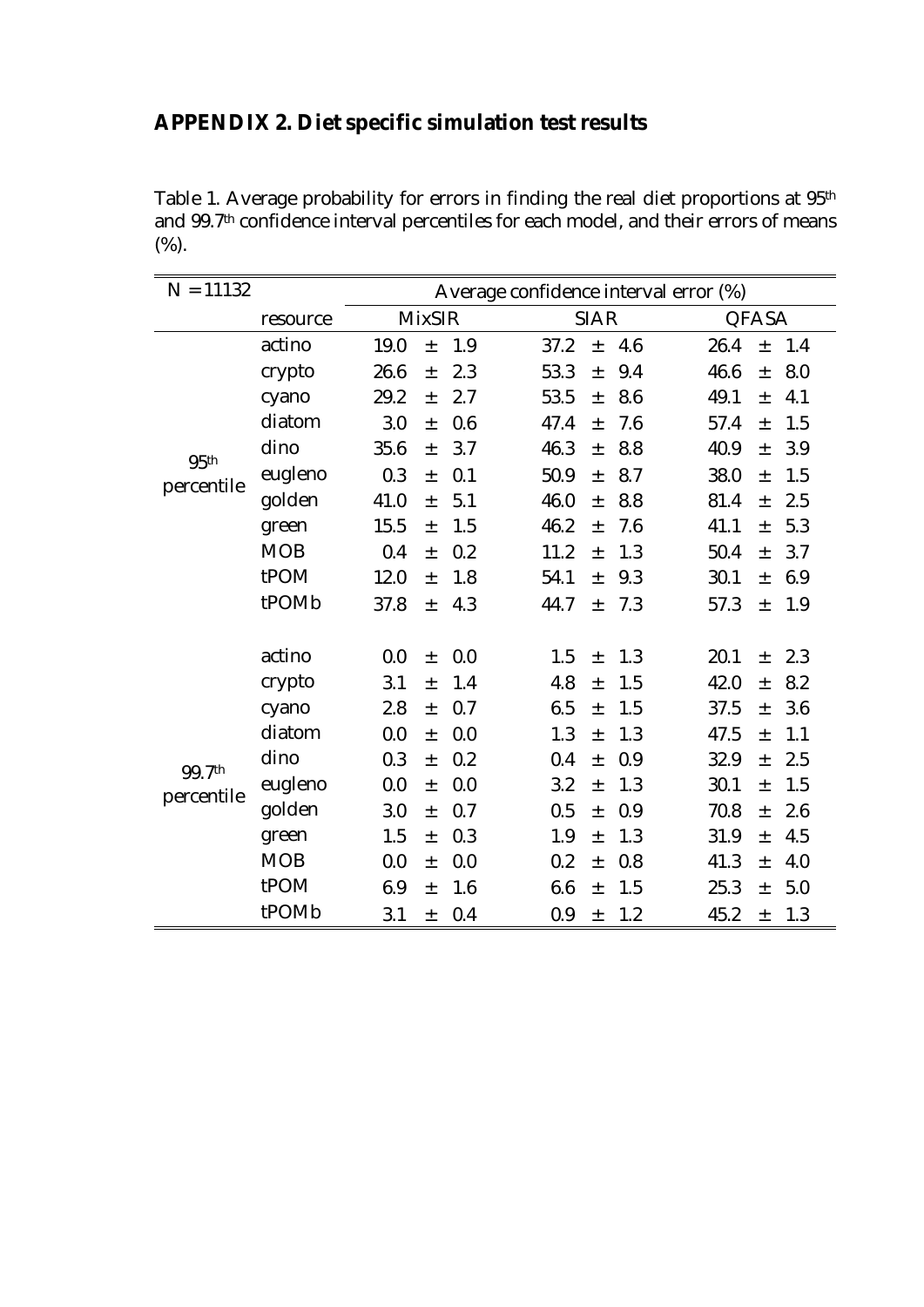| $N = 11132$          |            | Average confidence interval error (%) |               |      |             |       |      |              |       |      |  |
|----------------------|------------|---------------------------------------|---------------|------|-------------|-------|------|--------------|-------|------|--|
|                      | resource   |                                       | <b>MixSIR</b> |      | <b>SIAR</b> |       |      | <b>QFASA</b> |       |      |  |
| 95 <sup>th</sup>     | actino     | 43.8                                  | $\pm$         | 8.8  | 80.0        | $\pm$ | 7.1  | 6.3          | $\pm$ | 1.3  |  |
|                      | crypto     | 47.3                                  | $\pm$         | 10.0 | 99.5        | $\pm$ | 0.4  | 14.8         | $\pm$ | 5.0  |  |
|                      | cyano      | 45.8                                  | $\pm$         | 10.5 | 97.6        | $\pm$ | 1.5  | 44.7         | $\pm$ | 7.7  |  |
|                      | diatom     | 25.1                                  | $\pm$         | 8.6  | 95.2        | $\pm$ | 2.9  | 30.3         | $\pm$ | 5.2  |  |
|                      | dino       | 60.5                                  | $\pm$         | 10.8 | 99.0        | $\pm$ | 0.8  | 28.3         | $\pm$ | 5.4  |  |
| percentile           | eugleno    | 23.2                                  | $\pm$         | 9.9  | 99.1        | $\pm$ | 1.6  | 41.8         | $\pm$ | 9.9  |  |
|                      | golden     | 77.9                                  | $\pm$         | 7.7  | 98.7        | $\pm$ | 0.6  | 74.6         | $\pm$ | 7.2  |  |
|                      | green      | 29.6                                  | $\pm$         | 11.8 | 76.9        | $\pm$ | 7.7  | 33.7         | $\pm$ | 4.5  |  |
|                      | <b>MOB</b> | 0.5                                   | $\pm$         | 0.2  | 41.7        | $\pm$ | 11.5 | 30.0         | $\pm$ | 8.7  |  |
|                      | tPOM       | 23.3                                  | $\pm$         | 9.9  | 99.6        | $\pm$ | 0.2  | 14.1         | 土     | 5.5  |  |
|                      | tPOMb      | 63.5                                  | $\pm$         | 12.2 | 72.8        | $\pm$ | 10.3 | 39.9         | 土     | 8.2  |  |
|                      |            |                                       |               |      |             |       |      |              |       |      |  |
|                      | actino     | 0.0                                   | $\pm$         | 0.0  | 0.0         | $\pm$ | 0.0  | 5.0          | $\pm$ | 1.1  |  |
|                      | crypto     | 0.9                                   | 土             | 0.4  | 0.3         | $\pm$ | 0.1  | 11.4         | 土     | 3.9  |  |
|                      | cyano      | 2.7                                   | $\pm$         | 0.8  | 0.4         | $\pm$ | 0.1  | 34.9         | $\pm$ | 5.4  |  |
| 99.7th<br>percentile | diatom     | 0.1                                   | $\pm$         | 0.1  | 0.1         | $\pm$ | 0.1  | 24.7         | $\pm$ | 4.3  |  |
|                      | dino       | 0.3                                   | $\pm$         | 0.3  | 0.6         | $\pm$ | 0.2  | 22.6         | $\pm$ | 4.3  |  |
|                      | eugleno    | 1.7                                   | $\pm$         | 0.7  | 2.4         | $\pm$ | 0.9  | 35.2         | $\pm$ | 10.1 |  |
|                      | golden     | 5.4                                   | $\pm$         | 0.8  | 1.1         | $\pm$ | 0.2  | 67.1         | $\pm$ | 7.7  |  |
|                      | green      | 3.2                                   | $\pm$         | 1.3  | 1.6         | $\pm$ | 0.3  | 28.1         | $\pm$ | 3.8  |  |
|                      | <b>MOB</b> | 0.0                                   | $\pm$         | 0.0  | 0.1         | $\pm$ | 0.0  | 27.6         | $\pm$ | 7.9  |  |
|                      | tPOM       | 1.7                                   | $\pm$         | 0.7  | 0.7         | $\pm$ | 0.2  | 11.3         | $\pm$ | 4.4  |  |
|                      | tPOMb      | 5.5                                   | $\pm$         | 1.1  | 1.3         | $\pm$ | 0.3  | 31.1         | $\pm$ | 8.2  |  |

Table 2. Average probability for errors in finding the MDIs at 95th and 99.7th confidence interval percentiles for each model, and their errors of means (%).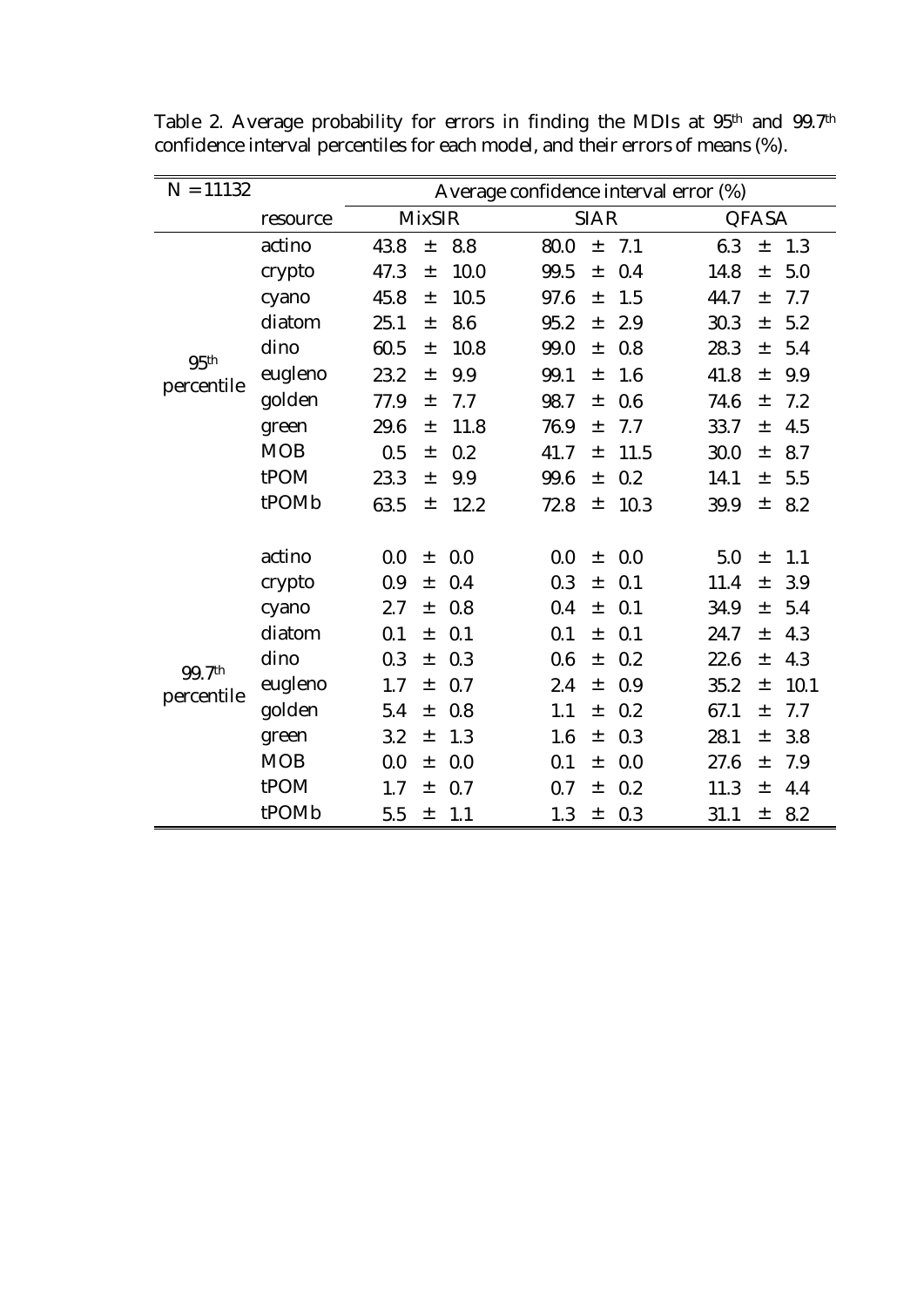| $N = 2761$                     |            | Average confidence interval error (%) |       |     |      |             |     |      |       |     |  |
|--------------------------------|------------|---------------------------------------|-------|-----|------|-------------|-----|------|-------|-----|--|
|                                | resource   | <b>MixSIR</b>                         |       |     |      | <b>SIAR</b> |     |      | QFASA |     |  |
|                                | actino     | 2.9                                   | $\pm$ | 0.3 | 8.9  | $\pm$       | 0.5 | 50.7 | $\pm$ | 1.0 |  |
|                                | crypto     | 11.0                                  | $\pm$ | 0.6 | 15.8 | $\pm$       | 0.7 | 91.2 | $\pm$ | 0.5 |  |
|                                | cyano      | 15.5                                  | $\pm$ | 0.7 | 17.1 | $\pm$       | 0.7 | 68.3 | $\pm$ | 0.9 |  |
|                                | diatom     | 0.4                                   | $\pm$ | 0.1 | 8.6  | $\pm$       | 0.5 | 77.0 | $\pm$ | 0.8 |  |
|                                | dino       | 5.1                                   | $\pm$ | 0.4 | 6.5  | $\pm$       | 0.5 | 68.0 | $\pm$ | 0.9 |  |
| 95 <sup>th</sup><br>percentile | eugleno    | 0.3                                   | $\pm$ | 0.1 | 15.7 | $\pm$       | 0.7 | 55.0 | $\pm$ | 0.9 |  |
|                                | golden     | 11.6                                  | $\pm$ | 0.6 | 9.1  | $\pm$       | 0.5 | 79.4 | $\pm$ | 0.8 |  |
|                                | green      | 9.6                                   | $\pm$ | 0.6 | 11.0 | $\pm$       | 0.6 | 54.3 | $\pm$ | 0.9 |  |
|                                | <b>MOB</b> | 0.0                                   | $\pm$ | 0.0 | 1.3  | $\pm$       | 0.2 | 83.6 | $\pm$ | 0.7 |  |
|                                | tPOM       | 11.6                                  | $\pm$ | 0.6 | 16.6 | $\pm$       | 0.7 | 57.8 | $\pm$ | 0.9 |  |
|                                | tPOMb      | 10.0                                  | $\pm$ | 0.6 | 8.1  | $\pm$       | 0.5 | 71.1 | $\pm$ | 0.9 |  |
|                                |            |                                       |       |     |      |             |     |      |       |     |  |
|                                | actino     | 0.0                                   | $\pm$ | 0.0 | 0.0  | $\pm$       | 0.0 | 42.9 | $\pm$ | 0.9 |  |
|                                | crypto     | 2.4                                   | $\pm$ | 0.3 | 3.0  | $\pm$       | 0.3 | 88.7 | $\pm$ | 0.6 |  |
|                                | cyano      | 1.8                                   | $\pm$ | 0.3 | 7.0  | $\pm$       | 0.5 | 54.0 | $\pm$ | 0.9 |  |
| 99.7th<br>percentile           | diatom     | 0.0                                   | $\pm$ | 0.0 | 0.1  | $\pm$       | 0.1 | 71.5 | $\pm$ | 0.9 |  |
|                                | dino       | 0.0                                   | $\pm$ | 0.0 | 0.0  | $\pm$       | 0.0 | 57.3 | $\pm$ | 0.9 |  |
|                                | eugleno    | 0.0                                   | $\pm$ | 0.0 | 0.3  | $\pm$       | 0.1 | 46.8 | $\pm$ | 0.9 |  |
|                                | golden     | 0.4                                   | $\pm$ | 0.1 | 0.0  | $\pm$       | 0.0 | 68.6 | $\pm$ | 0.9 |  |
|                                | green      | 0.2                                   | $\pm$ | 0.1 | 0.0  | $\pm$       | 0.0 | 44.3 | $\pm$ | 0.9 |  |
|                                | <b>MOB</b> | 0.0                                   | $\pm$ | 0.0 | 0.0  | $\pm$       | 0.0 | 74.6 | $\pm$ | 0.8 |  |
|                                | tPOM       | 8.3                                   | $\pm$ | 0.5 | 7.5  | $\pm$       | 0.5 | 52.6 | $\pm$ | 1.0 |  |
|                                | tPOMb      | 0.3                                   | $\pm$ | 0.1 | 0.1  | $\pm$       | 0.1 | 56.9 | $\pm$ | 0.9 |  |

Table 3. Average probability for errors in finding the real diet proportions of the realistic pseudo-consumers at 95th and 99.7th confidence interval percentiles for each model, and their errors of means (%).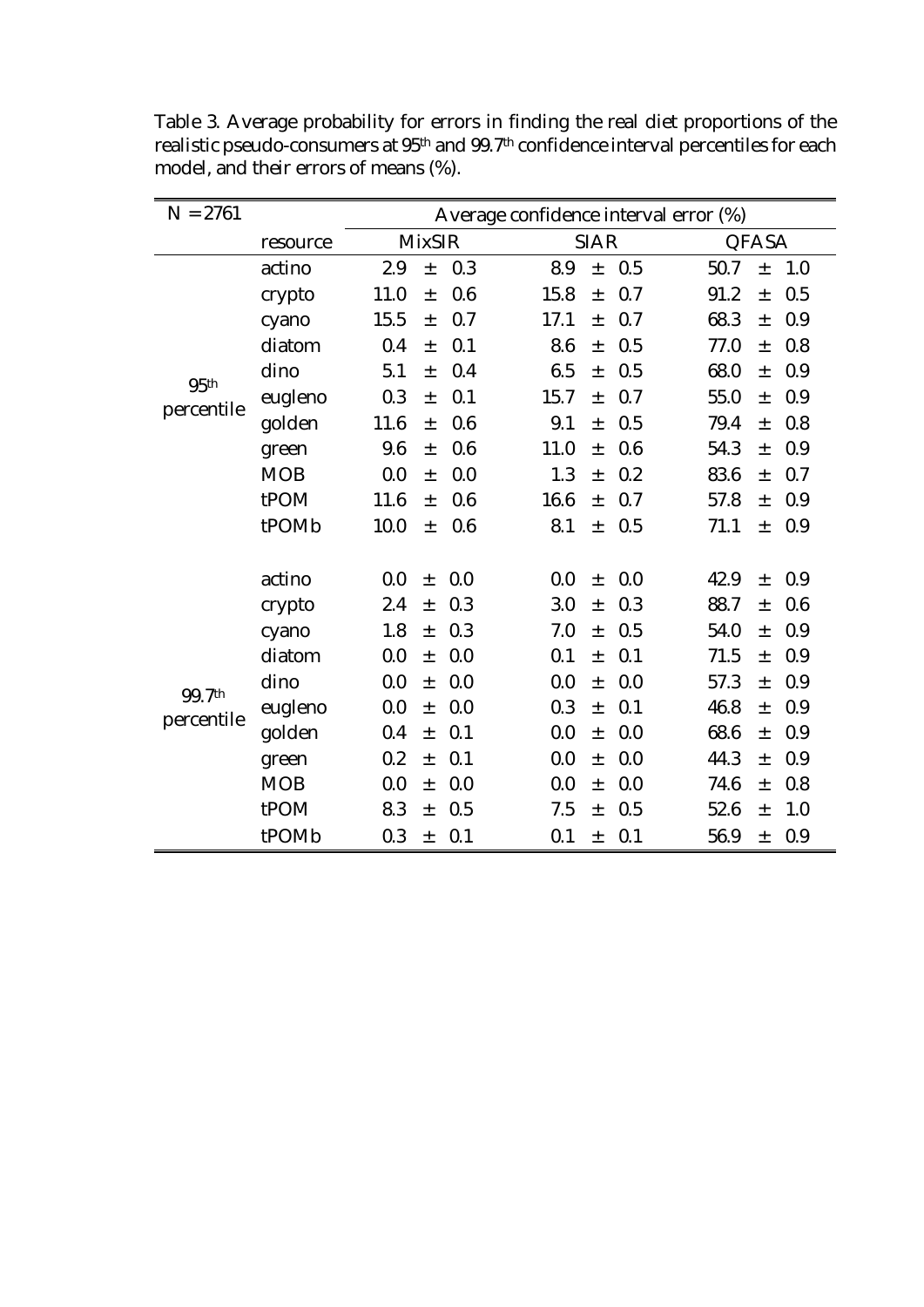

<span id="page-59-0"></span>**APPENDIX 3. Diet specific estimation density plots of natural data**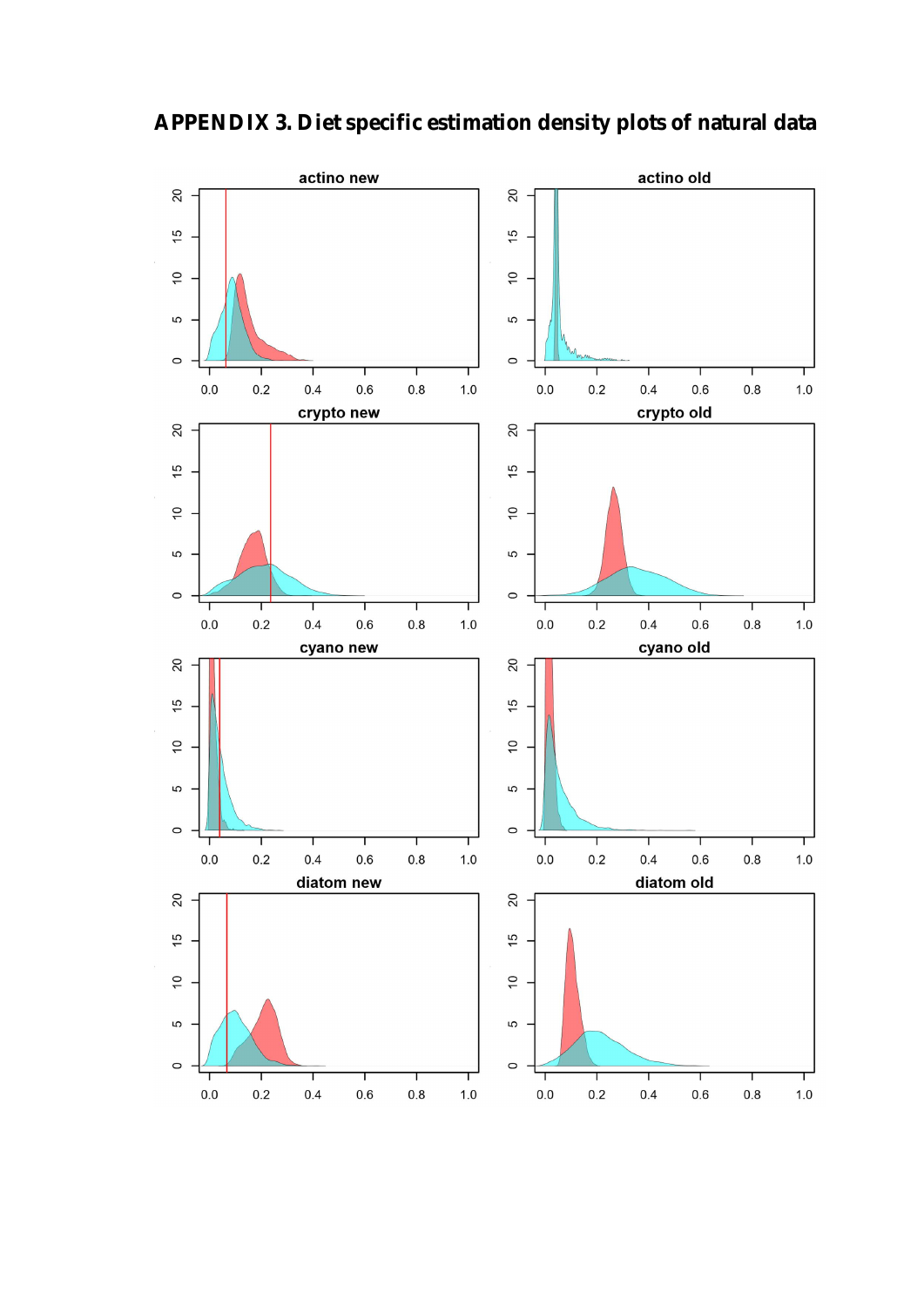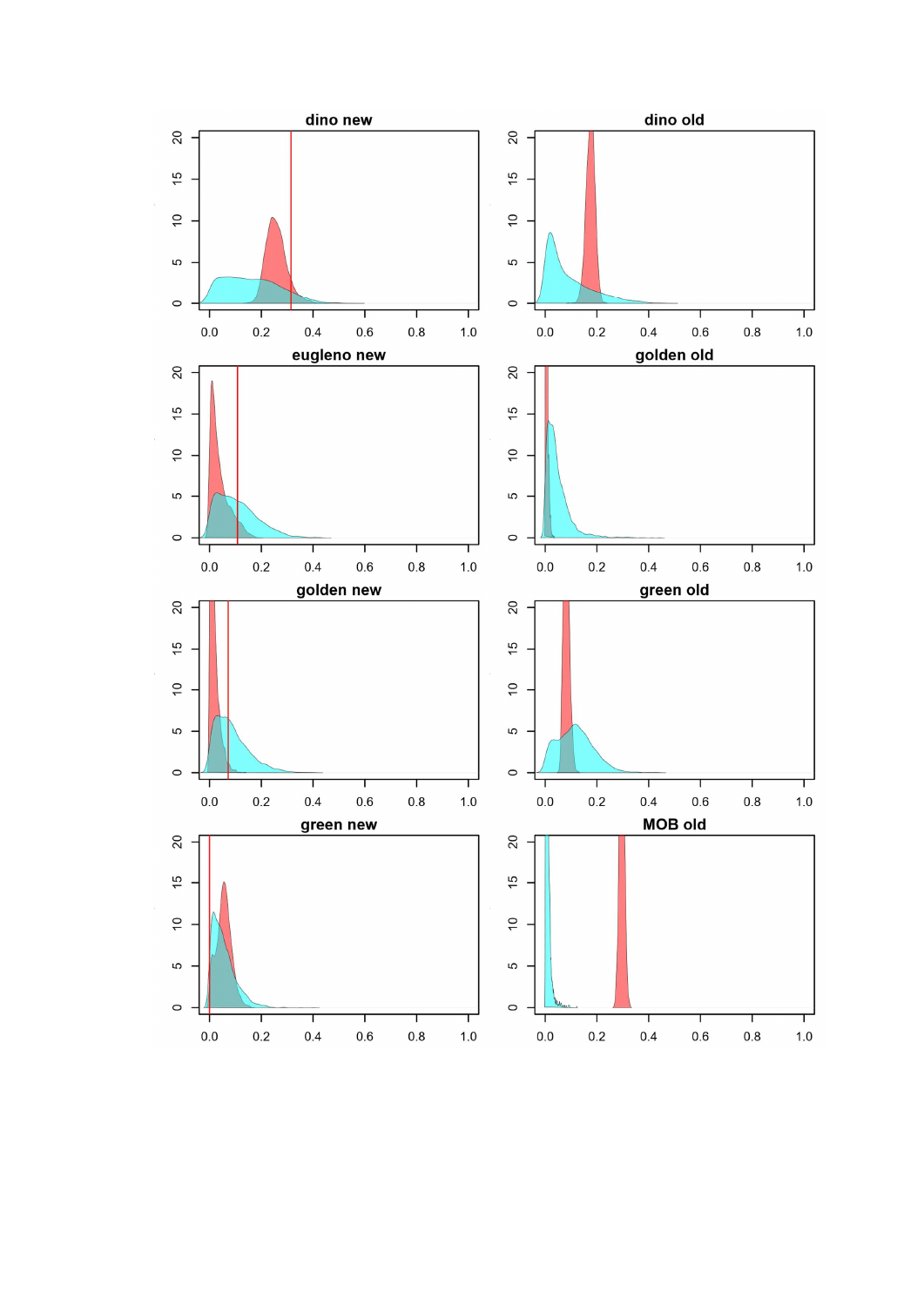

Figure 1. The diet estimation density plots of each diet item group with the newly constructed library and the old library (Galloway et al. 2014a) used to model data of *Daphnia* from an eutrophicated lake. The red density plot represents the diet estimate of MixSIR, the cyan plot represents the diet estimate of SIAR, and the red vertical line represents the diet estimate of QFASA.